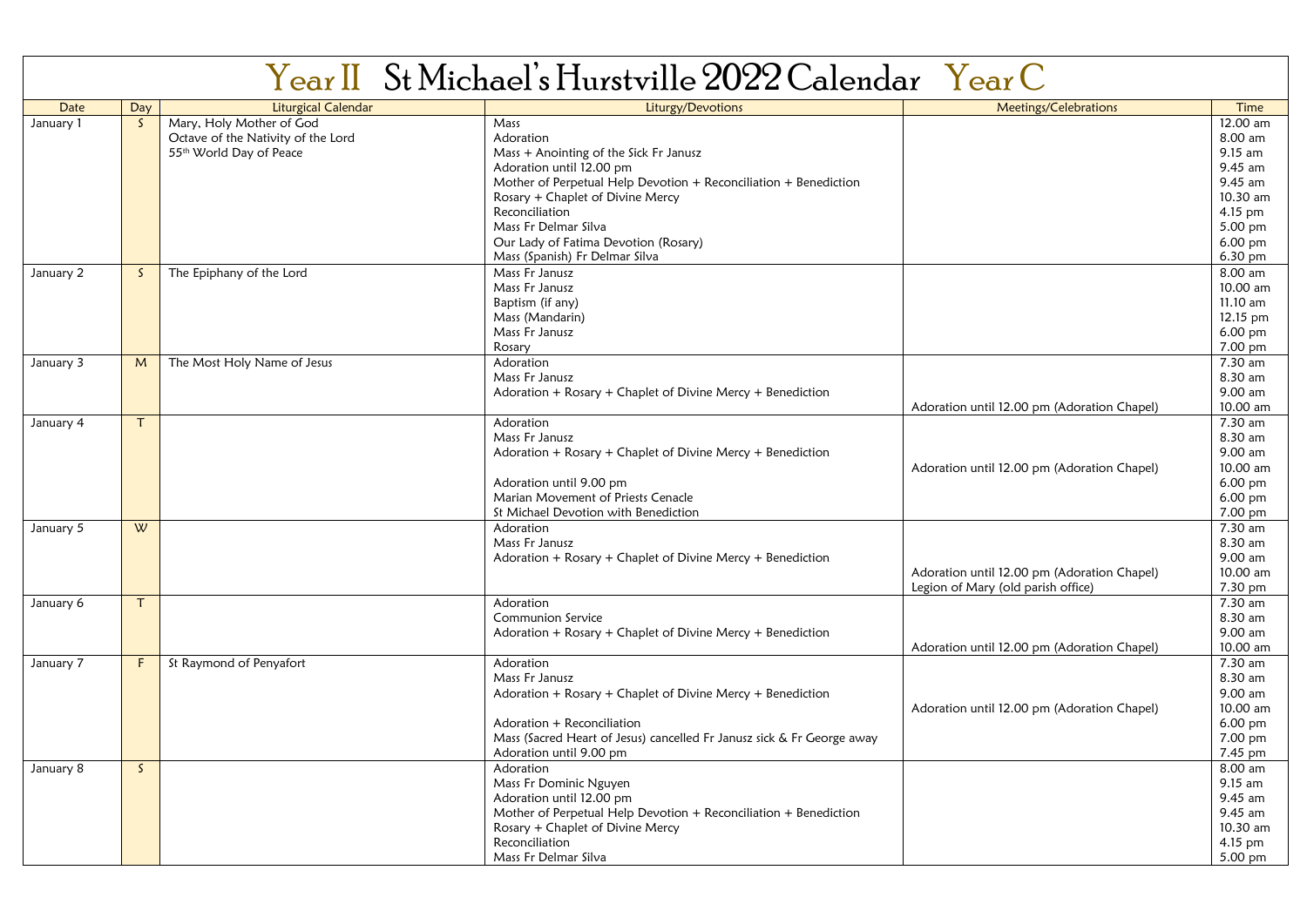|            |              |                                | Mass (Spanish) Fr Delmar Silva                                      |                                             | 6.30 pm              |
|------------|--------------|--------------------------------|---------------------------------------------------------------------|---------------------------------------------|----------------------|
| January 9  | $\mathsf{S}$ | The Baptism of the Lord        | Mass Fr Stan Kluk                                                   |                                             | 8.00 am              |
|            |              |                                | Mass Fr Stan Kluk                                                   |                                             | 10.00 am             |
|            |              |                                | Mass Fr Dominic Nguyen                                              |                                             | $6.00$ pm            |
|            |              |                                | Rosary                                                              |                                             | 7.00 pm              |
| January 10 | M            |                                | Adoration                                                           |                                             | 7.30 am              |
|            |              |                                | Mass Fr Dominic Nguyen                                              |                                             | 8.30 am              |
|            |              |                                | Adoration + Rosary + Chaplet of Divine Mercy + Benediction          |                                             | 9.00 am              |
|            |              |                                |                                                                     | Adoration until 12.00 pm (Adoration Chapel) | 10.00 am             |
| January 11 | $\tau$       |                                | Adoration                                                           |                                             | 7.30 am              |
|            |              |                                | Mass Fr Dominic Nguyen                                              |                                             | 8.30 am              |
|            |              |                                | Adoration + Rosary + Chaplet of Divine Mercy + Benediction          |                                             | 9.00 am              |
|            |              |                                |                                                                     | Adoration until 12.00 pm (Adoration Chapel) | 10.00 am             |
|            |              |                                | Adoration until 9.00 pm                                             |                                             | $6.00$ pm            |
|            |              |                                | Marian Movement of Priests Cenacle                                  |                                             | 6.00 pm              |
|            | W            |                                | St Michael Devotion with Benediction Fr Dominic Nguyen<br>Adoration |                                             | 7.00 pm<br>7.30 am   |
| January 12 |              |                                | Mass Fr Dominic Nguyen                                              |                                             | 8.30 am              |
|            |              |                                | Adoration + Rosary + Chaplet of Divine Mercy + Benediction          |                                             | 9.00 am              |
|            |              |                                |                                                                     | Adoration until 12.00 pm (Adoration Chapel) | 10.00 am             |
|            |              |                                |                                                                     | Legion of Mary (old parish office)          | 7.30 pm              |
| January 13 | T.           | St Hilary                      | Adoration                                                           |                                             | $7.30$ am            |
|            |              |                                | Communion Service cancelled                                         |                                             | 8.30 am              |
|            |              |                                | Adoration + Rosary + Chaplet of Divine Mercy + Benediction          |                                             | 9.00 am              |
|            |              |                                |                                                                     | Adoration until 12.00 pm (Adoration Chapel) | 10.00 am             |
| January 14 | F            |                                | Adoration                                                           |                                             | 7.30 am              |
|            |              |                                | Mass Fr Janusz & Fr George                                          |                                             | 8.30 am              |
|            |              |                                | Adoration + Rosary + Chaplet of Divine Mercy + Benediction          |                                             | 9.00 am              |
|            |              |                                |                                                                     | Adoration until 12.00 pm (Adoration Chapel) | 10.00 am             |
|            |              |                                | Adoration until 9.00 pm                                             |                                             | 7.30 pm              |
| January 15 | $\mathsf{S}$ |                                | Adoration                                                           |                                             | 8.00 am              |
|            |              |                                | Mass Fr George                                                      |                                             | $9.15$ am            |
|            |              |                                | Adoration until 11.00 pm                                            |                                             | $9.45$ am            |
|            |              |                                | Mother of Perpetual Help Devotion + Reconciliation + Benediction    |                                             | 9.45 am              |
|            |              |                                | Rosary + Chaplet of Divine Mercy                                    |                                             | 10.30 am             |
|            |              |                                | Wedding Fr Janusz Siobhan Navalle & Chris Andrews                   |                                             | 11.00 am             |
|            |              |                                | Reconciliation                                                      |                                             | $4.15$ pm            |
|            |              |                                | Mass Fr Delmar Silva                                                |                                             | $5.00$ pm            |
|            |              |                                | Mass (Spanish) Fr Delmar Silva                                      |                                             | $6.30$ pm            |
| January 16 | S.           | Second Sunday in Ordinary Time | Mass Fr Anthony Casamento                                           |                                             | 8.00 am              |
|            |              |                                | Mass Fr Anthony Casamento                                           |                                             | 10.00 am             |
|            |              |                                | Baptism (if any)<br>Mass (Mandarin)                                 |                                             | $11.10$ am           |
|            |              |                                | Mass Fr Janusz                                                      |                                             | 12.15 pm<br>6.00 pm  |
|            |              |                                | Rosary                                                              |                                             | $7.00 \,\mathrm{pm}$ |
| January 17 | M            | St Anthony                     | Adoration                                                           |                                             | 7.30 am              |
|            |              |                                | Mass Fr Janusz                                                      |                                             | 8.30 am              |
|            |              |                                | Adoration + Rosary + Chaplet of Divine Mercy + Benediction          |                                             | 9.00 am              |
|            |              |                                |                                                                     | Adoration until 12.00 pm (Adoration Chapel) | 10.00 am             |
| January 18 | $\mathsf{T}$ |                                | Adoration                                                           |                                             | 7.30 am              |
|            |              |                                | Mass Fr Janusz                                                      |                                             | 8.30 am              |
|            |              |                                | Adoration + Rosary + Chaplet of Divine Mercy + Benediction          |                                             | 9.00 am              |
|            |              |                                |                                                                     | Adoration until 12.00 pm (Adoration Chapel) | 10.00 am             |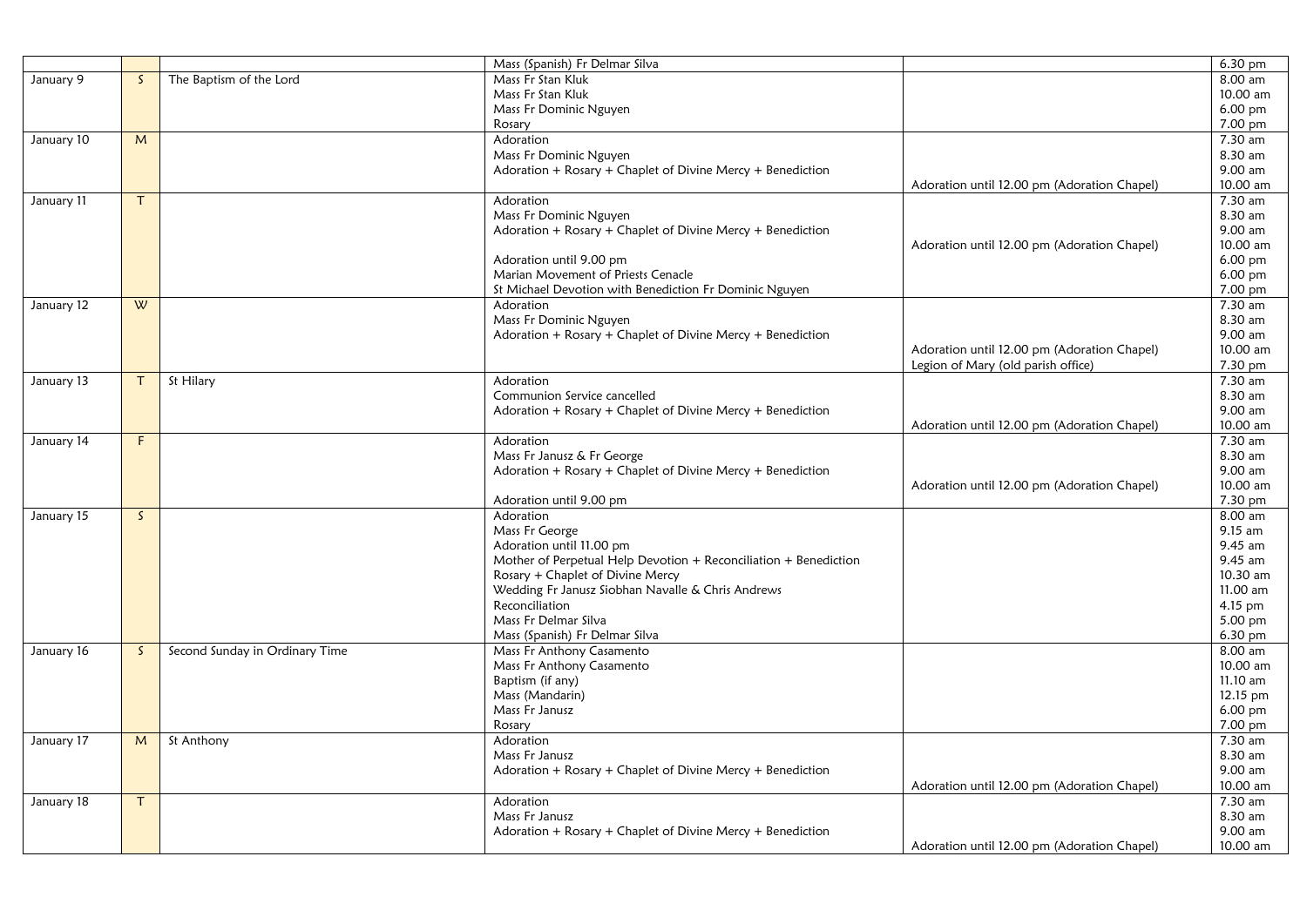|            |              |                                         | Adoration until 9.00 pm                                                                      |                                             | $6.00$ pm            |
|------------|--------------|-----------------------------------------|----------------------------------------------------------------------------------------------|---------------------------------------------|----------------------|
|            |              |                                         | Marian Movement of Priests Cenacle                                                           |                                             | 6.00 pm              |
|            |              |                                         | St Michael Devotion with Benediction                                                         |                                             | 7.00 pm              |
| January 19 | W            |                                         | Adoration                                                                                    |                                             | 7.30 am              |
|            |              |                                         | Mass Fr Janusz                                                                               |                                             | 8.30 am              |
|            |              |                                         | Adoration + Rosary + Chaplet of Divine Mercy + Benediction                                   |                                             | 9.00 am              |
|            |              |                                         |                                                                                              | Adoration until 12.00 pm (Adoration Chapel) | 10.00 am             |
|            |              |                                         |                                                                                              | Legion of Mary (old parish office)          | 7.30 pm              |
| January 20 | $\tau$       | St Fabian; St Sebastian                 | Adoration                                                                                    |                                             | 7.30 am              |
|            |              |                                         | Communion Service                                                                            |                                             | 8.30 am              |
|            |              |                                         | Adoration + Rosary + Chaplet of Divine Mercy + Benediction                                   |                                             | 9.00 am              |
|            |              |                                         |                                                                                              | Adoration until 12.00 pm (Adoration Chapel) | 10.00 am             |
| January 21 | F            | $\overline{St}$ Agnes                   | Adoration                                                                                    |                                             | 7.30 am              |
|            |              |                                         | Fr Janusz                                                                                    |                                             | 8.30 am              |
|            |              |                                         | Adoration + Rosary + Chaplet of Divine Mercy + Benediction                                   |                                             | $9.00$ am            |
|            |              |                                         |                                                                                              | Adoration until 12.00 pm (Adoration Chapel) | 10.00 am             |
|            |              |                                         | Adoration until 9.00 pm                                                                      |                                             | 7.30 pm              |
|            | $\mathsf{S}$ | St Vincent                              | Adoration                                                                                    |                                             | 8.00 am              |
| January 22 |              |                                         | Mass Fr Janusz                                                                               |                                             | 9.15 am              |
|            |              |                                         |                                                                                              |                                             | $9.45$ am            |
|            |              |                                         | Adoration until 12.00 pm<br>Mother of Perpetual Help Devotion + Reconciliation + Benediction |                                             | 9.45 am              |
|            |              |                                         | Rosary + Chaplet of Divine Mercy                                                             |                                             | 10.30 am             |
|            |              |                                         |                                                                                              |                                             |                      |
|            |              |                                         | Divine Mercy Devotion                                                                        |                                             | 3.00 pm              |
|            |              |                                         | Reconciliation                                                                               |                                             | $4.15$ pm            |
|            |              |                                         | Mass Fr Janusz                                                                               |                                             | 5.00 pm              |
|            |              |                                         | Mass (Spanish) Fr Delmar Silva                                                               |                                             | 6.30 pm              |
| January 23 | $\mathsf{S}$ | Third Sunday in Ordinary Time           | Mass Fr Chris Riley                                                                          |                                             | 8.00 am              |
|            |              |                                         | Mass Fr Chris Riley                                                                          |                                             | 10.00 am             |
|            |              |                                         | Baptism (if any)                                                                             |                                             | 11.10 am             |
|            |              |                                         | Mass (Cantonese) Fr Chris Riley                                                              |                                             | 12.00 pm             |
|            |              |                                         | Mass Fr Janusz                                                                               |                                             | 6.00 pm              |
|            |              |                                         | Rosary                                                                                       |                                             | 7.00 pm              |
| January 24 | M            | St Francis de Sales                     | Adoration                                                                                    |                                             | 7.30 am              |
|            |              |                                         | Mass Fr Janusz                                                                               |                                             | 8.30 am              |
|            |              |                                         | Adoration + Rosary + Chaplet of Divine Mercy + Benediction                                   |                                             | 9.00 am              |
|            |              |                                         |                                                                                              | Adoration until 12.00 pm (Adoration Chapel) | 10.00 am             |
| January 25 | T            | The Conversion of St Paul the Apostle   | Adoration                                                                                    |                                             | 7.30 am              |
|            |              |                                         | Mass Fr Janusz                                                                               |                                             | 8.30 am              |
|            |              |                                         | Adoration + Rosary + Chaplet of Divine Mercy + Benediction                                   |                                             | 9.00 am              |
|            |              |                                         |                                                                                              | Adoration until 12.00 pm (Adoration Chapel) | 10.00 am             |
|            |              |                                         | Adoration until 9.00 pm                                                                      |                                             | 6.00 pm              |
|            |              |                                         | Marian Movement of Priests Cenacle                                                           |                                             | $6.00 \,\mathrm{pm}$ |
|            |              |                                         | St Michael Devotion with Benediction                                                         |                                             | 7.00 pm              |
| January 26 | W            | <b>AUSTRALIA DAY</b>                    | Adoration                                                                                    |                                             | 7.30 am              |
|            |              |                                         | Mass Fr Janusz                                                                               |                                             | 8.30 am              |
|            |              |                                         | Adoration + Rosary + Chaplet of Divine Mercy + Benediction                                   |                                             | 9.00 am              |
|            |              |                                         |                                                                                              | Adoration until 12.00 pm (Adoration Chapel) | 10.00 am             |
|            |              |                                         |                                                                                              | Legion of Mary (old parish office)          | 7.30 pm              |
| January 27 | T.           | St Timothy & St Titus; St Angela Merici | Adoration                                                                                    |                                             | 7.30 am              |
|            |              |                                         | Communion Service                                                                            |                                             | 8.30 am              |
|            |              |                                         | Adoration + Rosary + Chaplet of Divine Mercy + Benediction                                   |                                             | 9.00 am              |
|            |              |                                         |                                                                                              | Adoration until 12.00 pm (Adoration Chapel) | 10.00 am             |
| January 28 | F            | St Thomas Aquinas                       | Adoration                                                                                    |                                             | 7.30 am              |
|            |              |                                         |                                                                                              |                                             |                      |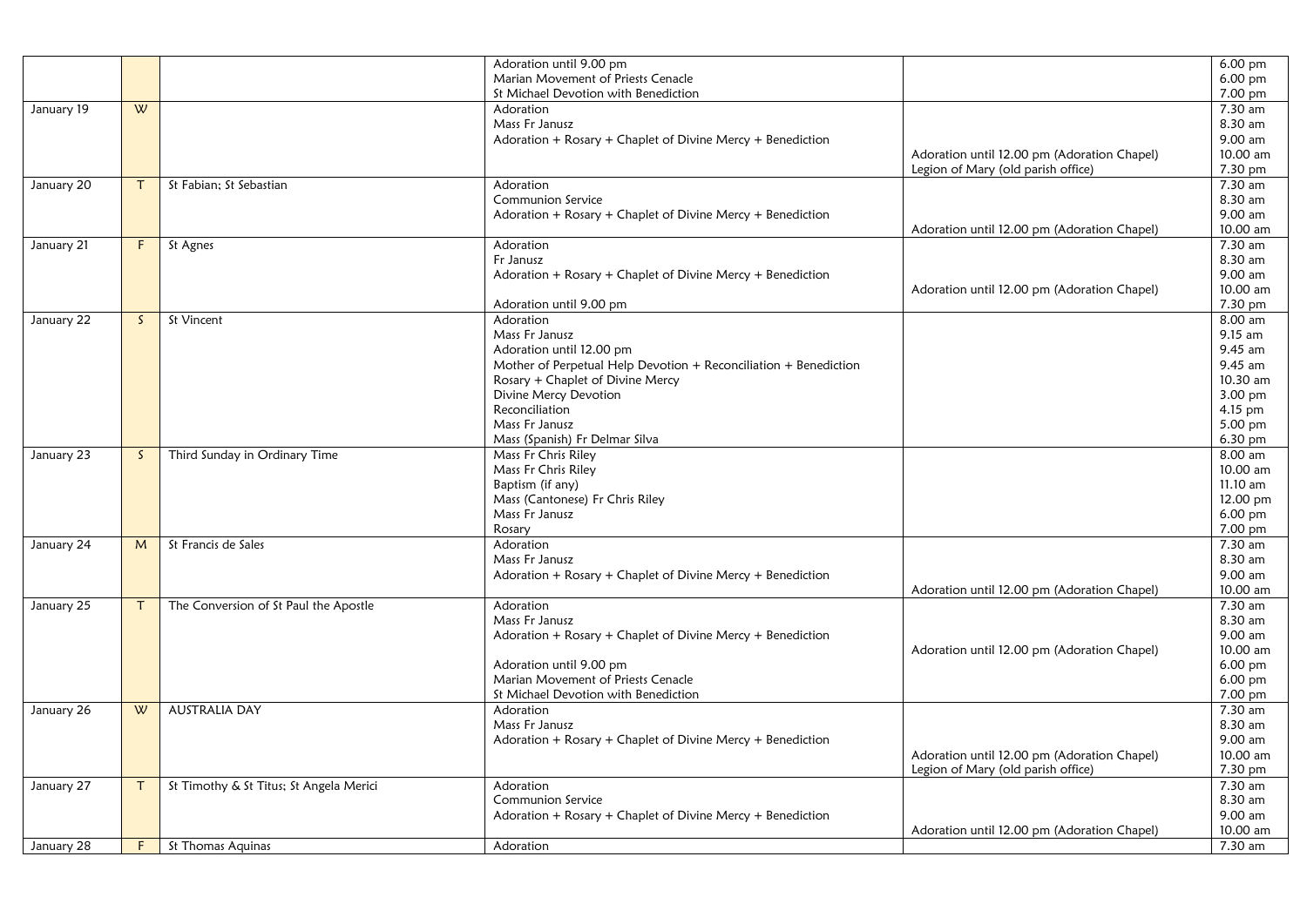|            |              |                                | Mass Fr Janusz                                                   |                                             | 8.30 am   |
|------------|--------------|--------------------------------|------------------------------------------------------------------|---------------------------------------------|-----------|
|            |              |                                |                                                                  |                                             | 9.00 am   |
|            |              |                                | Adoration + Rosary + Chaplet of Divine Mercy + Benediction       |                                             |           |
|            |              |                                |                                                                  | Bethany & SMSS Staff (Yallunga Hall)        | 9.00 am   |
|            |              |                                | Adoration until 9.00 pm                                          | Adoration until 12.00 pm (Adoration Chapel) | 10.00 am  |
|            |              |                                |                                                                  |                                             | 7.30 pm   |
| January 29 | $\mathsf{S}$ |                                | Adoration                                                        |                                             | 8.00 am   |
|            |              |                                | Mass Fr Janusz                                                   |                                             | $9.15$ am |
|            |              |                                | Adoration until 12.00 pm                                         |                                             | 9.45 am   |
|            |              |                                | Mother of Perpetual Help Devotion + Reconciliation + Benediction |                                             | 9.45 am   |
|            |              |                                | Rosary + Chaplet of Divine Mercy                                 |                                             | 10.30 am  |
|            |              |                                | Reconciliation                                                   |                                             | 4.15 pm   |
|            |              |                                | Mass Fr Chris Riley                                              |                                             | 5.00 pm   |
|            |              |                                | Mass (Spanish) Fr Delmar Silva                                   |                                             | 6.30 pm   |
| January 30 | S.           | Fourth Sunday in Ordinary Time | Mass Fr Janusz                                                   |                                             | 8.00 am   |
|            |              | Catholic Schools' Week (start) | Mass Fr Janusz                                                   |                                             | 10.00 am  |
|            |              |                                | Baptism (if any)                                                 |                                             | 11.10 am  |
|            |              |                                | Mass Fr Chris Riley                                              |                                             | 6.00 pm   |
|            |              |                                |                                                                  |                                             | 7.00 pm   |
|            |              |                                | Rosary                                                           |                                             |           |
| January 31 | M            | St John Bosco                  | Adoration                                                        |                                             | 7.30 am   |
|            |              |                                | Mass Fr Janusz                                                   |                                             | 8.30 am   |
|            |              |                                | Adoration + Rosary + Chaplet of Divine Mercy + Benediction       |                                             | 9.00 am   |
|            |              |                                |                                                                  | Adoration until 12.00 pm (Adoration Chapel) | 10.00 am  |
|            |              |                                |                                                                  | Michaelite Meeting North Ryde               | 4.00 pm   |
| February 1 | т            |                                | Adoration                                                        |                                             | $7.30$ am |
|            |              |                                | Mass Fr George                                                   |                                             | 8.30 am   |
|            |              |                                | Adoration + Rosary + Chaplet of Divine Mercy + Benediction       |                                             | 9.00 am   |
|            |              |                                |                                                                  | Adoration until 12.00 pm (Adoration Chapel) | 10.00 am  |
|            |              |                                | Adoration until 9.00 pm                                          |                                             | 6.00 pm   |
|            |              |                                | Marian Movement of Priests Cenacle                               |                                             | 6.00 pm   |
|            |              |                                | St Michael Devotion with Benediction                             |                                             | 7.00 pm   |
| February 2 | W            | The Presentation of the Lord   | Adoration                                                        |                                             | 7.30 am   |
|            |              |                                | Mass Fr Janusz                                                   |                                             | 8.30 am   |
|            |              |                                | Adoration + Rosary + Chaplet of Divine Mercy + Benediction       |                                             | 9.00 am   |
|            |              |                                |                                                                  | Adoration until 12.00 pm (Adoration Chapel) | 10.00 am  |
|            |              |                                | Mass Fr George                                                   |                                             | 7.00 pm   |
|            |              |                                |                                                                  | Legion of Mary (old parish office)          | 7.30 pm   |
| February 3 |              | St Blaise; St Ansgar           | Adoration                                                        |                                             | 7.30 am   |
|            |              |                                |                                                                  |                                             | 8.30 am   |
|            |              |                                | Mass Fr George                                                   |                                             |           |
|            |              |                                | Adoration + Rosary + Chaplet of Divine Mercy + Benediction       |                                             | 9.00 am   |
|            |              |                                |                                                                  | Adoration until 12.00 pm (Adoration Chapel) | 10.00 am  |
| February 4 | F            |                                | Adoration                                                        |                                             | 7.30 am   |
|            |              |                                | Mass Fr Janusz                                                   |                                             | 8.30 am   |
|            |              |                                | Adoration + Rosary + Chaplet of Divine Mercy + Benediction       |                                             | 9.00 am   |
|            |              |                                |                                                                  | Adoration until 12.00 pm (Adoration Chapel) | 10.00 am  |
|            |              |                                | Adoration + Reconciliation                                       |                                             | 6.00 pm   |
|            |              |                                | Mass (Sacred Heart of Jesus) Fr George                           |                                             | 7.00 pm   |
|            |              |                                | Adoration until 9.00 pm                                          |                                             | 7.45 pm   |
| February 5 | S.           | St Agatha                      | Adoration                                                        |                                             | 8.00 am   |
|            |              |                                | Mass + Anointing of the Sick Fr Janusz                           |                                             | 9.15 am   |
|            |              |                                | Adoration until 12.00 pm                                         |                                             | 9.45 am   |
|            |              |                                | Mother of Perpetual Help Devotion + Reconciliation + Benediction |                                             | 9.45 am   |
|            |              |                                | Rosary + Chaplet of Divine Mercy                                 |                                             | 10.30 am  |
|            |              |                                | Reconciliation                                                   |                                             | 4.15 pm   |
|            |              |                                | Mass Fr George                                                   |                                             | 5.00 pm   |
|            |              |                                |                                                                  |                                             |           |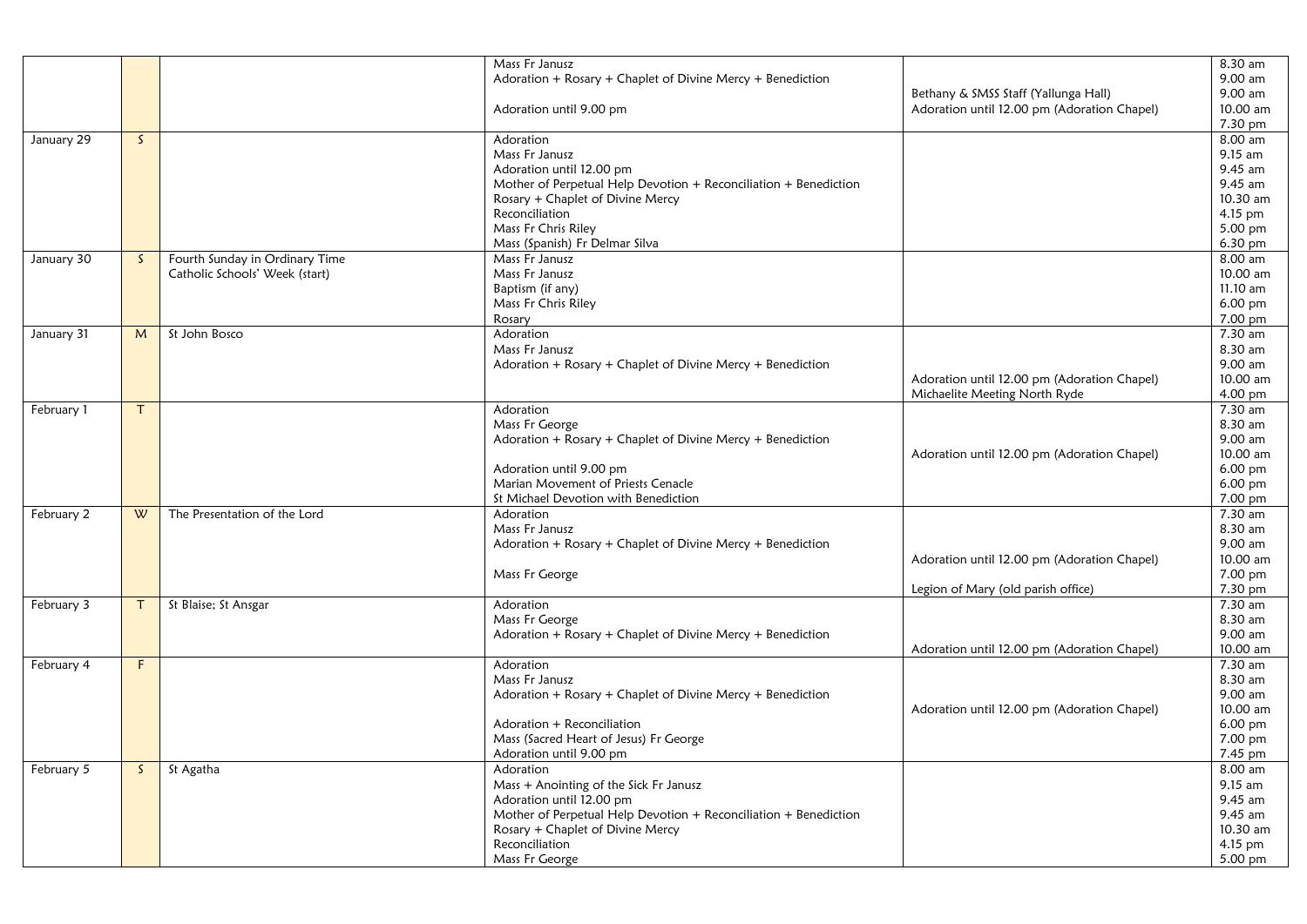|             |              |                                          | Our Lady of Fatima Devotion (Rosary)                             |                                                       | $6.00 \text{ pm}$    |
|-------------|--------------|------------------------------------------|------------------------------------------------------------------|-------------------------------------------------------|----------------------|
|             |              |                                          | Mass (Spanish) Fr Delmar Silva                                   |                                                       | $6.30 \text{ pm}$    |
| February 6  | $\mathsf{S}$ | Fifth Sunday in Ordinary Time            | Mass Fr George                                                   |                                                       | 8.00 am              |
|             |              | Sunday of the Word of God                | Mass Fr George                                                   |                                                       | 10.00 am             |
|             |              | Catechist Sunday                         | Baptism (if any)                                                 |                                                       | 11.10 am             |
|             |              | Catholic Schools' Week (end)             | Mass (Mandarin)                                                  |                                                       | 12.15 pm             |
|             |              |                                          | Mass Fr Janusz                                                   |                                                       | $6.00$ pm            |
|             |              |                                          | Rosary                                                           |                                                       | 7.00 pm              |
| February 7  | M            |                                          | Adoration                                                        |                                                       | 7.30 am              |
|             |              |                                          | Mass Fr George                                                   |                                                       | 8.30 am              |
|             |              |                                          | Adoration + Rosary + Chaplet of Divine Mercy + Benediction       |                                                       | 9.00 am              |
|             |              |                                          |                                                                  | Adoration until 12.00 pm (Adoration Chapel)           | 10.00 am             |
| February 8  |              | St Jerome Emiliani; St Josephine Bakhita | Adoration                                                        |                                                       | 7.30 am              |
|             |              | Catholic Anti-Slavery Day                | Mass Fr Janusz                                                   |                                                       | 8.30 am              |
|             |              |                                          | Adoration + Rosary + Chaplet of Divine Mercy + Benediction       |                                                       | 9.00 am              |
|             |              |                                          |                                                                  | Adoration until 12.00 pm (Adoration Chapel)           | 10.00 am             |
|             |              |                                          | Adoration until 9.00 pm                                          |                                                       | $6.00$ pm            |
|             |              |                                          | Marian Movement of Priests Cenacle                               |                                                       | 6.00 pm              |
|             |              |                                          | St Michael Devotion with Benediction                             |                                                       | 7.00 pm              |
| February 9  | W            |                                          | Adoration                                                        |                                                       | 7.30 am              |
|             |              |                                          | Mass Fr George                                                   |                                                       | 8.30 am              |
|             |              |                                          | Adoration + $R$ osary + Chaplet of Divine Mercy + Benediction    |                                                       | 9.00 am              |
|             |              |                                          |                                                                  | Adoration until 12.00 pm (Adoration Chapel)           | 10.00 am             |
|             |              |                                          |                                                                  | Bethany Reconciliation (college chapel) until 1.30 pm | 12.30 pm             |
|             |              |                                          |                                                                  | Legion of Mary (old parish office)                    | 7.30 pm              |
| February 10 |              | St Scholastica                           | Adoration                                                        |                                                       | 7.30 am              |
|             |              |                                          | Mass Fr George                                                   |                                                       | 8.30 am              |
|             |              |                                          | Adoration + Rosary + Chaplet of Divine Mercy + Benediction       |                                                       | 9.00 am              |
|             |              |                                          |                                                                  | Adoration until 12.00 pm (Adoration Chapel)           | 10.00 am             |
|             |              |                                          | Charismatic Prayer Group                                         |                                                       | 6.30 pm              |
|             |              |                                          | Healing Mass Fr Hugh Thomas                                      |                                                       | 7.30 pm              |
| February 11 | F            | Our Lady of Lourdes                      | Adoration                                                        |                                                       | 7.30 am              |
|             |              | World Day of Prayer for the Sick         | Mass Fr George                                                   |                                                       | 8.30 am              |
|             |              |                                          | Adoration + Rosary + Chaplet of Divine Mercy + Benediction       |                                                       | 9.00 am              |
|             |              |                                          |                                                                  | SMSS Zoom Whole School Mass                           | 9.15 am              |
|             |              |                                          |                                                                  | Adoration until 12.00 pm (Adoration Chapel)           | 10.00 am             |
|             |              |                                          | Adoration until 9.00 pm                                          |                                                       | 7.30 pm              |
| February 12 | $\mathsf{S}$ |                                          | Adoration                                                        |                                                       | 8.00 am              |
|             |              |                                          | Mass Fr Janusz                                                   |                                                       | $9.15$ am            |
|             |              |                                          | Adoration until 12.00 pm                                         |                                                       | 9.45 am              |
|             |              |                                          | Mother of Perpetual Help Devotion + Reconciliation + Benediction |                                                       | 9.45 am              |
|             |              |                                          | Rosary + Chaplet of Divine Mercy                                 |                                                       | 10.30 am             |
|             |              |                                          | Reconciliation                                                   |                                                       | 4.15 pm              |
|             |              |                                          | Mass Fr Janusz                                                   |                                                       | 5.00 pm              |
|             |              |                                          | Mass (Spanish) Fr Delmar Silva                                   |                                                       | 6.30 pm              |
| February 13 | S            | Sixth Sunday in Ordinary Time            | Mass Fr Chris Riley                                              |                                                       | 8.00 am              |
|             |              |                                          | Mass Fr Chris Riley                                              |                                                       | 10.00 am             |
|             |              |                                          | Baptism (if any)                                                 |                                                       | 11.10 am             |
|             |              |                                          | Mass Fr Janusz                                                   |                                                       | 6.00 pm              |
|             |              |                                          | Rosary                                                           |                                                       | $7.00 \,\mathrm{pm}$ |
| February 14 | M            | St Cyril & St Methodius                  | Adoration                                                        |                                                       | 7.30 am              |
|             |              |                                          | Mass Fr Janusz                                                   |                                                       | 8.30 am              |
|             |              |                                          | Adoration + Rosary + Chaplet of Divine Mercy + Benediction       |                                                       | 9.00 am              |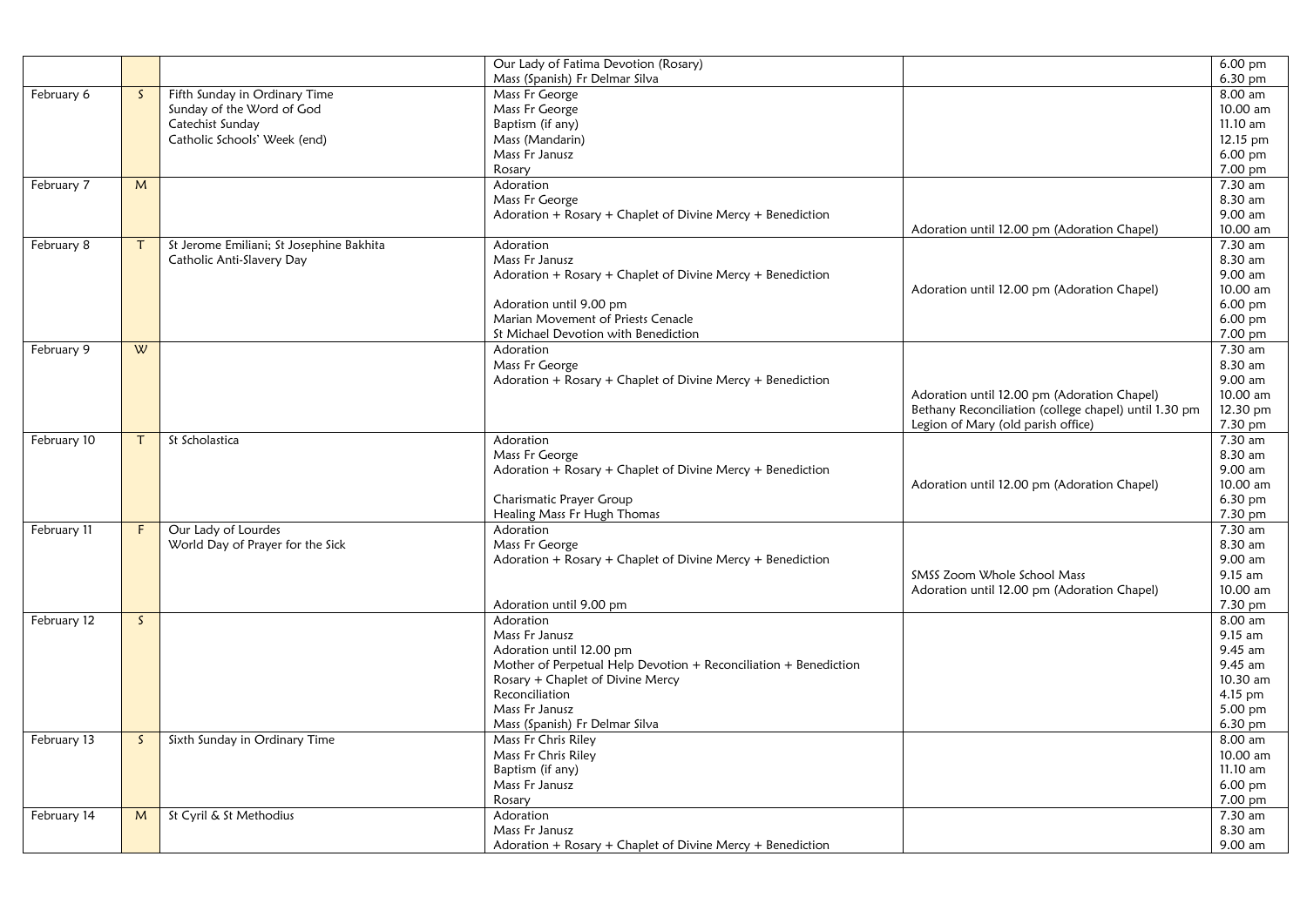| February 15<br>7.30 am<br>Adoration<br>т<br>Mass Fr Janusz<br>8.30 am<br>9.00 am<br>Adoration + Rosary + Chaplet of Divine Mercy + Benediction<br>10.00 am<br>Adoration until 12.00 pm (Adoration Chapel)<br>$6.00$ pm<br>Adoration until 9.00 pm<br>Marian Movement of Priests Cenacle<br>$6.00$ pm<br>St Michael Devotion with Benediction<br>7.00 pm<br>$\overline{\mathsf{w}}$<br>February 16<br>Adoration<br>7.30 am<br>Mass Fr Janusz<br>8.30 am<br>9.00 am<br>Adoration + Rosary + Chaplet of Divine Mercy + Benediction<br>Adoration until 12.00 pm (Adoration Chapel)<br>10.00 am<br>5.00 pm<br>Bethany College New Leaders' Commissioning Mass Fr Janusz<br>7.30 pm<br>Legion of Mary (old parish office)<br>7.30 am<br>February 17<br>The Seven Holy Founders of the Servite Order<br>Adoration<br>Communion Service<br>8.30 am<br>Adoration + Rosary + Chaplet of Divine Mercy + Benediction<br>9.00 am<br>10.00 am<br>Adoration until 12.00 pm (Adoration Chapel)<br>$6.30 \text{ pm}$<br>Charismatic Prayer Group<br>F.<br>Adoration<br>7.30 am<br>February 18<br>Mass Fr George<br>8.30 am<br>Adoration + Rosary + Chaplet of Divine Mercy + Benediction<br>9.00 am<br>Adoration until 12.00 pm (Adoration Chapel)<br>10.00 am<br><b>SMSS Year 5 Mass</b><br>$11.45$ am<br>7.30 pm<br>Adoration until 9.00 pm<br>8.00 am<br>February 19<br>$\mathsf{S}$<br>Adoration<br>Mass Fr George<br>$9.15$ am<br>9.45 am<br>Adoration until 12.00 pm<br>9.45 am<br>Mother of Perpetual Help Devotion + Reconciliation + Benediction<br>Rosary + Chaplet of Divine Mercy<br>10.30 am<br>Reconciliation<br>$4.15$ pm<br>Mass Fr George<br>5.00 pm<br>Mass (Spanish) Fr Delmar Silva<br>$6.30$ pm<br>$8.00$ am<br>Mass Fr Chris Riley<br>February 20<br>Seventh Sunday in Ordinary Time<br>S.<br>Mass Fr Chris Riley<br>10.00 am<br><b>Baptism Fr George</b><br>$11.10$ am<br>Mass (Mandarin) Fr Chris Riley<br>12.15 pm<br>Mass Fr George<br>$6.00 \text{ pm}$<br>7.00 pm<br>Rosary<br>7.30 am<br>St Peter Damian<br>February 21<br>M<br>Adoration<br>8.30 am<br>Mass Fr Janusz<br>9.00 am<br>Adoration + Rosary + Chaplet of Divine Mercy + Benediction<br>Adoration until 12.00 pm (Adoration Chapel)<br>10.00 am<br>Bible Sharing Group (old parish office)<br>7.30 pm<br>7.30 am<br>The Chair of St Peter, Apostle<br>February 22<br>Adoration<br>Τ<br>8.30 am<br>Mass Fr George<br>Adoration + Rosary + Chaplet of Divine Mercy + Benediction<br>9.00 am<br>Adoration until 12.00 pm (Adoration Chapel)<br>10.00 am<br>Bethany Year 7 Welcome Mass (Yallunga Hall)<br>5.00 pm<br>Adoration until 9.00 pm<br>6.00 pm<br>Marian Movement of Priests Cenacle<br>6.00 pm<br>St Michael Devotion with Benediction |  |  | Adoration until 12.00 pm (Adoration Chapel) | 10.00 am |
|----------------------------------------------------------------------------------------------------------------------------------------------------------------------------------------------------------------------------------------------------------------------------------------------------------------------------------------------------------------------------------------------------------------------------------------------------------------------------------------------------------------------------------------------------------------------------------------------------------------------------------------------------------------------------------------------------------------------------------------------------------------------------------------------------------------------------------------------------------------------------------------------------------------------------------------------------------------------------------------------------------------------------------------------------------------------------------------------------------------------------------------------------------------------------------------------------------------------------------------------------------------------------------------------------------------------------------------------------------------------------------------------------------------------------------------------------------------------------------------------------------------------------------------------------------------------------------------------------------------------------------------------------------------------------------------------------------------------------------------------------------------------------------------------------------------------------------------------------------------------------------------------------------------------------------------------------------------------------------------------------------------------------------------------------------------------------------------------------------------------------------------------------------------------------------------------------------------------------------------------------------------------------------------------------------------------------------------------------------------------------------------------------------------------------------------------------------------------------------------------------------------------------------------------------------------------------------------------------------------------------------------------------------------------------------------------------------------------|--|--|---------------------------------------------|----------|
|                                                                                                                                                                                                                                                                                                                                                                                                                                                                                                                                                                                                                                                                                                                                                                                                                                                                                                                                                                                                                                                                                                                                                                                                                                                                                                                                                                                                                                                                                                                                                                                                                                                                                                                                                                                                                                                                                                                                                                                                                                                                                                                                                                                                                                                                                                                                                                                                                                                                                                                                                                                                                                                                                                                      |  |  | Bible Sharing Group (old parish office)     | 7.30 pm  |
|                                                                                                                                                                                                                                                                                                                                                                                                                                                                                                                                                                                                                                                                                                                                                                                                                                                                                                                                                                                                                                                                                                                                                                                                                                                                                                                                                                                                                                                                                                                                                                                                                                                                                                                                                                                                                                                                                                                                                                                                                                                                                                                                                                                                                                                                                                                                                                                                                                                                                                                                                                                                                                                                                                                      |  |  |                                             |          |
|                                                                                                                                                                                                                                                                                                                                                                                                                                                                                                                                                                                                                                                                                                                                                                                                                                                                                                                                                                                                                                                                                                                                                                                                                                                                                                                                                                                                                                                                                                                                                                                                                                                                                                                                                                                                                                                                                                                                                                                                                                                                                                                                                                                                                                                                                                                                                                                                                                                                                                                                                                                                                                                                                                                      |  |  |                                             |          |
|                                                                                                                                                                                                                                                                                                                                                                                                                                                                                                                                                                                                                                                                                                                                                                                                                                                                                                                                                                                                                                                                                                                                                                                                                                                                                                                                                                                                                                                                                                                                                                                                                                                                                                                                                                                                                                                                                                                                                                                                                                                                                                                                                                                                                                                                                                                                                                                                                                                                                                                                                                                                                                                                                                                      |  |  |                                             |          |
|                                                                                                                                                                                                                                                                                                                                                                                                                                                                                                                                                                                                                                                                                                                                                                                                                                                                                                                                                                                                                                                                                                                                                                                                                                                                                                                                                                                                                                                                                                                                                                                                                                                                                                                                                                                                                                                                                                                                                                                                                                                                                                                                                                                                                                                                                                                                                                                                                                                                                                                                                                                                                                                                                                                      |  |  |                                             |          |
|                                                                                                                                                                                                                                                                                                                                                                                                                                                                                                                                                                                                                                                                                                                                                                                                                                                                                                                                                                                                                                                                                                                                                                                                                                                                                                                                                                                                                                                                                                                                                                                                                                                                                                                                                                                                                                                                                                                                                                                                                                                                                                                                                                                                                                                                                                                                                                                                                                                                                                                                                                                                                                                                                                                      |  |  |                                             |          |
|                                                                                                                                                                                                                                                                                                                                                                                                                                                                                                                                                                                                                                                                                                                                                                                                                                                                                                                                                                                                                                                                                                                                                                                                                                                                                                                                                                                                                                                                                                                                                                                                                                                                                                                                                                                                                                                                                                                                                                                                                                                                                                                                                                                                                                                                                                                                                                                                                                                                                                                                                                                                                                                                                                                      |  |  |                                             |          |
|                                                                                                                                                                                                                                                                                                                                                                                                                                                                                                                                                                                                                                                                                                                                                                                                                                                                                                                                                                                                                                                                                                                                                                                                                                                                                                                                                                                                                                                                                                                                                                                                                                                                                                                                                                                                                                                                                                                                                                                                                                                                                                                                                                                                                                                                                                                                                                                                                                                                                                                                                                                                                                                                                                                      |  |  |                                             |          |
|                                                                                                                                                                                                                                                                                                                                                                                                                                                                                                                                                                                                                                                                                                                                                                                                                                                                                                                                                                                                                                                                                                                                                                                                                                                                                                                                                                                                                                                                                                                                                                                                                                                                                                                                                                                                                                                                                                                                                                                                                                                                                                                                                                                                                                                                                                                                                                                                                                                                                                                                                                                                                                                                                                                      |  |  |                                             |          |
|                                                                                                                                                                                                                                                                                                                                                                                                                                                                                                                                                                                                                                                                                                                                                                                                                                                                                                                                                                                                                                                                                                                                                                                                                                                                                                                                                                                                                                                                                                                                                                                                                                                                                                                                                                                                                                                                                                                                                                                                                                                                                                                                                                                                                                                                                                                                                                                                                                                                                                                                                                                                                                                                                                                      |  |  |                                             |          |
|                                                                                                                                                                                                                                                                                                                                                                                                                                                                                                                                                                                                                                                                                                                                                                                                                                                                                                                                                                                                                                                                                                                                                                                                                                                                                                                                                                                                                                                                                                                                                                                                                                                                                                                                                                                                                                                                                                                                                                                                                                                                                                                                                                                                                                                                                                                                                                                                                                                                                                                                                                                                                                                                                                                      |  |  |                                             |          |
|                                                                                                                                                                                                                                                                                                                                                                                                                                                                                                                                                                                                                                                                                                                                                                                                                                                                                                                                                                                                                                                                                                                                                                                                                                                                                                                                                                                                                                                                                                                                                                                                                                                                                                                                                                                                                                                                                                                                                                                                                                                                                                                                                                                                                                                                                                                                                                                                                                                                                                                                                                                                                                                                                                                      |  |  |                                             |          |
|                                                                                                                                                                                                                                                                                                                                                                                                                                                                                                                                                                                                                                                                                                                                                                                                                                                                                                                                                                                                                                                                                                                                                                                                                                                                                                                                                                                                                                                                                                                                                                                                                                                                                                                                                                                                                                                                                                                                                                                                                                                                                                                                                                                                                                                                                                                                                                                                                                                                                                                                                                                                                                                                                                                      |  |  |                                             |          |
|                                                                                                                                                                                                                                                                                                                                                                                                                                                                                                                                                                                                                                                                                                                                                                                                                                                                                                                                                                                                                                                                                                                                                                                                                                                                                                                                                                                                                                                                                                                                                                                                                                                                                                                                                                                                                                                                                                                                                                                                                                                                                                                                                                                                                                                                                                                                                                                                                                                                                                                                                                                                                                                                                                                      |  |  |                                             |          |
|                                                                                                                                                                                                                                                                                                                                                                                                                                                                                                                                                                                                                                                                                                                                                                                                                                                                                                                                                                                                                                                                                                                                                                                                                                                                                                                                                                                                                                                                                                                                                                                                                                                                                                                                                                                                                                                                                                                                                                                                                                                                                                                                                                                                                                                                                                                                                                                                                                                                                                                                                                                                                                                                                                                      |  |  |                                             |          |
|                                                                                                                                                                                                                                                                                                                                                                                                                                                                                                                                                                                                                                                                                                                                                                                                                                                                                                                                                                                                                                                                                                                                                                                                                                                                                                                                                                                                                                                                                                                                                                                                                                                                                                                                                                                                                                                                                                                                                                                                                                                                                                                                                                                                                                                                                                                                                                                                                                                                                                                                                                                                                                                                                                                      |  |  |                                             |          |
|                                                                                                                                                                                                                                                                                                                                                                                                                                                                                                                                                                                                                                                                                                                                                                                                                                                                                                                                                                                                                                                                                                                                                                                                                                                                                                                                                                                                                                                                                                                                                                                                                                                                                                                                                                                                                                                                                                                                                                                                                                                                                                                                                                                                                                                                                                                                                                                                                                                                                                                                                                                                                                                                                                                      |  |  |                                             |          |
|                                                                                                                                                                                                                                                                                                                                                                                                                                                                                                                                                                                                                                                                                                                                                                                                                                                                                                                                                                                                                                                                                                                                                                                                                                                                                                                                                                                                                                                                                                                                                                                                                                                                                                                                                                                                                                                                                                                                                                                                                                                                                                                                                                                                                                                                                                                                                                                                                                                                                                                                                                                                                                                                                                                      |  |  |                                             |          |
|                                                                                                                                                                                                                                                                                                                                                                                                                                                                                                                                                                                                                                                                                                                                                                                                                                                                                                                                                                                                                                                                                                                                                                                                                                                                                                                                                                                                                                                                                                                                                                                                                                                                                                                                                                                                                                                                                                                                                                                                                                                                                                                                                                                                                                                                                                                                                                                                                                                                                                                                                                                                                                                                                                                      |  |  |                                             |          |
|                                                                                                                                                                                                                                                                                                                                                                                                                                                                                                                                                                                                                                                                                                                                                                                                                                                                                                                                                                                                                                                                                                                                                                                                                                                                                                                                                                                                                                                                                                                                                                                                                                                                                                                                                                                                                                                                                                                                                                                                                                                                                                                                                                                                                                                                                                                                                                                                                                                                                                                                                                                                                                                                                                                      |  |  |                                             |          |
|                                                                                                                                                                                                                                                                                                                                                                                                                                                                                                                                                                                                                                                                                                                                                                                                                                                                                                                                                                                                                                                                                                                                                                                                                                                                                                                                                                                                                                                                                                                                                                                                                                                                                                                                                                                                                                                                                                                                                                                                                                                                                                                                                                                                                                                                                                                                                                                                                                                                                                                                                                                                                                                                                                                      |  |  |                                             |          |
|                                                                                                                                                                                                                                                                                                                                                                                                                                                                                                                                                                                                                                                                                                                                                                                                                                                                                                                                                                                                                                                                                                                                                                                                                                                                                                                                                                                                                                                                                                                                                                                                                                                                                                                                                                                                                                                                                                                                                                                                                                                                                                                                                                                                                                                                                                                                                                                                                                                                                                                                                                                                                                                                                                                      |  |  |                                             |          |
|                                                                                                                                                                                                                                                                                                                                                                                                                                                                                                                                                                                                                                                                                                                                                                                                                                                                                                                                                                                                                                                                                                                                                                                                                                                                                                                                                                                                                                                                                                                                                                                                                                                                                                                                                                                                                                                                                                                                                                                                                                                                                                                                                                                                                                                                                                                                                                                                                                                                                                                                                                                                                                                                                                                      |  |  |                                             |          |
|                                                                                                                                                                                                                                                                                                                                                                                                                                                                                                                                                                                                                                                                                                                                                                                                                                                                                                                                                                                                                                                                                                                                                                                                                                                                                                                                                                                                                                                                                                                                                                                                                                                                                                                                                                                                                                                                                                                                                                                                                                                                                                                                                                                                                                                                                                                                                                                                                                                                                                                                                                                                                                                                                                                      |  |  |                                             |          |
|                                                                                                                                                                                                                                                                                                                                                                                                                                                                                                                                                                                                                                                                                                                                                                                                                                                                                                                                                                                                                                                                                                                                                                                                                                                                                                                                                                                                                                                                                                                                                                                                                                                                                                                                                                                                                                                                                                                                                                                                                                                                                                                                                                                                                                                                                                                                                                                                                                                                                                                                                                                                                                                                                                                      |  |  |                                             |          |
|                                                                                                                                                                                                                                                                                                                                                                                                                                                                                                                                                                                                                                                                                                                                                                                                                                                                                                                                                                                                                                                                                                                                                                                                                                                                                                                                                                                                                                                                                                                                                                                                                                                                                                                                                                                                                                                                                                                                                                                                                                                                                                                                                                                                                                                                                                                                                                                                                                                                                                                                                                                                                                                                                                                      |  |  |                                             |          |
|                                                                                                                                                                                                                                                                                                                                                                                                                                                                                                                                                                                                                                                                                                                                                                                                                                                                                                                                                                                                                                                                                                                                                                                                                                                                                                                                                                                                                                                                                                                                                                                                                                                                                                                                                                                                                                                                                                                                                                                                                                                                                                                                                                                                                                                                                                                                                                                                                                                                                                                                                                                                                                                                                                                      |  |  |                                             |          |
|                                                                                                                                                                                                                                                                                                                                                                                                                                                                                                                                                                                                                                                                                                                                                                                                                                                                                                                                                                                                                                                                                                                                                                                                                                                                                                                                                                                                                                                                                                                                                                                                                                                                                                                                                                                                                                                                                                                                                                                                                                                                                                                                                                                                                                                                                                                                                                                                                                                                                                                                                                                                                                                                                                                      |  |  |                                             |          |
|                                                                                                                                                                                                                                                                                                                                                                                                                                                                                                                                                                                                                                                                                                                                                                                                                                                                                                                                                                                                                                                                                                                                                                                                                                                                                                                                                                                                                                                                                                                                                                                                                                                                                                                                                                                                                                                                                                                                                                                                                                                                                                                                                                                                                                                                                                                                                                                                                                                                                                                                                                                                                                                                                                                      |  |  |                                             |          |
|                                                                                                                                                                                                                                                                                                                                                                                                                                                                                                                                                                                                                                                                                                                                                                                                                                                                                                                                                                                                                                                                                                                                                                                                                                                                                                                                                                                                                                                                                                                                                                                                                                                                                                                                                                                                                                                                                                                                                                                                                                                                                                                                                                                                                                                                                                                                                                                                                                                                                                                                                                                                                                                                                                                      |  |  |                                             |          |
|                                                                                                                                                                                                                                                                                                                                                                                                                                                                                                                                                                                                                                                                                                                                                                                                                                                                                                                                                                                                                                                                                                                                                                                                                                                                                                                                                                                                                                                                                                                                                                                                                                                                                                                                                                                                                                                                                                                                                                                                                                                                                                                                                                                                                                                                                                                                                                                                                                                                                                                                                                                                                                                                                                                      |  |  |                                             |          |
|                                                                                                                                                                                                                                                                                                                                                                                                                                                                                                                                                                                                                                                                                                                                                                                                                                                                                                                                                                                                                                                                                                                                                                                                                                                                                                                                                                                                                                                                                                                                                                                                                                                                                                                                                                                                                                                                                                                                                                                                                                                                                                                                                                                                                                                                                                                                                                                                                                                                                                                                                                                                                                                                                                                      |  |  |                                             |          |
|                                                                                                                                                                                                                                                                                                                                                                                                                                                                                                                                                                                                                                                                                                                                                                                                                                                                                                                                                                                                                                                                                                                                                                                                                                                                                                                                                                                                                                                                                                                                                                                                                                                                                                                                                                                                                                                                                                                                                                                                                                                                                                                                                                                                                                                                                                                                                                                                                                                                                                                                                                                                                                                                                                                      |  |  |                                             |          |
|                                                                                                                                                                                                                                                                                                                                                                                                                                                                                                                                                                                                                                                                                                                                                                                                                                                                                                                                                                                                                                                                                                                                                                                                                                                                                                                                                                                                                                                                                                                                                                                                                                                                                                                                                                                                                                                                                                                                                                                                                                                                                                                                                                                                                                                                                                                                                                                                                                                                                                                                                                                                                                                                                                                      |  |  |                                             |          |
|                                                                                                                                                                                                                                                                                                                                                                                                                                                                                                                                                                                                                                                                                                                                                                                                                                                                                                                                                                                                                                                                                                                                                                                                                                                                                                                                                                                                                                                                                                                                                                                                                                                                                                                                                                                                                                                                                                                                                                                                                                                                                                                                                                                                                                                                                                                                                                                                                                                                                                                                                                                                                                                                                                                      |  |  |                                             |          |
|                                                                                                                                                                                                                                                                                                                                                                                                                                                                                                                                                                                                                                                                                                                                                                                                                                                                                                                                                                                                                                                                                                                                                                                                                                                                                                                                                                                                                                                                                                                                                                                                                                                                                                                                                                                                                                                                                                                                                                                                                                                                                                                                                                                                                                                                                                                                                                                                                                                                                                                                                                                                                                                                                                                      |  |  |                                             |          |
|                                                                                                                                                                                                                                                                                                                                                                                                                                                                                                                                                                                                                                                                                                                                                                                                                                                                                                                                                                                                                                                                                                                                                                                                                                                                                                                                                                                                                                                                                                                                                                                                                                                                                                                                                                                                                                                                                                                                                                                                                                                                                                                                                                                                                                                                                                                                                                                                                                                                                                                                                                                                                                                                                                                      |  |  |                                             |          |
|                                                                                                                                                                                                                                                                                                                                                                                                                                                                                                                                                                                                                                                                                                                                                                                                                                                                                                                                                                                                                                                                                                                                                                                                                                                                                                                                                                                                                                                                                                                                                                                                                                                                                                                                                                                                                                                                                                                                                                                                                                                                                                                                                                                                                                                                                                                                                                                                                                                                                                                                                                                                                                                                                                                      |  |  |                                             |          |
|                                                                                                                                                                                                                                                                                                                                                                                                                                                                                                                                                                                                                                                                                                                                                                                                                                                                                                                                                                                                                                                                                                                                                                                                                                                                                                                                                                                                                                                                                                                                                                                                                                                                                                                                                                                                                                                                                                                                                                                                                                                                                                                                                                                                                                                                                                                                                                                                                                                                                                                                                                                                                                                                                                                      |  |  |                                             |          |
|                                                                                                                                                                                                                                                                                                                                                                                                                                                                                                                                                                                                                                                                                                                                                                                                                                                                                                                                                                                                                                                                                                                                                                                                                                                                                                                                                                                                                                                                                                                                                                                                                                                                                                                                                                                                                                                                                                                                                                                                                                                                                                                                                                                                                                                                                                                                                                                                                                                                                                                                                                                                                                                                                                                      |  |  |                                             |          |
|                                                                                                                                                                                                                                                                                                                                                                                                                                                                                                                                                                                                                                                                                                                                                                                                                                                                                                                                                                                                                                                                                                                                                                                                                                                                                                                                                                                                                                                                                                                                                                                                                                                                                                                                                                                                                                                                                                                                                                                                                                                                                                                                                                                                                                                                                                                                                                                                                                                                                                                                                                                                                                                                                                                      |  |  |                                             |          |
|                                                                                                                                                                                                                                                                                                                                                                                                                                                                                                                                                                                                                                                                                                                                                                                                                                                                                                                                                                                                                                                                                                                                                                                                                                                                                                                                                                                                                                                                                                                                                                                                                                                                                                                                                                                                                                                                                                                                                                                                                                                                                                                                                                                                                                                                                                                                                                                                                                                                                                                                                                                                                                                                                                                      |  |  |                                             |          |
|                                                                                                                                                                                                                                                                                                                                                                                                                                                                                                                                                                                                                                                                                                                                                                                                                                                                                                                                                                                                                                                                                                                                                                                                                                                                                                                                                                                                                                                                                                                                                                                                                                                                                                                                                                                                                                                                                                                                                                                                                                                                                                                                                                                                                                                                                                                                                                                                                                                                                                                                                                                                                                                                                                                      |  |  |                                             |          |
|                                                                                                                                                                                                                                                                                                                                                                                                                                                                                                                                                                                                                                                                                                                                                                                                                                                                                                                                                                                                                                                                                                                                                                                                                                                                                                                                                                                                                                                                                                                                                                                                                                                                                                                                                                                                                                                                                                                                                                                                                                                                                                                                                                                                                                                                                                                                                                                                                                                                                                                                                                                                                                                                                                                      |  |  |                                             |          |
|                                                                                                                                                                                                                                                                                                                                                                                                                                                                                                                                                                                                                                                                                                                                                                                                                                                                                                                                                                                                                                                                                                                                                                                                                                                                                                                                                                                                                                                                                                                                                                                                                                                                                                                                                                                                                                                                                                                                                                                                                                                                                                                                                                                                                                                                                                                                                                                                                                                                                                                                                                                                                                                                                                                      |  |  |                                             |          |
|                                                                                                                                                                                                                                                                                                                                                                                                                                                                                                                                                                                                                                                                                                                                                                                                                                                                                                                                                                                                                                                                                                                                                                                                                                                                                                                                                                                                                                                                                                                                                                                                                                                                                                                                                                                                                                                                                                                                                                                                                                                                                                                                                                                                                                                                                                                                                                                                                                                                                                                                                                                                                                                                                                                      |  |  |                                             |          |
|                                                                                                                                                                                                                                                                                                                                                                                                                                                                                                                                                                                                                                                                                                                                                                                                                                                                                                                                                                                                                                                                                                                                                                                                                                                                                                                                                                                                                                                                                                                                                                                                                                                                                                                                                                                                                                                                                                                                                                                                                                                                                                                                                                                                                                                                                                                                                                                                                                                                                                                                                                                                                                                                                                                      |  |  |                                             |          |
|                                                                                                                                                                                                                                                                                                                                                                                                                                                                                                                                                                                                                                                                                                                                                                                                                                                                                                                                                                                                                                                                                                                                                                                                                                                                                                                                                                                                                                                                                                                                                                                                                                                                                                                                                                                                                                                                                                                                                                                                                                                                                                                                                                                                                                                                                                                                                                                                                                                                                                                                                                                                                                                                                                                      |  |  |                                             |          |
|                                                                                                                                                                                                                                                                                                                                                                                                                                                                                                                                                                                                                                                                                                                                                                                                                                                                                                                                                                                                                                                                                                                                                                                                                                                                                                                                                                                                                                                                                                                                                                                                                                                                                                                                                                                                                                                                                                                                                                                                                                                                                                                                                                                                                                                                                                                                                                                                                                                                                                                                                                                                                                                                                                                      |  |  |                                             |          |
|                                                                                                                                                                                                                                                                                                                                                                                                                                                                                                                                                                                                                                                                                                                                                                                                                                                                                                                                                                                                                                                                                                                                                                                                                                                                                                                                                                                                                                                                                                                                                                                                                                                                                                                                                                                                                                                                                                                                                                                                                                                                                                                                                                                                                                                                                                                                                                                                                                                                                                                                                                                                                                                                                                                      |  |  |                                             |          |
|                                                                                                                                                                                                                                                                                                                                                                                                                                                                                                                                                                                                                                                                                                                                                                                                                                                                                                                                                                                                                                                                                                                                                                                                                                                                                                                                                                                                                                                                                                                                                                                                                                                                                                                                                                                                                                                                                                                                                                                                                                                                                                                                                                                                                                                                                                                                                                                                                                                                                                                                                                                                                                                                                                                      |  |  |                                             |          |
|                                                                                                                                                                                                                                                                                                                                                                                                                                                                                                                                                                                                                                                                                                                                                                                                                                                                                                                                                                                                                                                                                                                                                                                                                                                                                                                                                                                                                                                                                                                                                                                                                                                                                                                                                                                                                                                                                                                                                                                                                                                                                                                                                                                                                                                                                                                                                                                                                                                                                                                                                                                                                                                                                                                      |  |  |                                             |          |
|                                                                                                                                                                                                                                                                                                                                                                                                                                                                                                                                                                                                                                                                                                                                                                                                                                                                                                                                                                                                                                                                                                                                                                                                                                                                                                                                                                                                                                                                                                                                                                                                                                                                                                                                                                                                                                                                                                                                                                                                                                                                                                                                                                                                                                                                                                                                                                                                                                                                                                                                                                                                                                                                                                                      |  |  |                                             | 7.00 pm  |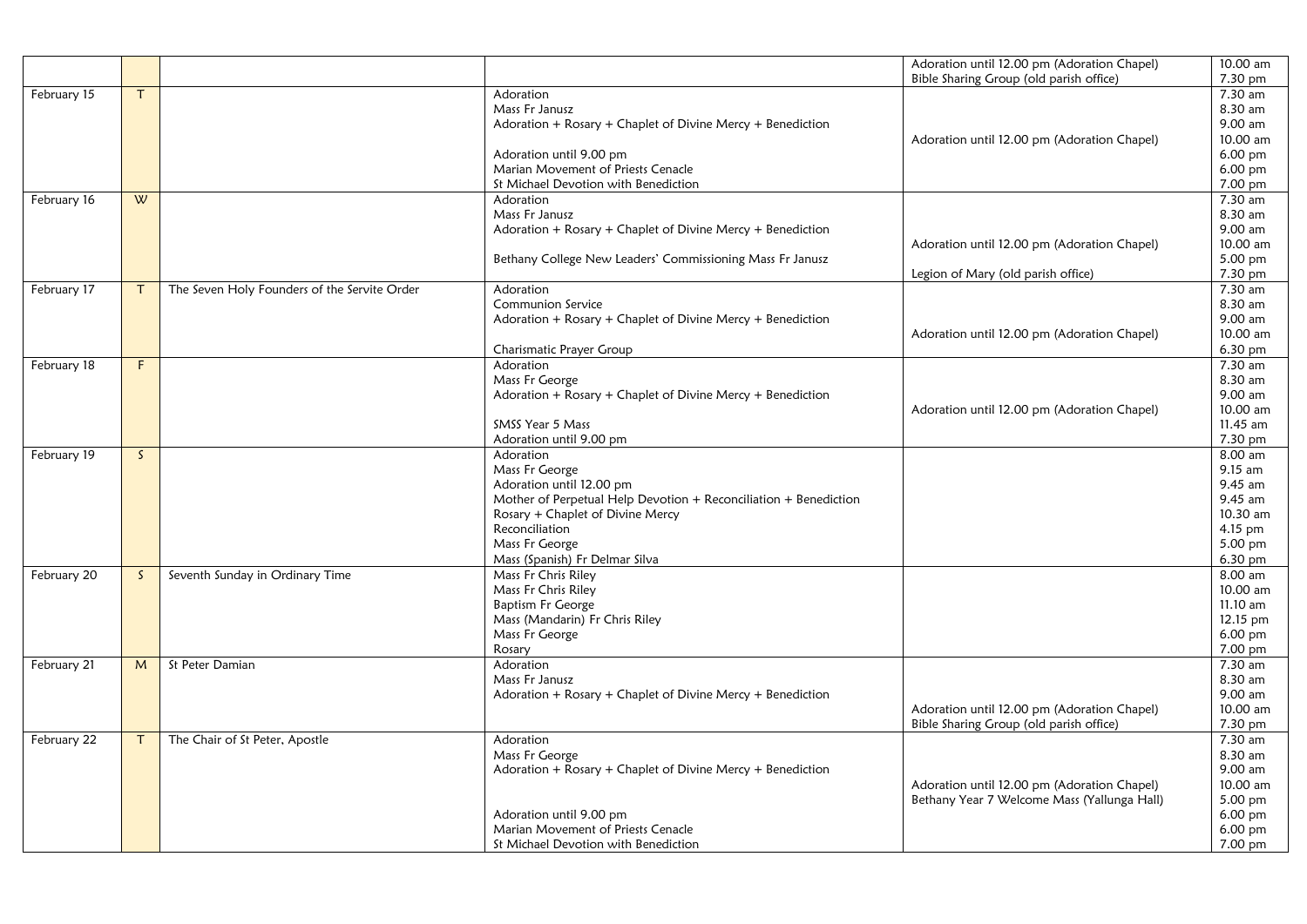| February 23 | W  | St Polycarp                                        | Adoration                                                              |                                                     | 7.30 am            |
|-------------|----|----------------------------------------------------|------------------------------------------------------------------------|-----------------------------------------------------|--------------------|
|             |    |                                                    | Mass Fr George                                                         |                                                     | 8.30 am            |
|             |    |                                                    | Adoration + Rosary + Chaplet of Divine Mercy + Benediction             |                                                     | 9.00 am            |
|             |    |                                                    |                                                                        | Adoration until 12.00 pm (Adoration Chapel)         | 10.00 am           |
|             |    |                                                    |                                                                        | Legion of Mary (old parish office)                  | 7.30 pm            |
| February 24 |    |                                                    | Adoration                                                              |                                                     | 7.30 am            |
|             |    |                                                    | Mass Fr George                                                         |                                                     | 8.30 am            |
|             |    |                                                    | Adoration + Rosary + Chaplet of Divine Mercy + Benediction             |                                                     | 9.00 am            |
|             |    |                                                    |                                                                        | Adoration until 12.00 pm (Adoration Chapel)         | 10.00 am           |
|             |    |                                                    | Charismatic Prayer Group                                               |                                                     | 6.30 pm            |
| February 25 | F  |                                                    | Adoration                                                              |                                                     | 7.30 am            |
|             |    |                                                    | Mass Fr George                                                         |                                                     | 8.30 am            |
|             |    |                                                    | Adoration + Rosary + Chaplet of Divine Mercy + Benediction             |                                                     | 9.00 am            |
|             |    |                                                    |                                                                        | Adoration until 12.00 pm (Adoration Chapel)         | 10.00 am           |
|             |    |                                                    | <b>SMSS Year 6 Mass</b>                                                |                                                     | 11.45 am           |
|             |    |                                                    | Adoration until 9.00 pm                                                |                                                     | 7.30 pm            |
| February 26 | S. |                                                    | Adoration                                                              |                                                     | 8.00 am            |
|             |    |                                                    | Mass Fr George                                                         |                                                     | 9.15 am            |
|             |    |                                                    | Adoration until 12.00 pm                                               |                                                     | $9.45$ am          |
|             |    |                                                    | Mother of Perpetual Help Devotion + Reconciliation + Benediction       |                                                     | 9.45 am            |
|             |    |                                                    | Rosary + Chaplet of Divine Mercy                                       |                                                     | 10.30 am           |
|             |    |                                                    | Divine Mercy Devotion                                                  |                                                     | 3.00 pm            |
|             |    |                                                    | Reconciliation                                                         |                                                     |                    |
|             |    |                                                    | Mass Fr George                                                         |                                                     | 4.15 pm<br>5.00 pm |
|             |    |                                                    | Mass (Spanish) Fr Delmar Silva                                         |                                                     | 6.30 pm            |
| February 27 |    | Eighth Sunday in Ordinary Time                     | Mass Fr George                                                         |                                                     | $8.00$ am          |
|             | S. |                                                    | Mass Fr George                                                         |                                                     | 10.00 am           |
|             |    |                                                    | Baptism (if any)                                                       |                                                     | 11.10 am           |
|             |    |                                                    | Mass (Cantonese) Fr George                                             |                                                     | 12.00 pm           |
|             |    |                                                    |                                                                        |                                                     |                    |
|             |    |                                                    | Mass Fr George                                                         |                                                     | 6.00 pm<br>7.00 pm |
|             |    |                                                    | Rosary                                                                 |                                                     | 7.30 am            |
| February 28 | M  |                                                    | Adoration                                                              |                                                     | 8.30 am            |
|             |    |                                                    | Mass Fr George                                                         |                                                     | 9.00 am            |
|             |    |                                                    | Adoration + Rosary + Chaplet of Divine Mercy + Benediction             |                                                     | 10.00 am           |
|             |    |                                                    |                                                                        | Adoration until 12.00 pm (Adoration Chapel)         |                    |
|             |    |                                                    |                                                                        | Bible Sharing Lenten Program (old parish office)    | 7.30 pm            |
| March 1     |    |                                                    | Adoration                                                              |                                                     | 7.30 am            |
|             |    |                                                    | Mass Fr George                                                         |                                                     | 8.30 am<br>9.00 am |
|             |    |                                                    | Adoration + Rosary + Chaplet of Divine Mercy + Benediction             |                                                     |                    |
|             |    |                                                    |                                                                        | Adoration until 12.00 pm (Adoration Chapel)         | 10.00 am           |
|             |    |                                                    | Adoration until 9.00 pm<br>Marian Movement of Priests Cenacle          |                                                     | 6.00 pm            |
|             |    |                                                    |                                                                        |                                                     | 6.00 pm            |
|             |    |                                                    | St Michael Devotion with Benediction                                   |                                                     | 7.00 pm            |
| March 2     | W  | Ash Wednesday                                      | Adoration                                                              |                                                     | 7.30 am            |
|             |    | Lent (start)                                       | Mass Fr George                                                         |                                                     | 8.30 am            |
|             |    | Project Compassion - Caritas                       | Adoration + Rosary + Chaplet of Divine Mercy + Benediction             |                                                     | 9.00 am            |
|             |    |                                                    | SMSS Year 5 Mass in Church & the rest of the school via Zoom Fr Janusz |                                                     | 9.30 am            |
|             |    |                                                    |                                                                        | Adoration (Adoration Chapel)                        | 10.30 am           |
|             |    |                                                    | Mass Fr Janusz & Fr George                                             |                                                     | 7.30 pm            |
|             |    |                                                    |                                                                        | Legion of Mary (old parish office)                  | 7.30 pm            |
|             |    |                                                    |                                                                        | PPC Meeting + Holy Week Liturgy (old parish office) | 8.30 pm            |
| March 3     |    | Clergy Conference (Doltone House, Sylvania Waters) | Adoration                                                              |                                                     | 7.30 am            |
|             |    |                                                    | Mass Fr George                                                         |                                                     | 8.30 am            |
|             |    |                                                    | Adoration + Rosary + Chaplet of Divine Mercy + Benediction             |                                                     | 9.00 am            |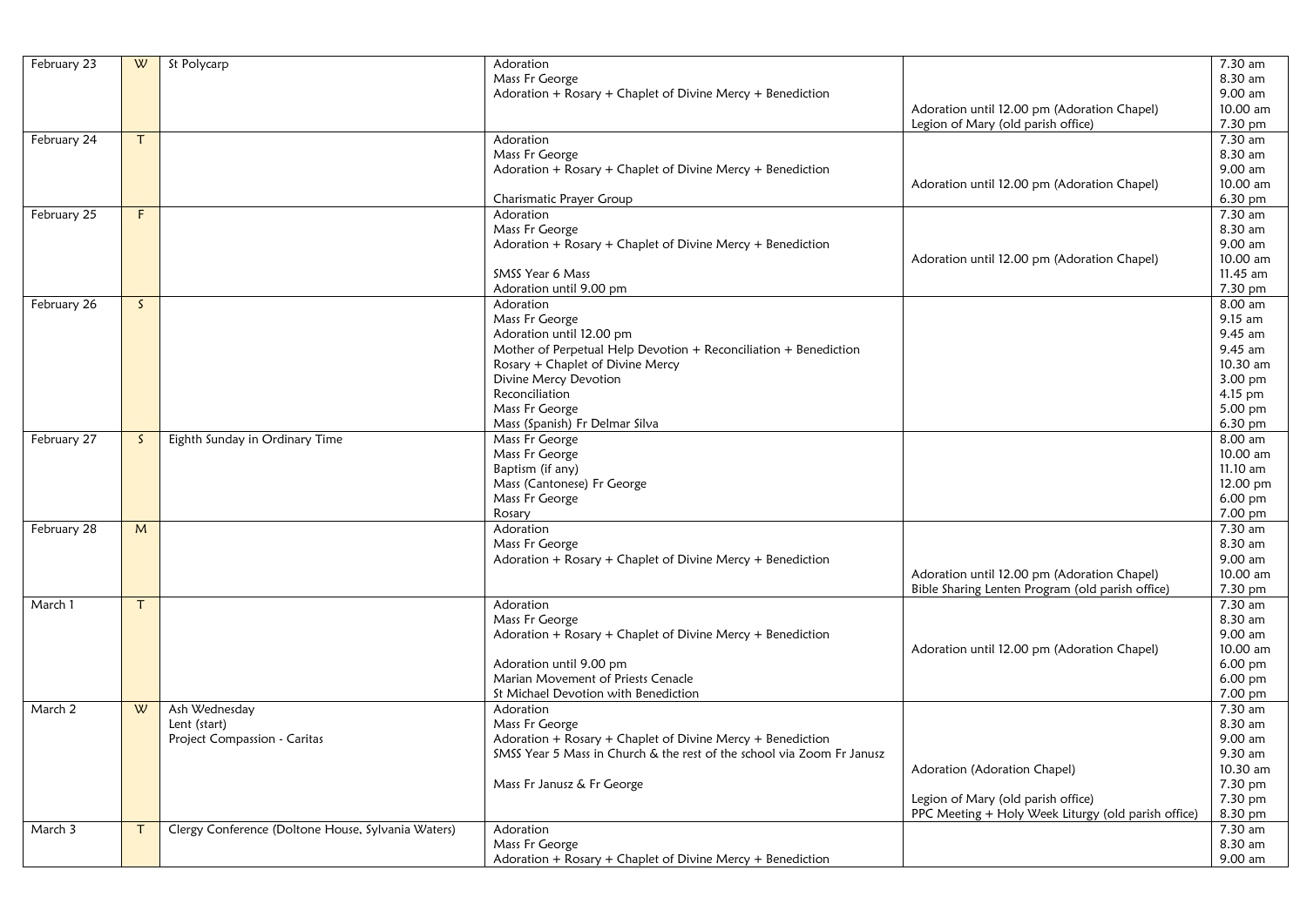|          |              |                                                         |                                                                  | Adoration (Adoration Chapel)                     | 10.00 am             |
|----------|--------------|---------------------------------------------------------|------------------------------------------------------------------|--------------------------------------------------|----------------------|
|          |              |                                                         | Charismatic Prayer Group                                         |                                                  | 6.30 pm              |
| March 4  | F            | St Casimir                                              | Adoration                                                        |                                                  | $7.30$ am            |
|          |              | Ember Day                                               | Mass Fr George                                                   |                                                  | 8.30 am              |
|          |              |                                                         | Adoration + Rosary + Chaplet of Divine Mercy + Benediction       |                                                  | 9.00 am              |
|          |              |                                                         |                                                                  | Adoration (Adoration Chapel)                     | 10.00 am             |
|          |              |                                                         | SMSS Year 4 Mass (did not happen)                                |                                                  | 11.45 am             |
|          |              |                                                         | Adoration + Reconciliation                                       |                                                  | 6.00 pm              |
|          |              |                                                         | Mass (Sacred Heart of Jesus) Fr George                           |                                                  | 7.00 pm              |
|          |              |                                                         | Stations of the Cross Fr George                                  |                                                  | 7.45 pm              |
|          |              |                                                         | Adoration until 9.00 pm                                          | PFC Meeting (old parish office) did not happen   | 8.15 pm              |
| March 5  | $\mathsf{S}$ |                                                         | Adoration                                                        |                                                  | 8.00 am              |
|          |              |                                                         | Mass + Anointing of the Sick Fr George                           |                                                  | 9.15 am              |
|          |              |                                                         | Adoration until 12.00 pm                                         |                                                  | 9.45 am              |
|          |              |                                                         | Mother of Perpetual Help Devotion + Reconciliation + Benediction |                                                  | 9.45 am              |
|          |              |                                                         | Rosary + Chaplet of Divine Mercy                                 |                                                  | 10.30 am             |
|          |              |                                                         | Reconciliation                                                   |                                                  | 4.15 pm              |
|          |              |                                                         | Mass Fr George                                                   |                                                  | 5.00 pm              |
|          |              |                                                         | Our Lady of Fatima Devotion (Rosary)                             |                                                  | $6.00$ pm            |
|          |              |                                                         | Mass (Spanish) Fr Delmar Silva                                   |                                                  | $6.30$ pm            |
| March 6  | $\mathsf{S}$ | First Sunday of Lent                                    | Mass Fr George                                                   |                                                  | 8.00 am              |
|          |              | RCIA Rite of Election (St Mary's Cathedral at 10.00 am) | Mass Fr George                                                   |                                                  | 10.00 am             |
|          |              |                                                         | Baptism (if any)                                                 |                                                  | 11.10 am             |
|          |              |                                                         | Mass (Mandarin) Fr George                                        |                                                  | 12.15 pm             |
|          |              |                                                         | Mass Fr George                                                   |                                                  | $6.00 \text{ pm}$    |
|          |              |                                                         | Rosary                                                           |                                                  | $7.00 \,\mathrm{pm}$ |
|          |              |                                                         |                                                                  | Lenten Program (corroboree)                      | 7.00 pm              |
| March 7  | M            | St Perpetua & St Felicity                               | Adoration                                                        |                                                  | $7.30$ am            |
|          |              |                                                         | Mass Fr George                                                   |                                                  | 8.30 am              |
|          |              |                                                         | Adoration + Rosary + Chaplet of Divine Mercy + Benediction       |                                                  | 9.00 am              |
|          |              |                                                         |                                                                  | Adoration (Adoration Chapel)                     | 10.00 am             |
|          |              |                                                         |                                                                  | Bible Sharing Lenten Program (old parish office) | 7.30 pm              |
| March 8  | $\tau$       | St John of God                                          | Adoration                                                        |                                                  | 7.30 am              |
|          |              |                                                         | Mass Fr George                                                   |                                                  | 8.30 am              |
|          |              |                                                         | Adoration + Rosary + Chaplet of Divine Mercy + Benediction       |                                                  | 9.00 am              |
|          |              |                                                         |                                                                  | Adoration (Adoration Chapel)                     | 10.00 am             |
|          |              |                                                         | Adoration until 9.00 pm                                          |                                                  | 6.00 pm              |
|          |              |                                                         | Marian Movement of Priests Cenacle                               |                                                  | $6.00$ pm            |
|          |              |                                                         | St Michael Devotion with Benediction                             |                                                  | 7.00 pm              |
| March 9  | W            | St Frances of Rome                                      | Adoration                                                        |                                                  | 7.30 am              |
|          |              |                                                         | Mass Fr George                                                   |                                                  | 8.30 am              |
|          |              |                                                         | Adoration + Rosary + Chaplet of Divine Mercy + Benediction       |                                                  | 9.00 am              |
|          |              |                                                         |                                                                  | SMSS Year 5 Reconciliation (classroom)           | 9.15 am              |
|          |              |                                                         |                                                                  | Adoration (Adoration Chapel)                     | 10.00 am             |
|          |              |                                                         |                                                                  | Bethany Reconciliation (college chapel)          | 12.30 pm             |
|          |              |                                                         |                                                                  | Bethany Mass (college chapel)                    | 1.30 pm              |
|          |              |                                                         |                                                                  | Legion of Mary (old parish office)               | 7.30 pm              |
| March 10 | T            |                                                         | Adoration                                                        |                                                  | 7.30 am              |
|          |              |                                                         | Mass Fr George                                                   |                                                  | 8.30 am              |
|          |              |                                                         | Adoration + Rosary + Chaplet of Divine Mercy + Benediction       |                                                  | $9.00$ am            |
|          |              |                                                         |                                                                  | Adoration (Adoration Chapel)                     | 10.00 am             |
|          |              |                                                         | Charismatic Prayer Group                                         |                                                  | 6.30 pm              |
|          |              |                                                         | Healing Mass Fr Tony Alex MGL                                    |                                                  | 7.30 pm              |
| March 11 | F.           |                                                         | Adoration                                                        |                                                  | 7.30 am              |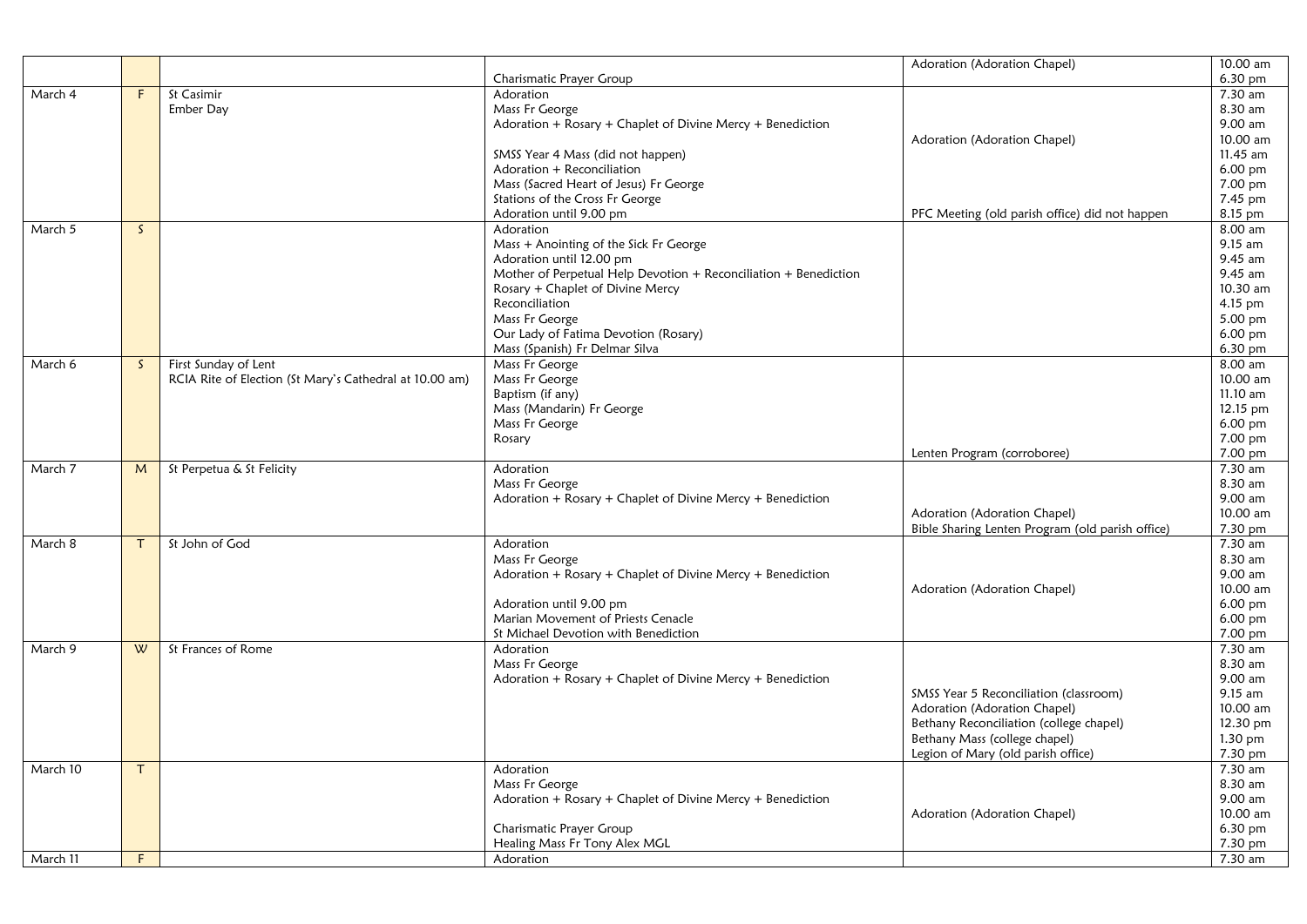|          |              |                              | Mass Fr George                                                   |                                                  | 8.30 am   |
|----------|--------------|------------------------------|------------------------------------------------------------------|--------------------------------------------------|-----------|
|          |              |                              | Adoration + Rosary + Chaplet of Divine Mercy + Benediction       |                                                  | 9.00 am   |
|          |              |                              |                                                                  | Adoration (Adoration Chapel)                     | 10.00 am  |
|          |              |                              |                                                                  | Lenten Program (corroboree)                      | 10.00 am  |
|          |              |                              | SMSS Year 3 Mass Fr Janusz                                       |                                                  | 11.45 am  |
|          |              |                              | Stations of the Cross Fr George                                  |                                                  | 7.30 pm   |
|          |              |                              | Adoration until 9.00 pm                                          |                                                  | 8.15 pm   |
| March 12 | $\mathsf{S}$ |                              | Adoration                                                        |                                                  | 8.00 am   |
|          |              |                              | Mass Fr George                                                   |                                                  | 9.15 am   |
|          |              |                              | Adoration until 12.00 pm                                         |                                                  | 9.45 am   |
|          |              |                              | Mother of Perpetual Help Devotion + Reconciliation + Benediction |                                                  | 9.45 am   |
|          |              |                              | Rosary + Chaplet of Divine Mercy                                 |                                                  | 10.30 am  |
|          |              |                              | Reconciliation                                                   |                                                  | 4.15 pm   |
|          |              |                              | Mass Fr Janusz                                                   |                                                  | 5.00 pm   |
|          |              |                              | Mass (Spanish) Fr Delmar Silva                                   |                                                  | 6.30 pm   |
| March 13 | S.           | Second Sunday of Lent        | Mass Fr Janusz                                                   |                                                  | 8.00 am   |
|          |              |                              | Mass Fr Janusz                                                   |                                                  | 10.00 am  |
|          |              |                              | Baptism (if any)                                                 |                                                  | 11.10 am  |
|          |              |                              | Mass Fr George                                                   |                                                  | 6.00 pm   |
|          |              |                              | Rosary                                                           |                                                  | 7.00 pm   |
|          |              |                              |                                                                  | Lenten Program (corroboree)                      | 7.00 pm   |
| March 14 | M            |                              | Adoration                                                        |                                                  | $7.30$ am |
|          |              |                              | Mass Fr George                                                   |                                                  | 8.30 am   |
|          |              |                              | Adoration + Rosary + Chaplet of Divine Mercy + Benediction       |                                                  | 9.00 am   |
|          |              |                              |                                                                  | Adoration (Adoration Chapel)                     | 10.00 am  |
|          |              |                              |                                                                  | Bible Sharing Lenten Program (old parish office) | 7.30 pm   |
| March 15 | $\mathsf{T}$ |                              | Adoration                                                        |                                                  | 7.30 am   |
|          |              |                              | Mass Fr Janusz                                                   |                                                  | 8.30 am   |
|          |              |                              | Adoration + Rosary + Chaplet of Divine Mercy + Benediction       |                                                  | 9.00 am   |
|          |              |                              |                                                                  | Adoration (Adoration Chapel)                     | 10.00 am  |
|          |              |                              | Adoration until 9.00 pm                                          |                                                  | 6.00 pm   |
|          |              |                              | Marian Movement of Priests Cenacle                               |                                                  | 6.00 pm   |
|          |              |                              | St Michael Devotion with Benediction                             |                                                  | 7.00 pm   |
| March 16 | W            |                              | Adoration                                                        |                                                  | 7.30 am   |
|          |              |                              | Mass Fr George                                                   |                                                  | 8.30 am   |
|          |              |                              | Adoration + Rosary + Chaplet of Divine Mercy + Benediction       |                                                  | 9.00 am   |
|          |              |                              |                                                                  | SMSS Year 6 Reconciliation (classroom)           | 9.15 am   |
|          |              |                              |                                                                  | Adoration (Adoration Chapel)                     | 10.00 am  |
|          |              |                              |                                                                  | Legion of Mary (old parish office)               | 7.30 pm   |
| March 17 | T.           | St Patrick                   | Adoration                                                        |                                                  | 7.30 am   |
|          |              |                              | Mass Fr Janusz                                                   |                                                  | 8.30 am   |
|          |              |                              | Adoration + Rosary + Chaplet of Divine Mercy + Benediction       |                                                  | 9.00 am   |
|          |              |                              |                                                                  | Adoration (Adoration Chapel)                     | 10.00 am  |
|          |              |                              | Charismatic Prayer Group                                         |                                                  | 6.30 pm   |
| March 18 | F.           | St Cyril of Jerusalem        | Adoration                                                        |                                                  | 7.30 am   |
|          |              |                              | Mass Fr George                                                   |                                                  | 8.30 am   |
|          |              |                              | Adoration + Rosary + Chaplet of Divine Mercy + Benediction       |                                                  | 9.00 am   |
|          |              |                              |                                                                  | Adoration (Adoration Chapel)                     | 10.00 am  |
|          |              |                              |                                                                  | Lenten Program (corroboree)                      | 10.00 am  |
|          |              |                              | SMSS Year 2 Mass                                                 |                                                  | 11.45 am  |
|          |              |                              | Stations of the Cross Fr Janusz                                  |                                                  | 7.30 pm   |
|          |              |                              | Adoration until 9.00 pm                                          |                                                  | 8.15 pm   |
| March 19 | S.           | St Joseph, Spouse of the BVM | Adoration                                                        |                                                  | 8.00 am   |
|          |              |                              | Mass Fr Janusz                                                   |                                                  | 9.15 am   |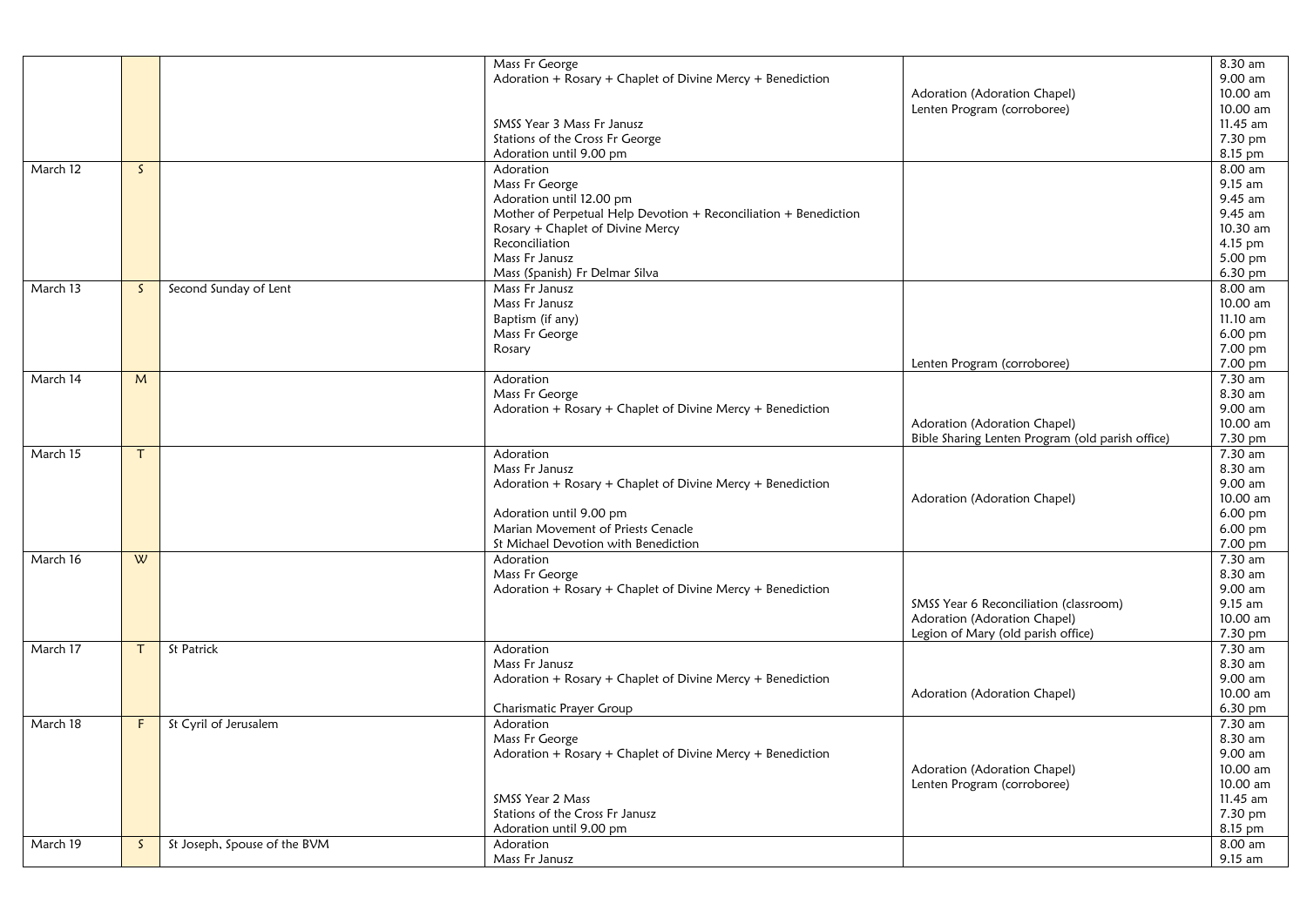|          |              |                              | Adoration until 12.00 pm                                         |                                                  | 9.45 am  |
|----------|--------------|------------------------------|------------------------------------------------------------------|--------------------------------------------------|----------|
|          |              |                              | Mother of Perpetual Help Devotion + Reconciliation + Benediction |                                                  | 9.45 am  |
|          |              |                              | Rosary + Chaplet of Divine Mercy                                 |                                                  | 10.30 am |
|          |              |                              | Reconciliation                                                   |                                                  | 4.15 pm  |
|          |              |                              | Mass First Scrutiny Fr George + Fr Janusz                        |                                                  | 5.00 pm  |
|          |              |                              | Mass (Spanish) Fr Delmar Silva                                   |                                                  | 6.30 pm  |
| March 20 | S.           | Third Sunday of Lent         | Mass Fr George                                                   |                                                  | 8.00 am  |
|          |              |                              | Mass Fr George                                                   |                                                  | 10.00 am |
|          |              |                              | Baptism (if any)                                                 |                                                  | 11.10 am |
|          |              |                              | Mass (Mandarin) Fr Janusz                                        |                                                  | 12.15 pm |
|          |              |                              | Mass Fr Janusz                                                   |                                                  | 6.00 pm  |
|          |              |                              | Rosary                                                           |                                                  | 7.00 pm  |
|          |              |                              |                                                                  | Lenten Program (corroboree)                      | 7.00 pm  |
| March 21 | M            |                              | Adoration                                                        |                                                  | 7.30 am  |
|          |              |                              | Mass Fr Janusz                                                   |                                                  | 8.30 am  |
|          |              |                              |                                                                  |                                                  | 9.00 am  |
|          |              |                              | Adoration + Rosary + Chaplet of Divine Mercy + Benediction       |                                                  | 10.00 am |
|          |              |                              |                                                                  | Adoration (Adoration Chapel)                     |          |
|          |              |                              |                                                                  | Bible Sharing Lenten Program (old parish office) | 7.30 pm  |
| March 22 |              |                              | Adoration                                                        |                                                  | 7.30 am  |
|          |              |                              | Mass Fr George                                                   |                                                  | 8.30 am  |
|          |              |                              | Adoration + Rosary + Chaplet of Divine Mercy + Benediction       |                                                  | 9.00 am  |
|          |              |                              |                                                                  | Adoration (Adoration Chapel)                     | 10.00 am |
|          |              |                              | Adoration until 9.00 pm                                          |                                                  | 6.00 pm  |
|          |              |                              | Marian Movement of Priests Cenacle                               |                                                  | 6.00 pm  |
|          |              |                              | St Michael Devotion with Benediction                             |                                                  | 7.00 pm  |
| March 23 | W            | St Turibius of Mogrovejo     | Adoration                                                        |                                                  | 7.30 am  |
|          |              |                              | Mass Fr Janusz                                                   |                                                  | 8.30 am  |
|          |              |                              | Adoration + Rosary + Chaplet of Divine Mercy + Benediction       |                                                  | 9.00 am  |
|          |              |                              |                                                                  | SMSS Year 4 Reconciliation (classroom)           | 9.15 am  |
|          |              |                              |                                                                  | Adoration (Adoration Chapel)                     | 10.00 am |
|          |              |                              |                                                                  | Legion of Mary (old parish office)               | 7.30 pm  |
| March 24 | Τ            | St Oscar Romero              | Adoration                                                        |                                                  | 7.30 am  |
|          |              |                              | Mass Fr George                                                   |                                                  | 8.30 am  |
|          |              |                              | Adoration + Rosary + Chaplet of Divine Mercy + Benediction       |                                                  | 9.00 am  |
|          |              |                              |                                                                  | Adoration (Adoration Chapel)                     | 10.00 am |
|          |              |                              | Charismatic Prayer Group                                         |                                                  | 6.30 pm  |
| March 25 | F.           | The Annunciation of the Lord | Adoration                                                        |                                                  | 7.30 am  |
|          |              |                              | Mass Fr George                                                   |                                                  | 8.30 am  |
|          |              |                              | Adoration + Rosary + Chaplet of Divine Mercy + Benediction       |                                                  | 9.00 am  |
|          |              |                              |                                                                  | Adoration (Adoration Chapel)                     | 10.00 am |
|          |              |                              |                                                                  | Lenten Program (corroboree)                      | 10.00 am |
|          |              |                              | SMSS Year 1 Mass Fr Janusz                                       |                                                  | 11.45 am |
|          |              |                              | Stations of the Cross Fr George                                  |                                                  | 7.30 pm  |
|          |              |                              | Adoration until 9.00 pm                                          |                                                  | 8.15 pm  |
| March 26 | <sub>S</sub> |                              | Adoration                                                        |                                                  | 8.00 am  |
|          |              |                              | Mass Fr George                                                   |                                                  | 9.15 am  |
|          |              |                              | Adoration until 12.00 pm                                         |                                                  | 9.45 am  |
|          |              |                              | Mother of Perpetual Help Devotion + Reconciliation + Benediction |                                                  | 9.45 am  |
|          |              |                              | Rosary + Chaplet of Divine Mercy                                 |                                                  | 10.30 am |
|          |              |                              | Divine Mercy Devotion                                            |                                                  | 3.00 pm  |
|          |              |                              | Reconciliation                                                   |                                                  | 4.15 pm  |
|          |              |                              | Mass Fr Janusz                                                   |                                                  | 5.00 pm  |
|          |              |                              | Mass (Spanish) Fr Delmar Silva                                   |                                                  | 6.30 pm  |
| March 27 | S.           | Fourth Sunday of Lent        | Mass Second Scrutiny Fr Janusz                                   |                                                  | 8.00 am  |
|          |              |                              |                                                                  |                                                  |          |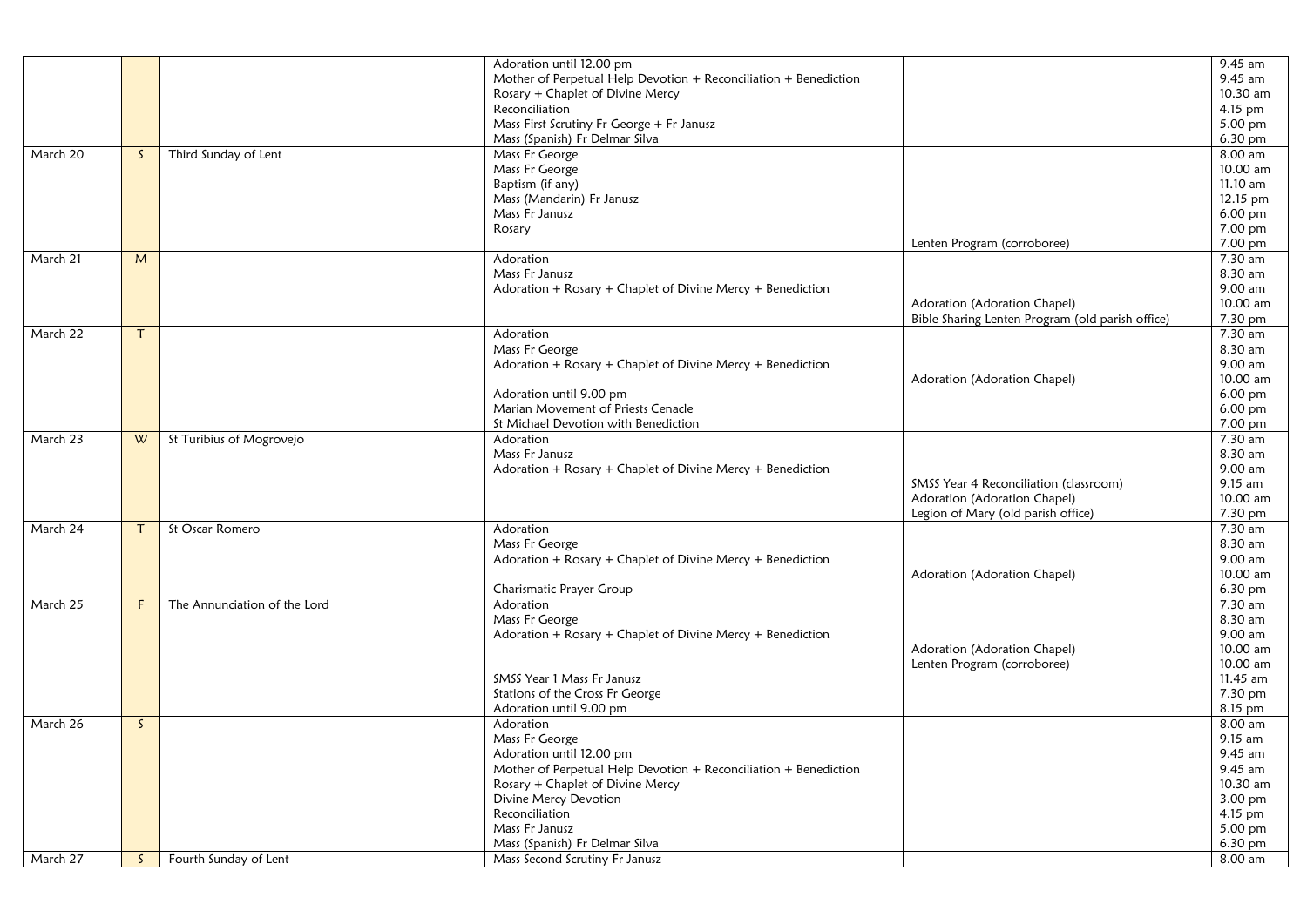|          |        |                                                         | Mass Fr Janusz                                                   |                                                  | 10.00 am  |
|----------|--------|---------------------------------------------------------|------------------------------------------------------------------|--------------------------------------------------|-----------|
|          |        |                                                         | Baptism (if any)                                                 |                                                  | 11.10 am  |
|          |        |                                                         | Mass (Cantonese)                                                 |                                                  | 12.00 pm  |
|          |        |                                                         | Mass Fr George                                                   |                                                  | 6.00 pm   |
|          |        |                                                         | Rosary                                                           |                                                  | 7.00 pm   |
|          |        |                                                         |                                                                  | Lenten Program (corroboree)                      | 7.00 pm   |
| March 28 | M      |                                                         | Adoration                                                        |                                                  | 7.30 am   |
|          |        |                                                         | Mass Fr George                                                   |                                                  | 8.30 am   |
|          |        |                                                         | Adoration + Rosary + Chaplet of Divine Mercy + Benediction       |                                                  | 9.00 am   |
|          |        |                                                         |                                                                  | Adoration (Adoration Chapel)                     | 10.00 am  |
|          |        |                                                         |                                                                  | Bible Sharing Lenten Program (old parish office) | 7.30 pm   |
| March 29 | $\tau$ |                                                         | Adoration                                                        |                                                  | 7.30 am   |
|          |        |                                                         | Mass Fr Janusz                                                   |                                                  | 8.30 am   |
|          |        |                                                         | Adoration + Rosary + Chaplet of Divine Mercy + Benediction       |                                                  | 9.00 am   |
|          |        |                                                         |                                                                  | Adoration (Adoration Chapel)                     | 10.00 am  |
|          |        |                                                         | Adoration until 9.00 pm                                          |                                                  | 6.00 pm   |
|          |        |                                                         | Marian Movement of Priests Cenacle                               |                                                  | 6.00 pm   |
|          |        |                                                         | St Michael Devotion with Benediction                             |                                                  | 7.00 pm   |
| March 30 | W      |                                                         | Adoration                                                        |                                                  | 7.30 am   |
|          |        |                                                         | Mass Fr George                                                   |                                                  | 8.30 am   |
|          |        |                                                         | Adoration + Rosary + Chaplet of Divine Mercy + Benediction       |                                                  | 9.00 am   |
|          |        |                                                         |                                                                  | Adoration (Adoration Chapel)                     | 10.00 am  |
|          |        |                                                         |                                                                  | Legion of Mary (old parish office)               | 7.30 pm   |
| March 31 | $\tau$ | Deanery Meeting St Declan Penshurst                     | Adoration                                                        |                                                  | 7.30 am   |
|          |        |                                                         | Mass Fr Janusz                                                   |                                                  | 8.30 am   |
|          |        |                                                         | Adoration + Rosary + Chaplet of Divine Mercy + Benediction       |                                                  | 9.00 am   |
|          |        |                                                         |                                                                  | Adoration (Adoration Chapel)                     | 10.00 am  |
|          |        |                                                         | Charismatic Prayer Group                                         |                                                  | 6.30 pm   |
| April 1  | F      |                                                         | Adoration                                                        |                                                  | 7.30 am   |
|          |        |                                                         | Mass Fr George                                                   |                                                  | 8.30 am   |
|          |        |                                                         | Adoration + Rosary + Chaplet of Divine Mercy + Benediction       |                                                  | 9.00 am   |
|          |        |                                                         |                                                                  |                                                  | 10.00 am  |
|          |        |                                                         |                                                                  | Adoration (Adoration Chapel)                     | 10.00 am  |
|          |        |                                                         |                                                                  | Lenten Program (corroboree)                      |           |
|          |        |                                                         | SMSS Kindergarten Mass<br>Adoration + Reconciliation             |                                                  | 11.45 am  |
|          |        |                                                         |                                                                  |                                                  | 6.00 pm   |
|          |        |                                                         | Mass (Sacred Heart of Jesus) Fr Janusz                           |                                                  | 6.45 pm   |
|          |        |                                                         | Stations of the Cross Fr Janusz                                  |                                                  | 7.30 pm   |
|          |        |                                                         | Adoration until 9.00 pm                                          |                                                  | 8.15 pm   |
| April 2  | S.     | St Francis of Paola                                     | Adoration                                                        |                                                  | $8.00$ am |
|          |        |                                                         | Mass + Anointing of the Sick Fr Janusz                           |                                                  | 9.15 am   |
|          |        |                                                         | Adoration until 12.00 pm                                         |                                                  | 9.45 am   |
|          |        |                                                         | Mother of Perpetual Help Devotion + Reconciliation + Benediction |                                                  | 9.45 am   |
|          |        |                                                         | Rosary + Chaplet of Divine Mercy                                 |                                                  | 10.30 am  |
|          |        |                                                         | Reconciliation                                                   |                                                  | 4.15 pm   |
|          |        |                                                         | Mass Fr George                                                   |                                                  | 5.00 pm   |
|          |        |                                                         | Our Lady of Fatima Devotion (Rosary)                             |                                                  | 6.00 pm   |
|          |        |                                                         | Mass (Spanish) Fr Delmar Silva                                   |                                                  | 6.30 pm   |
| April 3  | S.     | Fifth Sunday of Lent                                    | Mass Fr George                                                   |                                                  | 8.00 am   |
|          |        | Archdiocesan SRE Catechist Mass (St Mary's Cathedral at | Mass Third Scrutiny Fr George                                    |                                                  | 10.00 am  |
|          |        | 2.00 pm) rescheduled from 2021                          | Baptism (if any)                                                 |                                                  | 11.10 am  |
|          |        |                                                         | Mass (Mandarin) Fr George                                        |                                                  | 12.15 pm  |
|          |        |                                                         | Mass Fr George                                                   |                                                  | 6.00 pm   |
|          |        |                                                         | Rosary                                                           |                                                  | 7.00 pm   |
|          |        |                                                         |                                                                  | Lenten Program (corroboree)                      | 7.00 pm   |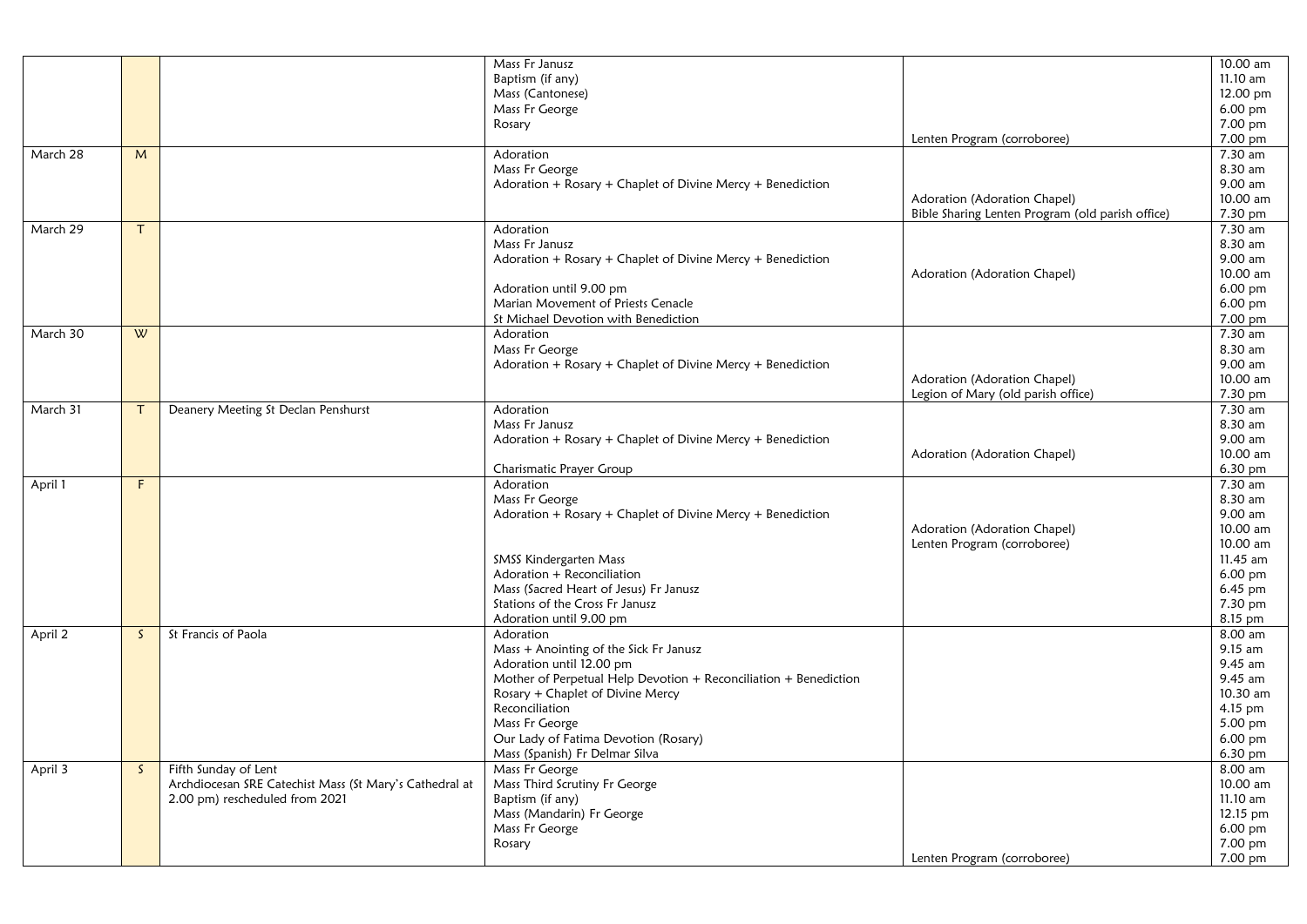| April 4  | M            | St Isidore                             | Adoration                                                        |                                                   | 7.30 am            |
|----------|--------------|----------------------------------------|------------------------------------------------------------------|---------------------------------------------------|--------------------|
|          |              |                                        | Mass Fr Janusz                                                   |                                                   | 8.30 am            |
|          |              |                                        | Adoration + Rosary + Chaplet of Divine Mercy + Benediction       |                                                   | 9.00 am            |
|          |              |                                        |                                                                  | Adoration (Adoration Chapel)                      | 10.00 am           |
|          |              | St Vincent Ferrer                      |                                                                  | Bible Sharing Lenten Program (old parish office)  | 7.30 pm            |
| April 5  | $\tau$       |                                        | Adoration                                                        |                                                   | 7.30 am            |
|          |              |                                        | Mass Fr George                                                   |                                                   | 8.30 am<br>9.00 am |
|          |              |                                        | Adoration + Rosary + Chaplet of Divine Mercy + Benediction       |                                                   | 10.00 am           |
|          |              |                                        | Adoration until 9.00 pm                                          | Adoration (Adoration Chapel)                      | 6.00 pm            |
|          |              |                                        | Marian Movement of Priests Cenacle                               |                                                   | 6.00 pm            |
|          |              |                                        | St Michael Devotion with Benediction                             |                                                   | 7.00 pm            |
| April 6  | W            |                                        | Adoration                                                        |                                                   | 7.30 am            |
|          |              |                                        | Mass Fr George                                                   |                                                   | 8.30 am            |
|          |              |                                        | Adoration + Rosary + Chaplet of Divine Mercy + Benediction       |                                                   | 9.00 am            |
|          |              |                                        |                                                                  | Adoration (Adoration Chapel)                      | 10.00 am           |
|          |              |                                        |                                                                  | Legion of Mary (old parish office)                | 7.30 pm            |
| April 7  | $\tau$       | St John Baptist de la Salle            | Adoration                                                        |                                                   | $7.30$ am          |
|          |              |                                        | Mass Fr Janusz                                                   |                                                   | 8.30 am            |
|          |              |                                        | Adoration + Rosary + Chaplet of Divine Mercy + Benediction       |                                                   | 9.00 am            |
|          |              |                                        |                                                                  | Adoration (Adoration Chapel)                      | 10.00 am           |
|          |              |                                        | Charismatic Prayer Group                                         |                                                   | 6.30 pm            |
|          |              |                                        |                                                                  | Spanish-speaking Community Meeting (corroboree)   | 7.30 pm            |
| April 8  | F            |                                        | Adoration                                                        |                                                   | $7.30$ am          |
|          |              |                                        | Mass Fr George                                                   |                                                   | 8.30 am            |
|          |              |                                        | Adoration + Rosary + Chaplet of Divine Mercy + Benediction       |                                                   | 9.00 am            |
|          |              |                                        |                                                                  | Adoration (Adoration Chapel)                      | 10.00 am           |
|          |              |                                        |                                                                  | Lenten Program (corroboree)                       | 10.00 am           |
|          |              |                                        | Stations of the Cross Fr George                                  |                                                   | 7.30 pm            |
|          |              |                                        | Adoration until 9.00 pm                                          |                                                   | 8.15 pm            |
| April 9  | $\mathsf{S}$ |                                        | Adoration                                                        |                                                   | 8.00 am            |
|          |              |                                        | Mass Fr George                                                   |                                                   | 9.15 am            |
|          |              |                                        | Adoration until 12.00 pm                                         |                                                   | 9.45 am            |
|          |              |                                        | Mother of Perpetual Help Devotion + Reconciliation + Benediction |                                                   | 9.45 am            |
|          |              |                                        | Rosary + Chaplet of Divine Mercy                                 |                                                   | 10.30 am           |
|          |              |                                        | Reconciliation                                                   |                                                   | 4.15 pm            |
|          |              |                                        | Mass Fr Janusz                                                   |                                                   | 5.00 pm            |
|          |              |                                        | Mass (Spanish) Fr Delmar Silva                                   |                                                   | 6.30 pm            |
| April 10 | <sub>S</sub> | Palm Sunday of the Passion of the Lord | Mass Fr Janusz                                                   |                                                   | 8.00 am            |
|          |              |                                        | Mass Fr Janusz                                                   |                                                   | 10.00 am           |
|          |              |                                        | Baptism Fr George                                                |                                                   | $11.10$ am         |
|          |              |                                        | Mass Fr George                                                   |                                                   | 6.00 pm            |
|          |              |                                        | Rosary                                                           |                                                   | 7.00 pm            |
|          |              |                                        |                                                                  | Lenten Program (corroboree)                       | 7.00 pm            |
| April 11 | M            | Monday of Holy Week                    | Adoration                                                        |                                                   | 7.30 am            |
|          |              |                                        | Mass Fr Janusz                                                   |                                                   | 8.30 am            |
|          |              |                                        | Adoration + Rosary + Chaplet of Divine Mercy + Benediction       |                                                   | 9.00 am            |
|          |              |                                        |                                                                  | Adoration (Adoration Chapel)                      | 10.00 am           |
|          |              |                                        |                                                                  | Bible Sharing Lenten Program (old parish office)) | 7.30 pm            |
| April 12 | $\tau$       | Tuesday of Holy Week                   | Adoration                                                        |                                                   | 7.30 am            |
|          |              |                                        | Mass Fr George                                                   |                                                   | 8.30 am            |
|          |              |                                        | Adoration + $R$ osary + Chaplet of Divine Mercy + Benediction    |                                                   | 9.00 am            |
|          |              |                                        |                                                                  | Adoration (Adoration Chapel)                      | 10.00 am           |
|          |              |                                        | Marian Movement of Priests Cenacle                               |                                                   | 6.00 pm            |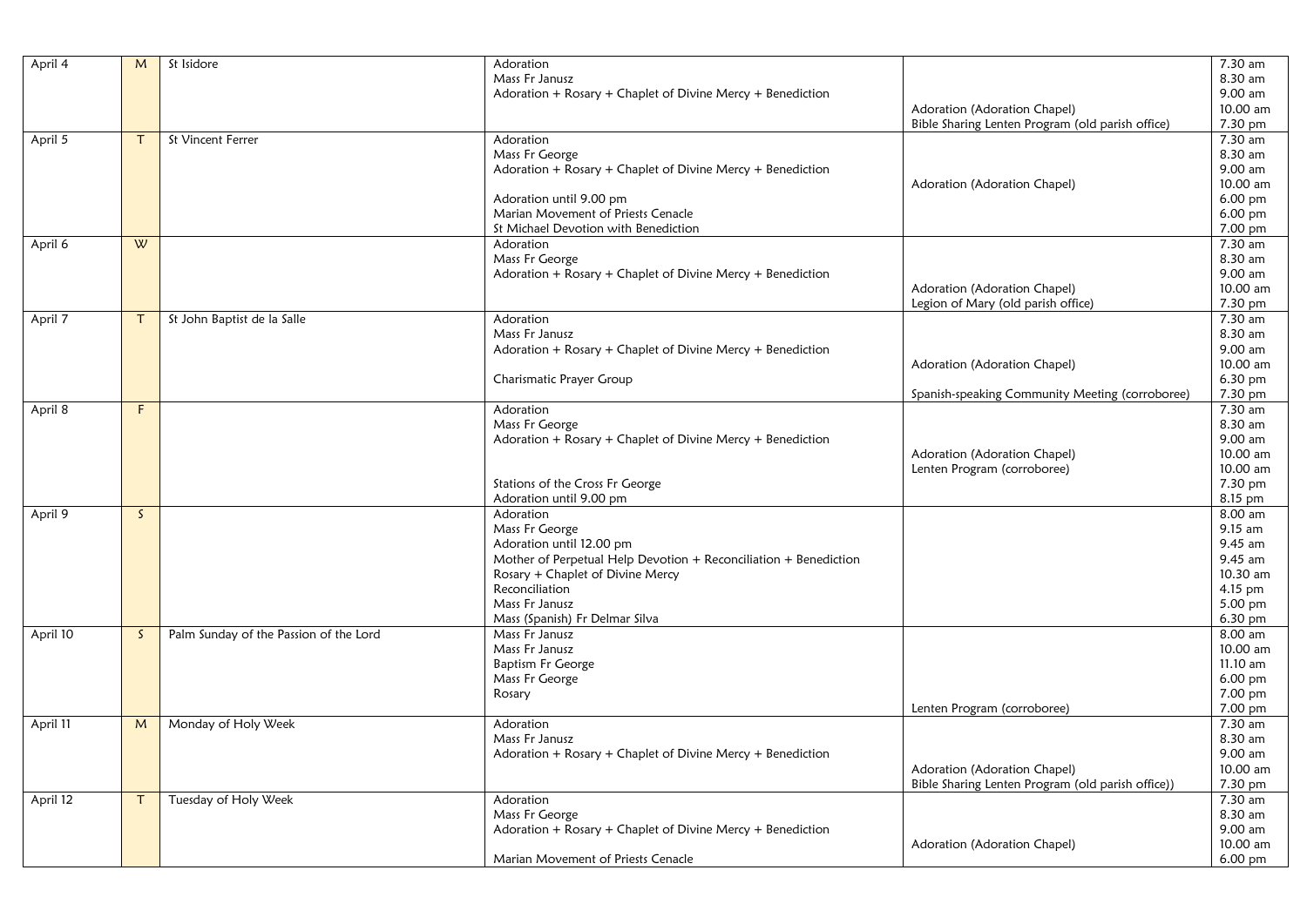|          |              |                                                                | St Michael Devotion with Benediction                       |                                                  | 7.00 pm            |
|----------|--------------|----------------------------------------------------------------|------------------------------------------------------------|--------------------------------------------------|--------------------|
|          |              |                                                                | RCIA Baptism Rehearsal                                     |                                                  | $7.45$ pm          |
| April 13 | W            | Wednesday of Holy Week                                         | Adoration                                                  |                                                  | 7.30 am            |
|          |              |                                                                | Mass Fr Janusz                                             |                                                  | 8.30 am            |
|          |              |                                                                | Adoration + Rosary + Chaplet of Divine Mercy + Benediction |                                                  | 9.00 am            |
|          |              |                                                                |                                                            | Adoration (Adoration Chapel)                     | 10.00 am           |
|          |              |                                                                |                                                            | Legion of Mary (old parish office)               | 7.30 pm            |
| April 14 | $\mathsf{T}$ | Thursday of Holy Week                                          | <b>Morning Prayers</b>                                     |                                                  | 8.30 am            |
|          |              | Lent (end)                                                     | Evening Mass of the Lord's Supper Fr George Fr Janusz      |                                                  | 7.00 pm            |
|          |              | Chrism Mass (St Mary's Cathedral at 10.00 am)                  |                                                            | Vigil at the Altar of Repose until 11.00 pm      |                    |
|          |              |                                                                |                                                            | 1) No assigned group                             | 8.30 pm            |
|          |              |                                                                |                                                            | 2) Croatian & Chinese communities                | 9.00 pm            |
|          |              |                                                                |                                                            | 3) Islander & Indonesian & Indian communities    | 9.30 pm            |
|          |              |                                                                |                                                            | 4) Spanish community                             | 10.00 pm           |
|          |              |                                                                |                                                            | 5) Filipino community & Legion of Mary           | 10.30 pm           |
| April 15 | F.           | Friday of the Passion of the Lord                              |                                                            | Stations of the Cross in the SMSS school grounds | 10.00 am           |
|          |              | Annual Collection for the Church in Holy Land                  | The Passion of the Lord Fr George Fr Jansuz                |                                                  | 3.00 pm            |
|          |              |                                                                | Divine Mercy Novena Fr George                              |                                                  | 7.30 pm            |
| April 16 | S.           | Holy Saturday<br>Easter Sunday of the Resurrection of the Lord | <b>Morning Prayers</b><br>Divine Mercy Novena Fr George    |                                                  | 9.15 am<br>3.00 pm |
|          |              | Easter Vigil in the Holy Night                                 | Easter Vigil Mass Fr Janusz Fr George                      |                                                  | 6.00 pm            |
| April 17 | S.           | Easter Sunday of the Resurrection of the Lord                  | Easter Mass George                                         |                                                  | $8.00$ am          |
|          |              | Sunday of the Resurrection of the Lord                         | Easter Mass George                                         |                                                  | 10.00 am           |
|          |              | Fr Janusz on-call for St George public and private             | Easter Mass (Mandarin) Fr Janusz                           |                                                  | 12.15 pm           |
|          |              |                                                                | Divine Mercy Novena Fr George                              |                                                  | 3.00 pm            |
|          |              |                                                                | Easter Mass Fr George                                      |                                                  | $6.00$ pm          |
|          |              |                                                                | Rosary                                                     |                                                  | 7.00 pm            |
| April 18 | M            | Monday within the Octave of Easter                             | Adoration                                                  |                                                  | 7.30 am            |
|          |              | Fr Janusz on-call for St George public and private             | Mass Fr George                                             |                                                  | 8.30 am            |
|          |              |                                                                | Adoration + Rosary + Chaplet of Divine Mercy + Benediction |                                                  | 9.00 am            |
|          |              |                                                                |                                                            | Adoration (Adoration Chapel)                     | 10.00 am           |
|          |              |                                                                | Divine Mercy Novena Fr Janusz                              |                                                  | 7.30 pm            |
| April 19 | $\tau$       | Tuesday within the Octave of Easter                            | Adoration                                                  |                                                  | 7.30 am            |
|          |              |                                                                | Mass Fr George                                             |                                                  | 8.30 am            |
|          |              |                                                                | Adoration + Rosary + Chaplet of Divine Mercy + Benediction |                                                  | 9.00 am            |
|          |              |                                                                |                                                            | Adoration (Adoration Chapel)                     | 10.00 am           |
|          |              |                                                                | Adoration until 9.00 pm                                    |                                                  | 6.00 pm            |
|          |              |                                                                | Marian Movement of Priests Cenacle                         |                                                  | 6.00 pm            |
|          |              |                                                                | St Michael Devotion                                        |                                                  | 7.00 pm            |
|          |              |                                                                | Divine Mercy Novena + Benediction Fr Janusz<br>Adoration   |                                                  | 7.30 pm<br>7.30 am |
| April 20 | W            | Wednesday within the Octave of Easter                          | Mass Fr Janusz                                             |                                                  | 8.30 am            |
|          |              |                                                                | Adoration + Rosary + Chaplet of Divine Mercy + Benediction |                                                  | 9.00 am            |
|          |              |                                                                |                                                            | Adoration (Adoration Chapel)                     | 10.00 am           |
|          |              |                                                                | Divine Mercy Novena                                        |                                                  | 7.30 pm            |
|          |              |                                                                |                                                            | Legion of Mary (old parish office)               | 7.30 pm            |
| April 21 | $\mathsf T$  | Thursday within the Octave of Easter                           | Adoration                                                  |                                                  | 7.30 am            |
|          |              |                                                                | Mass Fr Janusz                                             |                                                  | 8.30 am            |
|          |              |                                                                | Adoration + Rosary + Chaplet of Divine Mercy + Benediction |                                                  | 9.00 am            |
|          |              |                                                                |                                                            | Adoration (Adoration Chapel)                     | 10.00 am           |
|          |              |                                                                | Divine Mercy Novena                                        |                                                  | 7.30 pm            |
| April 22 | F.           | Friday within the Octave of Easter                             | Adoration                                                  |                                                  | 7.30 am            |
|          |              | Fr Janusz on-call for St George public and private             | Mass Fr Janusz                                             |                                                  | 8.30 am            |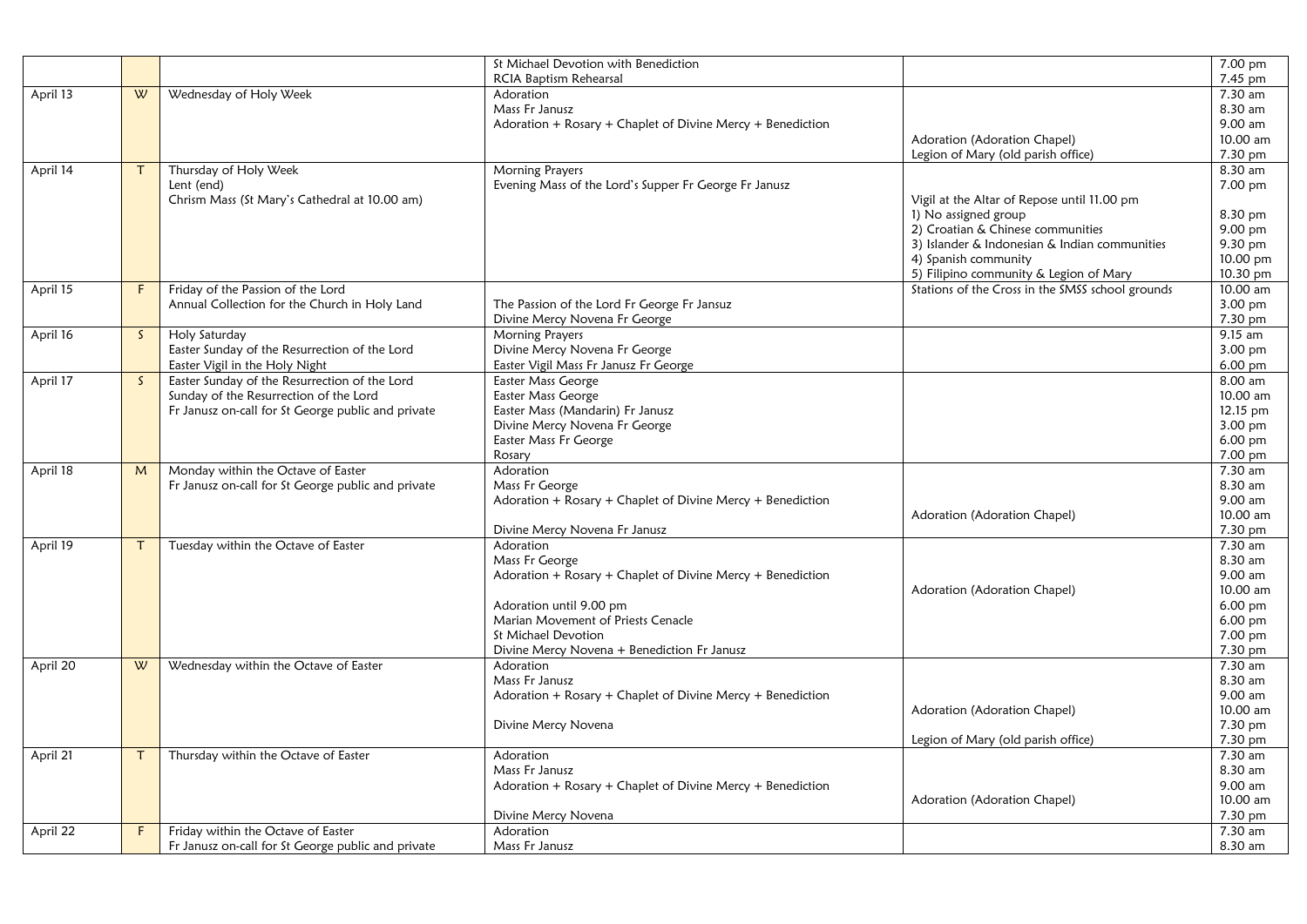|          |              |                                                    | Adoration + Rosary + Chaplet of Divine Mercy + Benediction       |                                    | 9.00 am              |
|----------|--------------|----------------------------------------------------|------------------------------------------------------------------|------------------------------------|----------------------|
|          |              |                                                    |                                                                  | Adoration (Adoration Chapel)       | 10.00 am             |
|          |              |                                                    | Divine Mercy Novena                                              |                                    | 7.30 pm              |
|          |              |                                                    | Adoration until 9.00 pm                                          |                                    | 8.00 pm              |
| April 23 | $\mathsf{S}$ | Saturday within the Octave of Easter               | Adoration                                                        |                                    | 8.00 am              |
|          |              | Fr Janusz on-call for St George public and private | Mass Fr Janusz                                                   |                                    | 9.15 am              |
|          |              |                                                    | Adoration until 12.00 pm                                         |                                    | 9.45 am              |
|          |              |                                                    | Mother of Perpetual Help Devotion + Reconciliation + Benediction |                                    | 9.45 am              |
|          |              |                                                    | Rosary + Chaplet of Divine Mercy                                 |                                    | 10.30 am             |
|          |              |                                                    | Divine Mercy Novena                                              |                                    | 3.00 pm              |
|          |              |                                                    | Reconciliation                                                   |                                    | 4.15 pm              |
|          |              |                                                    | Mass Fr Janusz                                                   |                                    | 5.00 pm              |
|          |              |                                                    | Mass (Spanish) Fr Delmar Silva                                   |                                    | 6.30 pm              |
|          | $\mathsf{S}$ | Second Sunday of Easter                            |                                                                  |                                    | 8.00 am              |
| April 24 |              |                                                    | Mass Fr Anthony Casamento                                        |                                    | 10.00 am             |
|          |              | Divine Mercy Sunday                                | Mass Fr Anthony Casamento                                        |                                    |                      |
|          |              |                                                    | Baptism (if any)                                                 |                                    | 11.10 am             |
|          |              |                                                    | Mass (Cantonese) Fr Janusz                                       |                                    | 12.00 pm             |
|          |              |                                                    | Divine Mercy Feast: Hour of Mercy                                |                                    | 3.00 pm              |
|          |              |                                                    | Adoration                                                        |                                    | 4.00 pm              |
|          |              |                                                    | Stations of the Cross then Benediction                           |                                    | 5.00 pm              |
|          |              |                                                    | Mass Fr Janusz                                                   |                                    | $6.00 \,\mathrm{pm}$ |
|          |              |                                                    | Rosary                                                           |                                    | 7.00 pm              |
| April 25 | M            | <b>ANZAC DAY</b>                                   | Adoration                                                        |                                    | 7.30 am              |
|          |              | Fr Janusz 38th Anniversary of Ordination           | Mass Fr Janusz                                                   |                                    | 8.30 am              |
|          |              |                                                    | Adoration + Rosary + Chaplet of Divine Mercy + Benediction       |                                    | 9.00 am              |
|          |              |                                                    |                                                                  | Adoration (Adoration Chapel)       | 10.00 am             |
| April 26 | $\mathsf{T}$ | St Mark, Evangelist                                | Adoration                                                        |                                    | 7.30 am              |
|          |              |                                                    | Mass Fr Janusz                                                   |                                    | 8.30 am              |
|          |              |                                                    | Adoration + Rosary + Chaplet of Divine Mercy + Benediction       |                                    | 9.00 am              |
|          |              |                                                    |                                                                  | Adoration (Adoration Chapel)       | 10.00 am             |
|          |              |                                                    | Adoration until 9.00 pm                                          |                                    | 6.00 pm              |
|          |              |                                                    | Marian Movement of Priests Cenacle                               |                                    | 6.00 pm              |
|          |              |                                                    | St Michael Devotion with Benediction                             |                                    | 7.00 pm              |
| April 27 | W            | St Louis Grignion de Montfort                      | Adoration                                                        |                                    | 7.30 am              |
|          |              |                                                    | Mass Fr Janusz                                                   |                                    | 8.30 am              |
|          |              |                                                    | Adoration + $Rosary$ + Chaplet of Divine Mercy + Benediction     |                                    | 9.00 am              |
|          |              |                                                    |                                                                  | Adoration (Adoration Chapel)       | 10.00 am             |
|          |              |                                                    |                                                                  | Legion of Mary (old parish office) | 7.30 pm              |
| April 28 | T            | St Peter Chanel                                    | Adoration                                                        |                                    | 7.30 am              |
|          |              |                                                    | Mass Fr Janusz                                                   |                                    | 8.30 am              |
|          |              |                                                    | Adoration + Rosary + Chaplet of Divine Mercy + Benediction       |                                    | 9.00 am              |
|          |              |                                                    |                                                                  | Adoration (Adoration Chapel)       | 10.00 am             |
|          |              |                                                    | Charismatic Prayer Group                                         |                                    | 6.30 pm              |
| April 29 | F.           | St Catherine of Siena                              | Adoration                                                        |                                    | 7.30 am              |
|          |              |                                                    | Mass Fr Janusz                                                   |                                    | 8.30 am              |
|          |              |                                                    | Adoration + Rosary + Chaplet of Divine Mercy + Benediction       |                                    | 9.00 am              |
|          |              |                                                    |                                                                  | Adoration (Adoration Chapel)       | 10.00 am             |
|          |              |                                                    | Adoration until 9.00 pm                                          |                                    | 7.30 pm              |
|          | $\mathsf{S}$ | St Pius V                                          | Adoration                                                        |                                    | 8.00 am              |
| April 30 |              |                                                    | Mass Fr Janusz                                                   |                                    | 9.15 am              |
|          |              |                                                    | Adoration until 12.00 pm                                         |                                    | 9.45 am              |
|          |              |                                                    |                                                                  |                                    | 9.45 am              |
|          |              |                                                    | Mother of Perpetual Help Devotion + Reconciliation + Benediction |                                    |                      |
|          |              |                                                    | Rosary + Chaplet of Divine Mercy                                 |                                    | 10.30 am             |
|          |              |                                                    | Reconciliation                                                   |                                    | 4.15 pm              |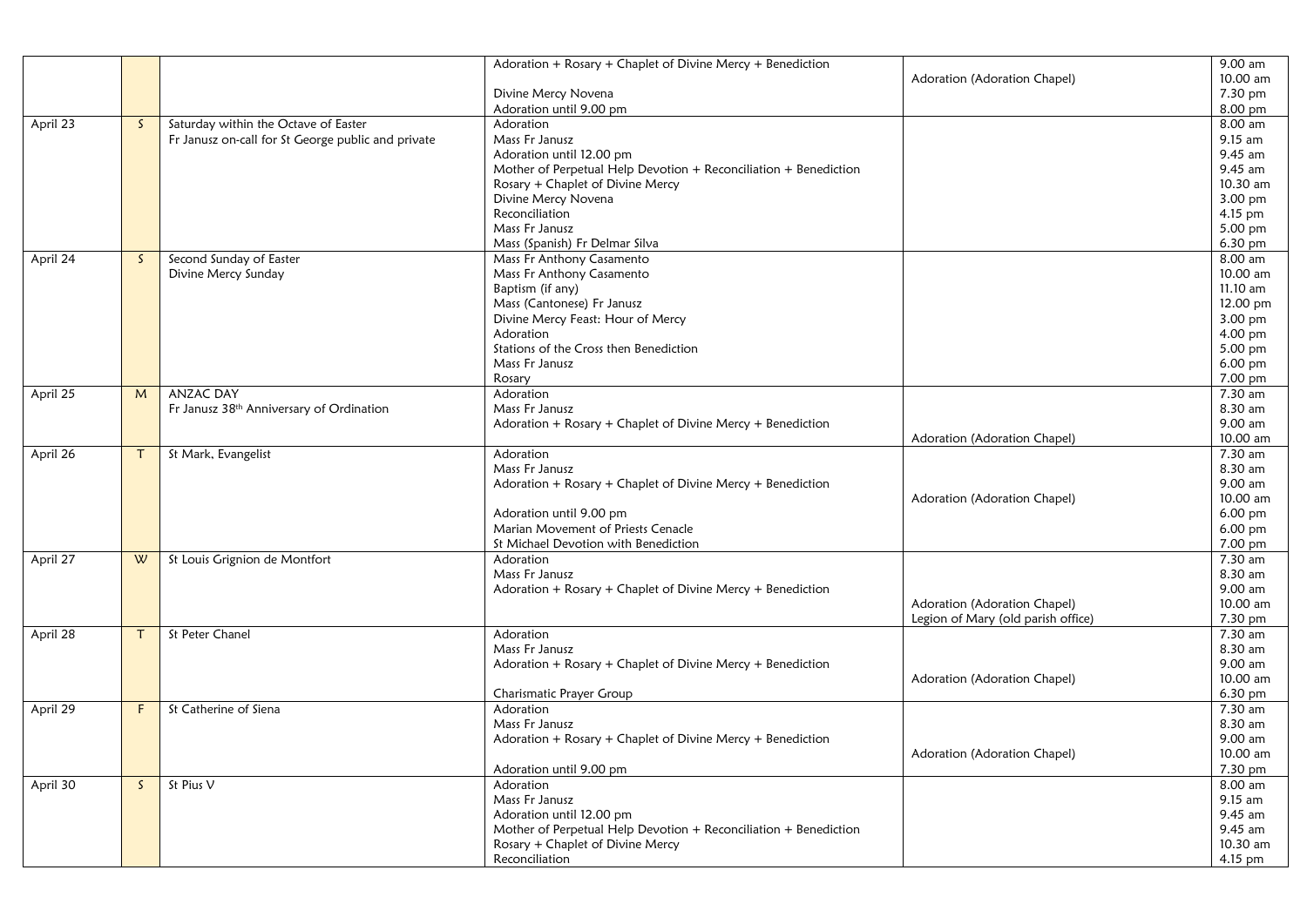|       |              |                                             | Mass Fr Delmar Silva                                             |                                                    | 5.00 pm    |
|-------|--------------|---------------------------------------------|------------------------------------------------------------------|----------------------------------------------------|------------|
|       |              |                                             | Mass (Spanish) Fr Delmar Silva                                   |                                                    | 6.30 pm    |
| May 1 | $\mathsf{S}$ | Third Sunday of Easter                      | Mass Fr Janusz                                                   |                                                    | $8.00$ am  |
|       |              | RCIA Paschal Eucharist (St Mary's Cathedral | Mass Fr Janusz                                                   |                                                    | 10.00 am   |
|       |              | Catechumenate Office)                       | Baptism (5!)                                                     |                                                    | $11.10$ am |
|       |              |                                             | Mass (Mandarin)                                                  |                                                    | 12.15 pm   |
|       |              |                                             | Mass Fr Janusz                                                   |                                                    | $6.00$ pm  |
|       |              |                                             | Rosary                                                           |                                                    | 7.00 pm    |
| May 2 | M            | St Athanasius                               | Adoration                                                        |                                                    | 7.30 am    |
|       |              |                                             | Mass Fr Janusz                                                   |                                                    | 8.30 am    |
|       |              |                                             |                                                                  |                                                    | 9.00 am    |
|       |              |                                             | Adoration + Rosary + Chaplet of Divine Mercy + Benediction       |                                                    |            |
|       |              |                                             |                                                                  | Adoration (Adoration Chapel)                       | 10.00 am   |
|       |              |                                             |                                                                  | Bible Sharing Group (old parish office)            | 7.30 pm    |
| May 3 | $\tau$       | St Philip & St James, Apostles              | Adoration                                                        |                                                    | 7.30 am    |
|       |              |                                             | Mass Fr Janusz                                                   |                                                    | 8.30 am    |
|       |              |                                             | Adoration + Rosary + Chaplet of Divine Mercy + Benediction       |                                                    | 9.00 am    |
|       |              |                                             |                                                                  | Adoration (Adoration Chapel)                       | 10.00 am   |
|       |              |                                             | Adoration until 9.00 pm                                          |                                                    | 6.00 pm    |
|       |              |                                             | Marian Movement of Priests Cenacle                               |                                                    | $6.00$ pm  |
|       |              |                                             | St Michael Devotion with Benediction                             |                                                    | 7.00 pm    |
| May 4 | W            |                                             | Adoration                                                        |                                                    | 7.30 am    |
|       |              |                                             | Mass Fr Janusz                                                   |                                                    | 8.30 am    |
|       |              |                                             | Adoration + Rosary + Chaplet of Divine Mercy + Benediction       |                                                    | 9.00 am    |
|       |              |                                             |                                                                  | SMSS Whole School Mass Mother's Day (outside) Fr J | 9.15 am    |
|       |              |                                             |                                                                  | Adoration (Adoration Chapel)                       | 10.00 am   |
|       |              |                                             |                                                                  | Legion of Mary (old parish office)                 | 7.30 pm    |
| May 5 | T            |                                             | Adoration                                                        |                                                    | 7.30 am    |
|       |              |                                             |                                                                  | Bethany Mothers' Day Mass (Yallunga Hall) Fr J     | 7.30 am    |
|       |              |                                             | Mass Fr Janusz                                                   |                                                    | 8.30 am    |
|       |              |                                             | Adoration + Rosary + Chaplet of Divine Mercy + Benediction       |                                                    | 9.00 am    |
|       |              |                                             |                                                                  | Adoration (Adoration Chapel)                       | 10.00 am   |
|       |              |                                             | Charismatic Prayer Group                                         |                                                    | $6.30$ pm  |
|       |              |                                             |                                                                  | Spanish-speaking Community Meeting (corroboree)    | 7.30 pm    |
| May 6 | F.           |                                             | Adoration                                                        |                                                    | 7.30 am    |
|       |              |                                             | Mass Fr Janusz                                                   |                                                    | 8.30 am    |
|       |              |                                             | Adoration + Rosary + Chaplet of Divine Mercy + Benediction       |                                                    | 9.00 am    |
|       |              |                                             |                                                                  | Adoration (Adoration Chapel)                       | 10.00 am   |
|       |              |                                             | Adoration + Reconciliation                                       |                                                    | $6.00$ pm  |
|       |              |                                             | Mass (Sacred Heart of Jesus) Fr Janusz                           |                                                    | 7.00 pm    |
|       |              |                                             | Adoration until 9.00 pm                                          |                                                    | 7.45 pm    |
| May 7 | $\mathsf{S}$ |                                             | Adoration                                                        |                                                    | 8.00 am    |
|       |              |                                             | Mass + Anointing of the Sick Fr Janusz                           |                                                    | 9.15 am    |
|       |              |                                             | Adoration until 12.00 pm                                         |                                                    | 9.45 am    |
|       |              |                                             | Mother of Perpetual Help Devotion + Reconciliation + Benediction |                                                    | 9.45 am    |
|       |              |                                             | Rosary + Chaplet of Divine Mercy                                 |                                                    | 10.30 am   |
|       |              |                                             | Reconciliation                                                   |                                                    | 4.15 pm    |
|       |              |                                             | Mass Fr Janusz                                                   |                                                    | $5.00$ pm  |
|       |              |                                             | Our Lady of Fatima Devotion (Rosary)                             |                                                    | 6.00 pm    |
|       |              |                                             | Mass (Spanish) Fr Delmar Silva                                   |                                                    | 6.30 pm    |
| May 8 | S.           | Fourth Sunday of Easter                     | Mass Fr Janusz                                                   |                                                    | $8.00$ am  |
|       |              | World Day of Prayer for Vocations           | Mass Fr Janusz                                                   |                                                    | 10.00 am   |
|       |              | Mothers' Day                                | Baptism (if any)                                                 |                                                    | 11.10 am   |
|       |              | 1st Charitable Works Fund Appeal            | Mass Fr Janusz                                                   |                                                    | $6.00$ pm  |
|       |              |                                             | Rosary                                                           |                                                    | 7.00 pm    |
|       |              |                                             |                                                                  |                                                    |            |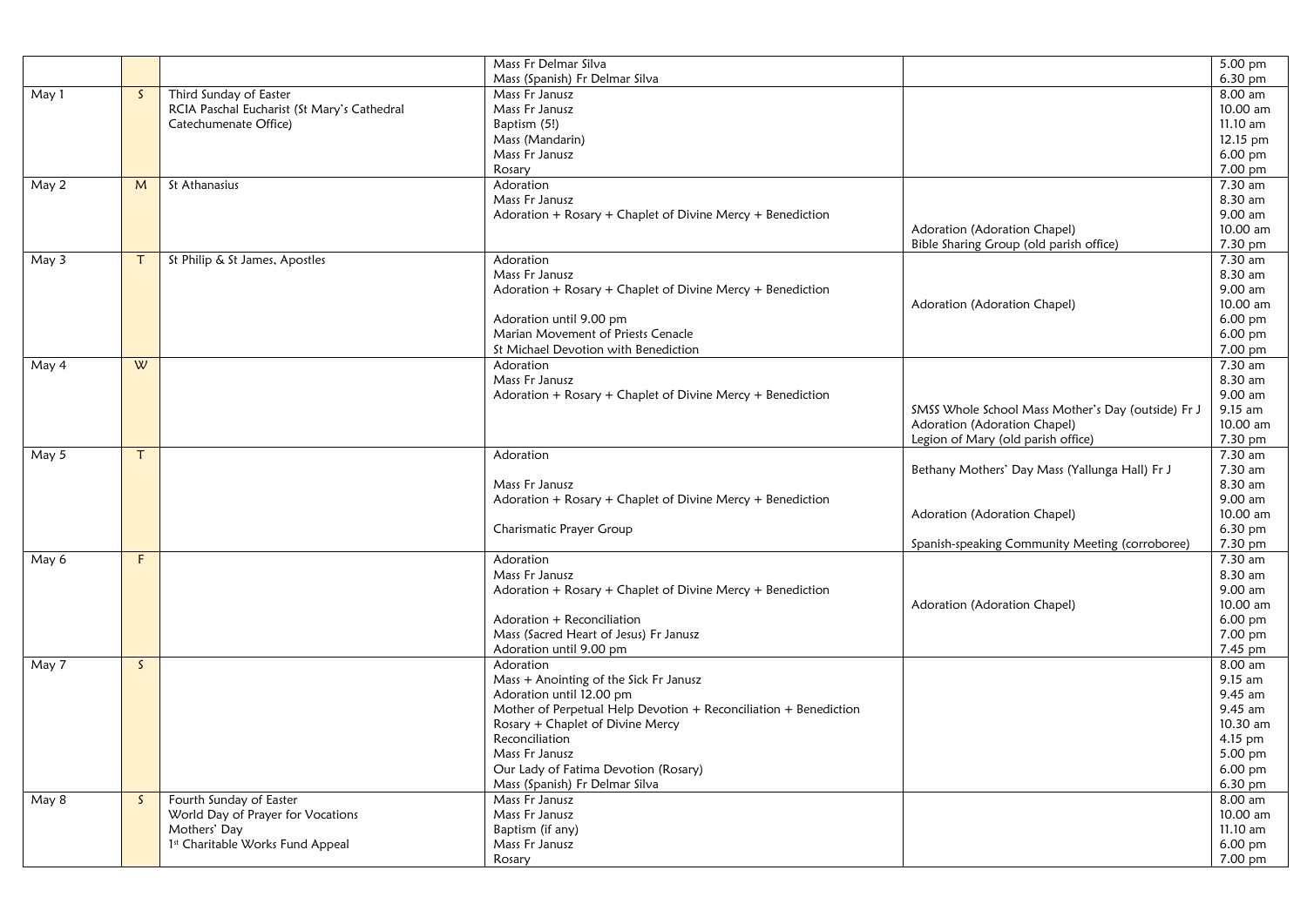| May 9  | M            |                                      | Adoration                                                        |                                         | 7.30 am   |
|--------|--------------|--------------------------------------|------------------------------------------------------------------|-----------------------------------------|-----------|
|        |              |                                      | Mass Fr Janusz                                                   |                                         | 8.30 am   |
|        |              |                                      | Adoration + Rosary + Chaplet of Divine Mercy + Benediction       |                                         | 9.00 am   |
|        |              |                                      |                                                                  | Adoration (Adoration Chapel)            | 10.00 am  |
|        |              |                                      |                                                                  | Bible Sharing Group (old parish office) | 7.30 pm   |
| May 10 | $\tau$       |                                      | Adoration                                                        |                                         | 7.30 am   |
|        |              |                                      | Mass Fr Janusz                                                   |                                         | 8.30 am   |
|        |              |                                      | Adoration + Rosary + Chaplet of Divine Mercy + Benediction       |                                         | 9.00 am   |
|        |              |                                      |                                                                  | Adoration (Adoration Chapel)            | 10.00 am  |
|        |              |                                      | Adoration until 9.00 pm                                          |                                         | 6.00 pm   |
|        |              |                                      | Marian Movement of Priests Cenacle                               |                                         | $6.00$ pm |
|        |              |                                      | St Michael Devotion with Benediction                             |                                         | 7.00 pm   |
|        |              |                                      |                                                                  | Adult Confirmation Instruction Session  | 8.00 pm   |
| May 11 | W            |                                      | Adoration                                                        |                                         | 7.30 am   |
|        |              |                                      | Mass Fr Janusz                                                   |                                         | 8.30 am   |
|        |              |                                      | Adoration + Rosary + Chaplet of Divine Mercy + Benediction       |                                         | 9.00 am   |
|        |              |                                      |                                                                  | Adoration (Adoration Chapel)            | 10.00 am  |
|        |              |                                      |                                                                  | Bethany Reconciliation (college chapel) | 12.30 pm  |
|        |              |                                      |                                                                  | Bethany Mass (college chapel)           | 1.30 pm   |
|        |              |                                      |                                                                  | Legion of Mary (old parish office)      | 7.30 pm   |
| May 12 | $\mathsf{T}$ | St Nereus & St Achilleus; St Pancras | Adoration                                                        |                                         | 7.30 am   |
|        |              |                                      | Mass Fr Jaanusz                                                  |                                         | 8.30 am   |
|        |              |                                      | Adoration + Rosary + Chaplet of Divine Mercy + Benediction       |                                         | 9.00 am   |
|        |              |                                      |                                                                  | Adoration (Adoration Chapel)            | 10.00 am  |
|        |              |                                      | Charismatic Prayer Group                                         |                                         | 6.30 pm   |
|        |              |                                      | <b>Healing Mass</b>                                              |                                         | 7.30 pm   |
| May 13 | F            | Our Lady of Fatima                   | Adoration                                                        |                                         | 7.30 am   |
|        |              |                                      | Mass Fr Janusz                                                   |                                         | 8.30 am   |
|        |              |                                      | Adoration + Rosary + Chaplet of Divine Mercy + Benediction       |                                         | 9.00 am   |
|        |              |                                      |                                                                  | Adoration (Adoration Chapel)            | 10.00 am  |
|        |              |                                      | SMSS Mass Year 4                                                 |                                         | 11.45 am  |
|        |              |                                      | Adoration until 9.00 pm                                          |                                         | 7.30 pm   |
| May 14 | S.           | St Matthias, Apostle                 | Adoration                                                        |                                         | 8.00 am   |
|        |              |                                      | Mass Fr Janusz                                                   |                                         | 9.15 am   |
|        |              |                                      | Adoration until 12.00 pm                                         |                                         | 9.45 am   |
|        |              |                                      | Mother of Perpetual Help Devotion + Reconciliation + Benediction |                                         | 9.45 am   |
|        |              |                                      | Rosary + Chaplet of Divine Mercy                                 |                                         | 10.30 am  |
|        |              |                                      | Reconciliation                                                   |                                         | 4.15 pm   |
|        |              |                                      | Mass Fr Janusz                                                   |                                         | 5.00 pm   |
|        |              |                                      | Mass (Spanish) Fr Delmar Silva                                   |                                         | 6.30 pm   |
| May 15 | $\mathsf{S}$ | Fifth Sunday of Easter               | Mass Fr Anthony Casamento                                        |                                         | 8.00 am   |
|        |              |                                      | Mass Fr Anthony Casamento                                        |                                         | 10.00 am  |
|        |              |                                      | Baptism (if any)                                                 |                                         | 11.10 am  |
|        |              |                                      | Mass (Mandarin)                                                  |                                         | 12.15 pm  |
|        |              |                                      | Mass Fr Janusz                                                   |                                         | 6.00 pm   |
|        |              |                                      | Rosary                                                           |                                         | 7.00 pm   |
| May 16 | M            |                                      | Adoration                                                        |                                         | 7.30 am   |
|        |              |                                      | Mass Fr Janusz                                                   |                                         | 8.30 am   |
|        |              |                                      | Adoration + Rosary + Chaplet of Divine Mercy + Benediction       |                                         | 9.00 am   |
|        |              |                                      |                                                                  | Adoration (Adoration Chapel)            | 10.00 am  |
|        |              |                                      |                                                                  | Bible Sharing Group (old parish office) | 7.30 pm   |
| May 17 | $\tau$       | Happy Birthday Fr Janusz!            | Adoration                                                        |                                         | 7.30 am   |
|        |              |                                      | Mass Fr Janusz                                                   |                                         | 8.30 am   |
|        |              |                                      | Adoration + Rosary + Chaplet of Divine Mercy + Benediction       |                                         | 9.00 am   |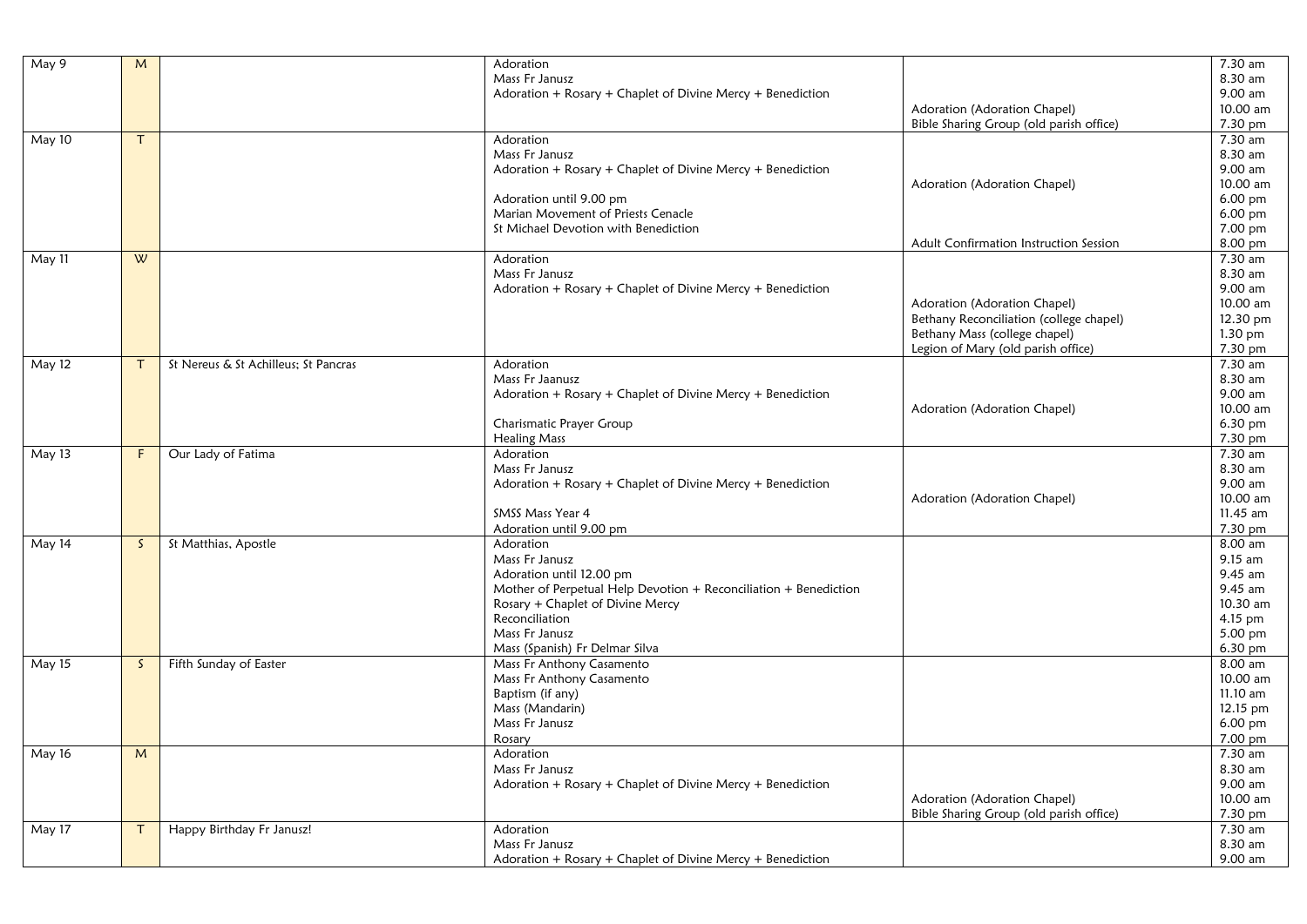|        |              |                                                  |                                                                  | Adoration (Adoration Chapel)                        | 10.00 am             |
|--------|--------------|--------------------------------------------------|------------------------------------------------------------------|-----------------------------------------------------|----------------------|
|        |              |                                                  | Adoration until 9.00 pm                                          |                                                     | 6.00 pm              |
|        |              |                                                  | Marian Movement of Priests Cenacle                               |                                                     | 6.00 pm              |
|        |              |                                                  | St Michael Devotion with Benediction                             |                                                     | 7.00 pm              |
|        |              |                                                  |                                                                  | Adult Confirmation Instruction Session              | 8.00 pm              |
| May 18 | W            | St John I                                        | Adoration                                                        |                                                     | 7.30 am              |
|        |              |                                                  | Mass Fr George                                                   |                                                     | 8.30 am              |
|        |              |                                                  | Adoration + Rosary + Chaplet of Divine Mercy + Benediction       |                                                     | 9.00 am              |
|        |              |                                                  |                                                                  | SMSS Reconciliation Year 6 (classroom)              | 9.15 am              |
|        |              |                                                  |                                                                  | Adoration (Adoration Chapel)                        | 10.00 am             |
|        |              |                                                  |                                                                  | Legion of Mary (old parish office)                  | 7.30 pm              |
| May 19 |              | Clergy Conference ending with Vianney Dinner     | Adoration                                                        |                                                     | 7.30 am              |
|        |              |                                                  | Mass Fr Janusz                                                   |                                                     | 8.30 am              |
|        |              |                                                  | Adoration + Rosary + Chaplet of Divine Mercy + Benediction       |                                                     | 9.00 am              |
|        |              |                                                  |                                                                  | Adoration (Adoration Chapel)                        | 10.00 am             |
|        |              |                                                  | Charismatic Prayer Group                                         |                                                     | 6.30 pm              |
| May 20 | F            | St Bernardine of Siena                           | Adoration                                                        |                                                     | 7.30 am              |
|        |              |                                                  | Mass Fr George                                                   |                                                     | 8.30 am              |
|        |              |                                                  | Adoration + Rosary + Chaplet of Divine Mercy + Benediction       |                                                     | 9.00 am              |
|        |              |                                                  |                                                                  | Adoration (Adoration Chapel)                        | 10.00 am             |
|        |              |                                                  | SMSS Mass Year 2 Fr Janusz                                       |                                                     | 11.45 am             |
|        |              |                                                  | Adoration until 9.00 pm                                          |                                                     | 7.30 pm              |
| May 21 | S.           | St Christopher Magallanes & Companions           | Adoration                                                        |                                                     | 8.00 am              |
|        |              |                                                  | Mass Fr George                                                   |                                                     | 9.15 am              |
|        |              |                                                  | Adoration until 12.00 pm                                         |                                                     | 9.45 am              |
|        |              |                                                  | Mother of Perpetual Help Devotion + Reconciliation + Benediction |                                                     | 9.45 am              |
|        |              |                                                  | Rosary + Chaplet of Divine Mercy                                 |                                                     | 10.30 am             |
|        |              |                                                  | Reconciliation                                                   |                                                     |                      |
|        |              |                                                  | Mass Fr Janusz                                                   |                                                     | 4.15 pm              |
|        |              |                                                  |                                                                  |                                                     | 5.00 pm              |
|        |              |                                                  | Mass (Spanish) Fr Delmar Silva                                   |                                                     | 6.30 pm              |
| May 22 | $\mathsf{S}$ | Sixth Sunday of Easter                           | Mass Fr Janusz                                                   |                                                     | 8.00 am              |
|        |              |                                                  | Mass Fr Janusz                                                   |                                                     | 10.00 am<br>11.10 am |
|        |              |                                                  | Baptism (if any)                                                 |                                                     |                      |
|        |              |                                                  | Mass (Cantonese) Fr George                                       |                                                     | 12.00 pm             |
|        |              |                                                  | Mass Fr George                                                   |                                                     | 6.00 pm              |
|        |              |                                                  | Rosary                                                           |                                                     | 7.00 pm              |
| May 23 | M            |                                                  | Adoration                                                        |                                                     | $7.30$ am            |
|        |              |                                                  | Mass Fr Janusz                                                   |                                                     | 8.30 am              |
|        |              |                                                  | Adoration + Rosary + Chaplet of Divine Mercy + Benediction       |                                                     | 9.00 am              |
|        |              |                                                  |                                                                  | Adoration (Adoration Chapel)                        | 10.00 am             |
|        |              |                                                  |                                                                  | Bible Sharing Group (old parish office)             | 7.30 pm              |
| May 24 |              | Our Lady Help of Christians, Patron of Australia | Adoration                                                        |                                                     | 7.30 am              |
|        |              |                                                  | Mass Fr Janusz                                                   |                                                     | 8.30 am              |
|        |              |                                                  | Adoration + Rosary + Chaplet of Divine Mercy + Benediction       |                                                     | 9.00 am              |
|        |              |                                                  |                                                                  | SMSS Whole School Mass Help of Christians (outside) | 9.15 am              |
|        |              |                                                  |                                                                  | Adoration (Adoration Chapel)                        | 10.00 am             |
|        |              |                                                  | Adoration until 9.00 pm                                          |                                                     | $6.00 \text{ pm}$    |
|        |              |                                                  | Marian Movement of Priests Cenacle                               |                                                     | 6.00 pm              |
|        |              |                                                  | St Michael Devotion with Benediction                             |                                                     | 7.00 pm              |
|        |              |                                                  |                                                                  | Adult Confirmation Instruction Session              | 8.00 pm              |
| May 25 | W            | St Bede the Venerable; St Gregory VII; St Mary   | Adoration                                                        |                                                     | 7.30 am              |
|        |              | Magdalene de Pazzi                               | Mass Fr Janusz                                                   |                                                     | 8.30 am              |
|        |              |                                                  | Adoration + Rosary + Chaplet of Divine Mercy + Benediction       |                                                     | 9.00 am              |
|        |              |                                                  |                                                                  | Adoration (Adoration Chapel)                        | 10.00 am             |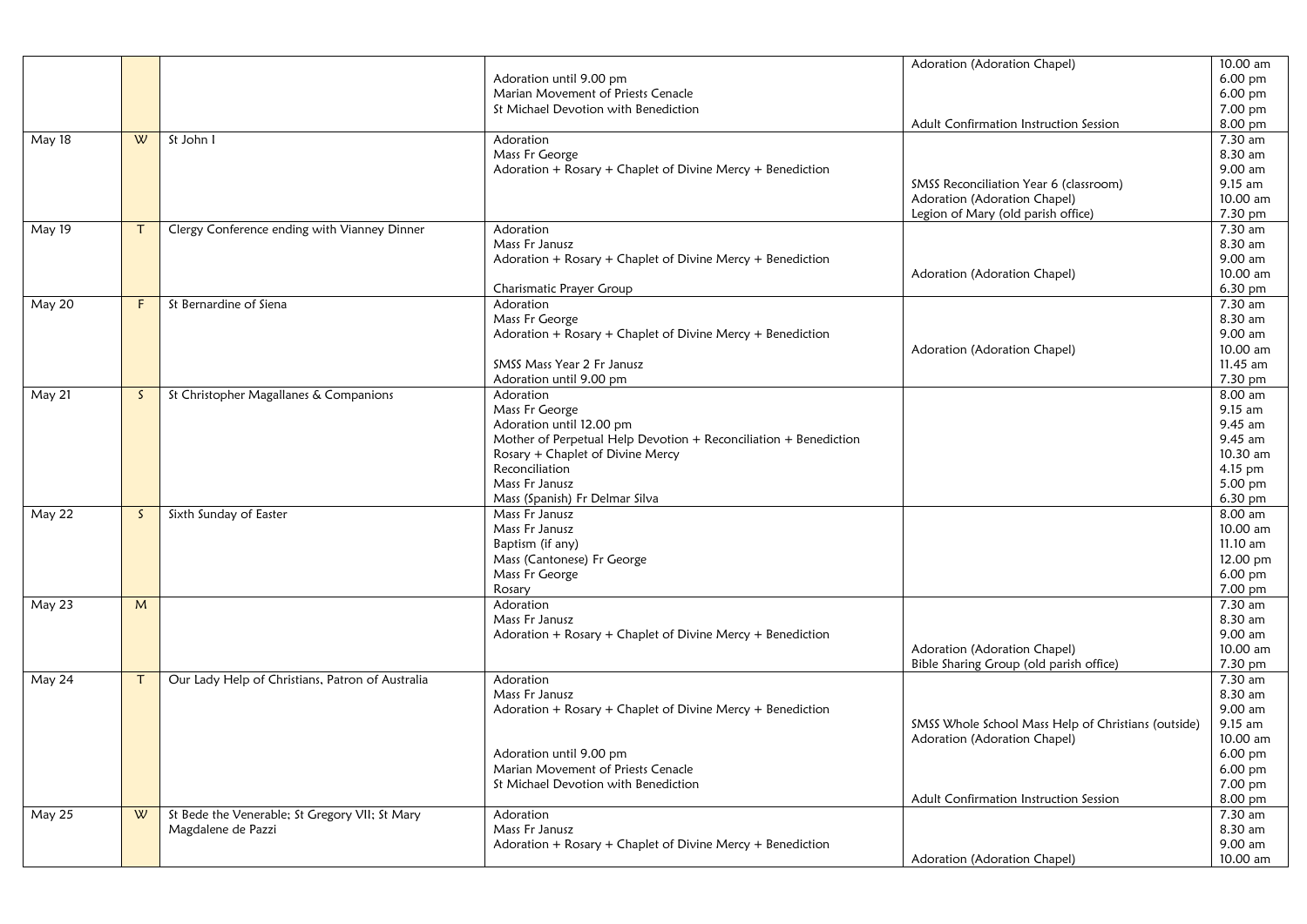|        |              |                                                |                                                                  | Legion of Mary (old parish office)             | 7.30 pm            |
|--------|--------------|------------------------------------------------|------------------------------------------------------------------|------------------------------------------------|--------------------|
| May 26 |              | St Philip Neri                                 | Adoration                                                        |                                                | 7.30 am            |
|        |              |                                                | Mass                                                             |                                                | 8.30 am            |
|        |              |                                                | Adoration + Rosary + Chaplet of Divine Mercy + Benediction       |                                                | 9.00 am            |
|        |              |                                                |                                                                  | Adoration (Adoration Chapel)                   | 10.00 am           |
|        |              |                                                | Charismatic Prayer Group                                         |                                                | 6.30 pm            |
| May 27 | F            | St Augustine of Canterbury                     | Adoration                                                        |                                                | 7.30 am            |
|        |              |                                                | Mass                                                             |                                                | 8.30 am            |
|        |              |                                                | Adoration + Rosary + Chaplet of Divine Mercy + Benediction       |                                                | 9.00 am            |
|        |              |                                                |                                                                  | Adoration (Adoration Chapel)                   | 10.00 am           |
|        |              |                                                | Adoration until 9.00 pm                                          |                                                | 7.30 pm            |
| May 28 | $\mathsf{S}$ |                                                | Adoration                                                        |                                                | 8.00 am            |
|        |              |                                                | Mass Fr Janusz                                                   |                                                | 9.15 am            |
|        |              |                                                | Adoration until 12.00 pm                                         |                                                | 9.45 am            |
|        |              |                                                | Mother of Perpetual Help Devotion + Reconciliation + Benediction |                                                | 9.45 am            |
|        |              |                                                | Rosary + Chaplet of Divine Mercy                                 |                                                | 10.30 am           |
|        |              |                                                | Divine Mercy Devotion                                            |                                                | 3.00 pm            |
|        |              |                                                | Reconciliation                                                   |                                                | 4.15 pm            |
|        |              |                                                | Mass                                                             |                                                | 5.00 pm            |
|        |              |                                                | Mass (Spanish) Fr Delmar Silva                                   |                                                | 6.30 pm            |
| May 29 | $\mathsf{S}$ | The Ascension of the Lord                      | Mass Fr George                                                   |                                                | 8.00 am            |
|        |              | World Communications Day                       | Mass Fr George                                                   |                                                | 10.00 am           |
|        |              | Week of Prayer for Christian Unity (start)     | Baptism (if any)                                                 |                                                | 11.10 am           |
|        |              | Confirmation Registration forms issued         | Mass Fr George                                                   |                                                | $6.00$ pm          |
|        |              |                                                | Rosary                                                           |                                                | 7.00 pm            |
| May 30 | M            |                                                | Adoration                                                        |                                                | 7.30 am            |
|        |              |                                                | Mass Fr George                                                   |                                                | 8.30 am            |
|        |              |                                                | Adoration + Rosary + Chaplet of Divine Mercy + Benediction       |                                                | 9.00 am            |
|        |              |                                                |                                                                  | Adoration (Adoration Chapel)                   | 10.00 am           |
|        |              |                                                |                                                                  | Bible Sharing Group (old parish office)        | 7.30 pm            |
| May 31 | $\tau$       | The Visitation of the BVM                      | Adoration                                                        |                                                | 7.30 am<br>8.30 am |
|        |              |                                                | Mass Fr George                                                   |                                                | 9.00 am            |
|        |              |                                                | Adoration + Rosary + Chaplet of Divine Mercy + Benediction       | Adoration (Adoration Chapel)                   | 10.00 am           |
|        |              |                                                | Adoration until 9.00 pm                                          |                                                | $6.00$ pm          |
|        |              |                                                | Marian Movement of Priests Cenacle                               |                                                | $6.00$ pm          |
|        |              |                                                | St Michael Devotion with Benediction                             |                                                | 7.00 pm            |
| June 1 | W            | St Justin                                      | Adoration                                                        |                                                | 7.30 am            |
|        |              |                                                | Mass Fr George                                                   |                                                | 8.30 am            |
|        |              |                                                | Adoration + Rosary + Chaplet of Divine Mercy + Benediction       |                                                | 9.00 am            |
|        |              |                                                |                                                                  | SMSS Reconciliation Year 5 (classroom)         | 9.15 am            |
|        |              |                                                |                                                                  | Adoration (Adoration Chapel)                   | 10.00 am           |
|        |              |                                                |                                                                  | Legion of Mary (old parish office)             | 7.30 pm            |
| June 2 | $\tau$       | St Marcellinus & St Peter                      | Adoration                                                        |                                                | 7.30 am            |
|        |              |                                                | Mass Fr George                                                   |                                                | 8.30 am            |
|        |              |                                                | Adoration + Rosary + Chaplet of Divine Mercy + Benediction       |                                                | 9.00 am            |
|        |              |                                                |                                                                  | Adoration (Adoration Chapel)                   | 10.00 am           |
|        |              |                                                | Charismatic Prayer Group                                         |                                                | 6.30 pm            |
|        |              |                                                |                                                                  | Spanish-speaking Community Meeting (old parish | 7.30 pm            |
|        |              |                                                |                                                                  | office)                                        |                    |
| June 3 | F.           | St Charles Lwanga & Companions                 | Adoration                                                        |                                                | 7.30 am            |
|        |              | First Reconciliation Registration forms issued | Mass Fr George                                                   |                                                | 8.30 am            |
|        |              |                                                | Adoration + Rosary + Chaplet of Divine Mercy + Benediction       |                                                | 9.00 am            |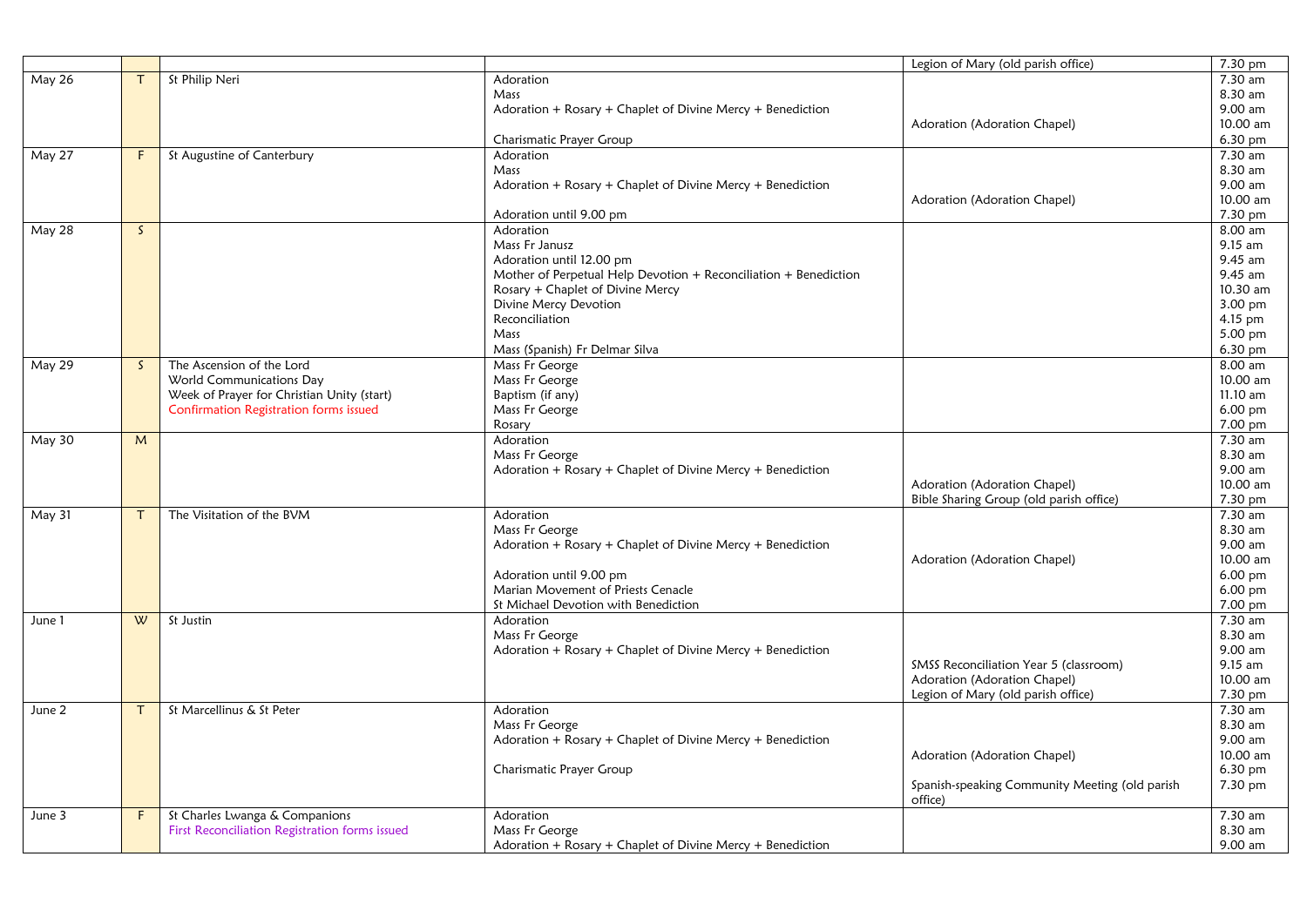|         |              |                                                   |                                                                  | Adoration (Adoration Chapel)            | 10.00 am               |
|---------|--------------|---------------------------------------------------|------------------------------------------------------------------|-----------------------------------------|------------------------|
|         |              |                                                   | <b>Funeral Mass</b>                                              |                                         | 11.00 am               |
|         |              |                                                   | Adoration + Reconciliation                                       |                                         | 6.00 pm                |
|         |              |                                                   | Mass (Sacred Heart of Jesus)                                     |                                         | 7.00 pm                |
|         |              |                                                   | Adoration until 9.00 pm                                          |                                         | 7.45 pm                |
| June 4  | $\mathsf{S}$ |                                                   | Adoration                                                        |                                         | 8.00 am                |
|         |              |                                                   | Mass + Anointing of the Sick                                     |                                         | 9.15 am                |
|         |              |                                                   | Adoration until 12.00 pm                                         |                                         | 9.45 am                |
|         |              |                                                   | Mother of Perpetual Help Devotion + Reconciliation + Benediction |                                         | $9.45$ am              |
|         |              |                                                   | Rosary + Chaplet of Divine Mercy                                 |                                         | 10.30 am               |
|         |              |                                                   | Reconciliation                                                   |                                         | 4.15 pm                |
|         |              |                                                   | Mass                                                             |                                         | 5.00 pm                |
|         |              |                                                   | Our Lady of Fatima Devotion (Rosary)                             |                                         | 6.00 pm                |
|         |              |                                                   | Mass (Spanish)                                                   |                                         | 6.30 pm                |
| June 5  | S.           | Pentecost Sunday                                  | Mass                                                             |                                         | 8.00 am                |
|         |              | Week of Prayer for Christian Unity (end)          | Mass                                                             |                                         | 10.00 am               |
|         |              | Sacrament of Confirmation (St Mary's Cathedral at | Baptism (if any)                                                 |                                         | 11.10 am               |
|         |              | $10.00$ am)                                       | Mass (Mandarin)                                                  |                                         | 12.15 pm               |
|         |              |                                                   | Mass                                                             |                                         | $6.00 \text{ pm}$      |
|         |              |                                                   | Rosary                                                           |                                         | 7.00 pm                |
| June 6  | M            | Mary, Mother of the Church                        | Adoration                                                        |                                         | 7.30 am                |
|         |              |                                                   | Mass                                                             |                                         | 8.30 am                |
|         |              |                                                   | Adoration + Rosary + Chaplet of Divine Mercy + Benediction       |                                         | 9.00 am                |
|         |              |                                                   |                                                                  | Adoration (Adoration Chapel)            | 10.00 am               |
|         |              |                                                   |                                                                  | Bible Sharing Group (old parish office) | 7.30 pm                |
| June 7  |              |                                                   | Adoration                                                        |                                         | 7.30 am                |
|         |              |                                                   | Mass                                                             |                                         | 8.30 am                |
|         |              |                                                   | Adoration + Rosary + Chaplet of Divine Mercy + Benediction       |                                         | 9.00 am                |
|         |              |                                                   |                                                                  | Adoration (Adoration Chapel)            | 10.00 am               |
|         |              |                                                   | Adoration until 9.00 pm                                          |                                         | 6.00 pm                |
|         |              |                                                   | Marian Movement of Priests Cenacle                               |                                         | $6.00$ pm              |
|         |              |                                                   | St Michael Devotion with Benediction                             |                                         | 7.00 pm                |
| June 8  | W            |                                                   | Adoration                                                        |                                         | 7.30 am                |
|         |              |                                                   | Mass                                                             |                                         | 8.30 am                |
|         |              |                                                   | Adoration + Rosary + Chaplet of Divine Mercy + Benediction       |                                         | 9.00 am                |
|         |              |                                                   |                                                                  | SMSS Reconciliation Year 4 (classroom)  | 9.15 am                |
|         |              |                                                   |                                                                  | Adoration (Adoration Chapel)            | 10.00 am               |
|         |              |                                                   |                                                                  | Bethany Reconciliation (college chapel) | 12.30 pm               |
|         |              |                                                   |                                                                  | Bethany Mass (college chapel)           | 1.30 pm                |
|         |              |                                                   |                                                                  | Legion of Mary (old parish office)      | 7.30 pm                |
| June 9  | Τ            | St Ephrem                                         | Adoration                                                        |                                         | 7.30 am                |
|         |              |                                                   | Mass                                                             |                                         | 8.30 am                |
|         |              |                                                   | Adoration + Rosary + Chaplet of Divine Mercy + Benediction       |                                         | 9.00 am                |
|         |              |                                                   |                                                                  | Adoration (Adoration Chapel)            | 10.00 am               |
|         |              |                                                   | Charismatic Prayer Group                                         |                                         | 6.30 pm                |
|         |              |                                                   | <b>Healing Mass</b>                                              |                                         | 7.30 pm                |
| June 10 | F            |                                                   | Adoration                                                        |                                         | 7.30 am                |
|         |              |                                                   | Mass                                                             |                                         | 8.30 am<br>9.00 am     |
|         |              |                                                   | Adoration + Rosary + Chaplet of Divine Mercy + Benediction       |                                         |                        |
|         |              |                                                   | SMSS Mass Kinder & Year 5                                        | Adoration (Adoration Chapel)            | 10.00 am<br>$11.45$ am |
|         |              |                                                   |                                                                  |                                         |                        |
|         |              |                                                   | Adoration until 9.00 pm                                          |                                         | 7.30 pm                |
| June 11 | $\mathsf{S}$ | St Barnabas, Apostle                              | Adoration                                                        |                                         | 8.00 am                |
|         |              |                                                   | Mass                                                             |                                         | 9.15 am                |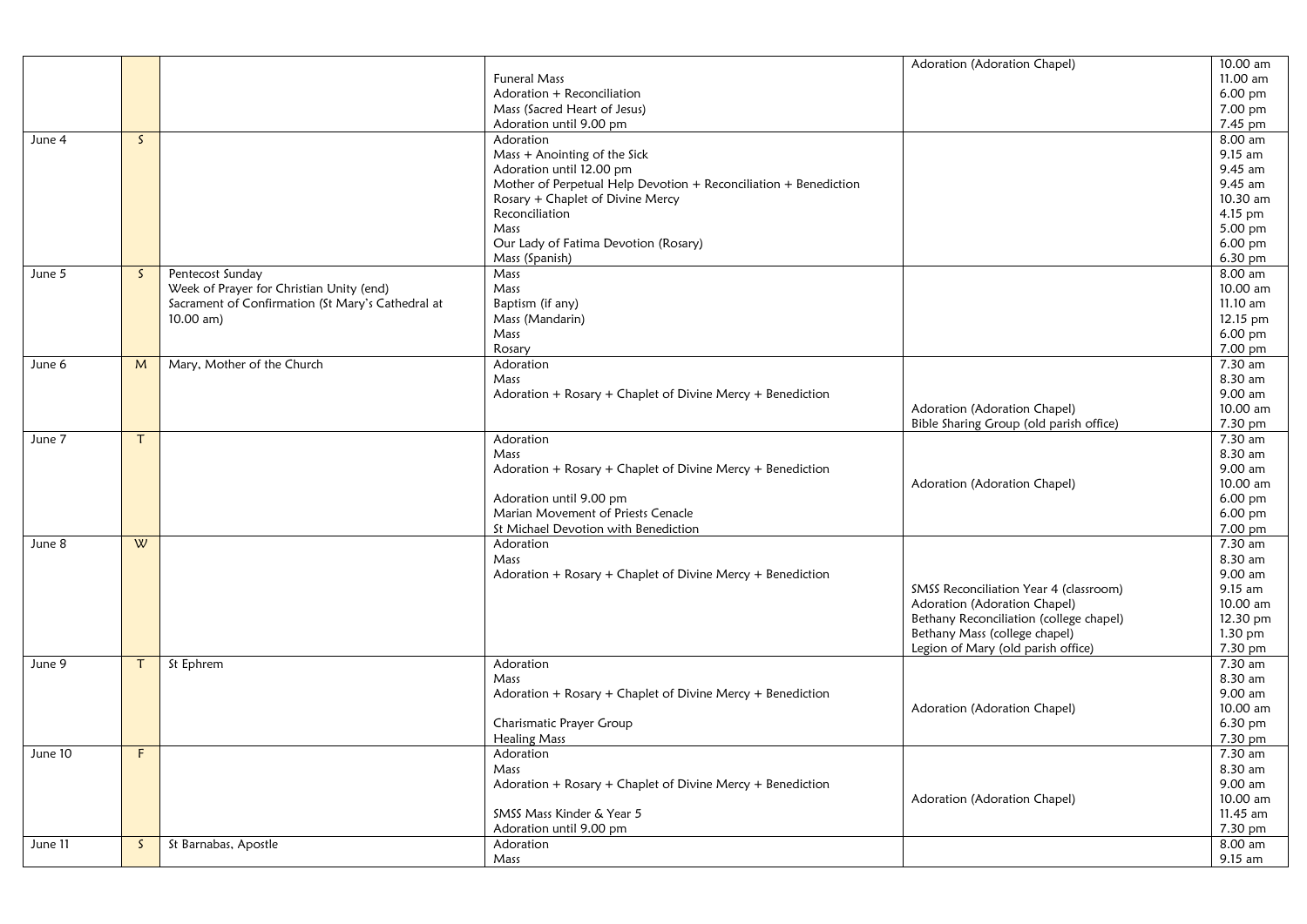|         |              |                                                   | Adoration until 12.00 pm                                         |                                         | 9.45 am    |
|---------|--------------|---------------------------------------------------|------------------------------------------------------------------|-----------------------------------------|------------|
|         |              |                                                   | Mother of Perpetual Help Devotion + Reconciliation + Benediction |                                         | 9.45 am    |
|         |              |                                                   | Rosary + Chaplet of Divine Mercy                                 |                                         | 10.30 am   |
|         |              |                                                   | Reconciliation                                                   |                                         | 4.15 pm    |
|         |              |                                                   | Mass                                                             |                                         | 5.00 pm    |
|         |              |                                                   | Mass (Spanish)                                                   |                                         | 6.30 pm    |
| June 12 | S.           | The Most Holy Trinity                             | Mass                                                             |                                         | $8.00$ am  |
|         |              |                                                   | Mass                                                             |                                         | 10.00 am   |
|         |              |                                                   | Baptism (RCIA Mandarin children)                                 |                                         | 11.10 am   |
|         |              |                                                   | Mass                                                             |                                         | 6.00 pm    |
|         |              |                                                   | Rosary                                                           |                                         | 7.00 pm    |
| June 13 | M            | St Anthony of Padua                               | Adoration                                                        |                                         | 7.30 am    |
|         |              | Queen's birthday                                  | Mass                                                             |                                         | 8.30 am    |
|         |              |                                                   | Adoration + Rosary + Chaplet of Divine Mercy + Benediction       |                                         | 9.00 am    |
|         |              |                                                   |                                                                  | Adoration (Adoration Chapel)            | 10.00 am   |
|         |              |                                                   |                                                                  | Bible Sharing Group (old parish office) | 7.30 pm    |
| June 14 | T.           | Happy Birthday Fr George!                         | Adoration                                                        |                                         | 7.30 am    |
|         |              |                                                   | Mass                                                             |                                         | 8.30 am    |
|         |              |                                                   | Adoration + Rosary + Chaplet of Divine Mercy + Benediction       |                                         | 9.00 am    |
|         |              |                                                   |                                                                  | Adoration (Adoration Chapel)            | 10.00 am   |
|         |              |                                                   | Adoration until 9.00 pm                                          |                                         | 6.00 pm    |
|         |              |                                                   | Marian Movement of Priests Cenacle                               |                                         | 6.00 pm    |
|         |              |                                                   | St Michael Devotion with Benediction                             |                                         | 7.00 pm    |
| June 15 | W            |                                                   | Adoration                                                        |                                         | 7.30 am    |
|         |              |                                                   | Mass                                                             |                                         | 8.30 am    |
|         |              |                                                   | Adoration + Rosary + Chaplet of Divine Mercy + Benediction       |                                         | 9.00 am    |
|         |              |                                                   |                                                                  | Adoration (Adoration Chapel)            | 10.00 am   |
|         |              |                                                   |                                                                  | Legion of Mary (old parish office)      | 7.30 pm    |
| June 16 | $\tau$       |                                                   | Adoration                                                        |                                         | $7.30$ am  |
|         |              |                                                   | Mass                                                             |                                         | 8.30 am    |
|         |              |                                                   | Adoration + Rosary + Chaplet of Divine Mercy + Benediction       |                                         | 9.00 am    |
|         |              |                                                   |                                                                  | Adoration (Adoration Chapel)            | 10.00 am   |
|         |              |                                                   | Charismatic Prayer Group                                         |                                         | 6.30 pm    |
| June 17 | F.           | C Registration forms deadline for submission      | Adoration                                                        |                                         | $7.30$ am  |
|         |              |                                                   | Mass                                                             |                                         | 8.30 am    |
|         |              |                                                   | Adoration + Rosary + Chaplet of Divine Mercy + Benediction       |                                         | 9.00 am    |
|         |              |                                                   |                                                                  | Bethany Day Mass (Yallunga Hall)        | 9.15 am    |
|         |              |                                                   |                                                                  | Adoration (Adoration Chapel)            | 10.00 am   |
|         |              |                                                   | SMSS Mass Year 3                                                 |                                         | $11.45$ am |
|         |              |                                                   | Adoration until 9.00 pm                                          |                                         | 7.30 pm    |
| June 18 | $\mathsf{S}$ |                                                   | Adoration                                                        |                                         | 8.00 am    |
|         |              |                                                   | Mass                                                             |                                         | 9.15 am    |
|         |              |                                                   | Adoration until 12.00 pm                                         |                                         | 9.45 am    |
|         |              |                                                   | Mother of Perpetual Help Devotion + Reconciliation + Benediction |                                         | 9.45 am    |
|         |              |                                                   | Rosary + Chaplet of Divine Mercy                                 |                                         | 10.30 am   |
|         |              |                                                   | Reconciliation                                                   |                                         | 4.15 pm    |
|         |              |                                                   | Mass                                                             |                                         | 5.00 pm    |
|         |              |                                                   | Mass (Spanish)                                                   |                                         | 6.30 pm    |
| June 19 | $\mathsf{S}$ | The Most Holy Body & Blood of Christ              | Mass                                                             |                                         | 8.00 am    |
|         |              | Kaitlin Bursic, Ryan Gao, Thomas Guerrero, Samuel | Mass 2021 First Holy Communion                                   |                                         | 10.00 am   |
|         |              | Pengue                                            |                                                                  | C Parent Meeting (old church)           | 11.00 am   |
|         |              |                                                   | Baptism (if any)                                                 |                                         | 11.10 am   |
|         |              |                                                   | Mass (Mandarin)                                                  |                                         | 12.15 pm   |
|         |              |                                                   | Mass                                                             |                                         | 6.00 pm    |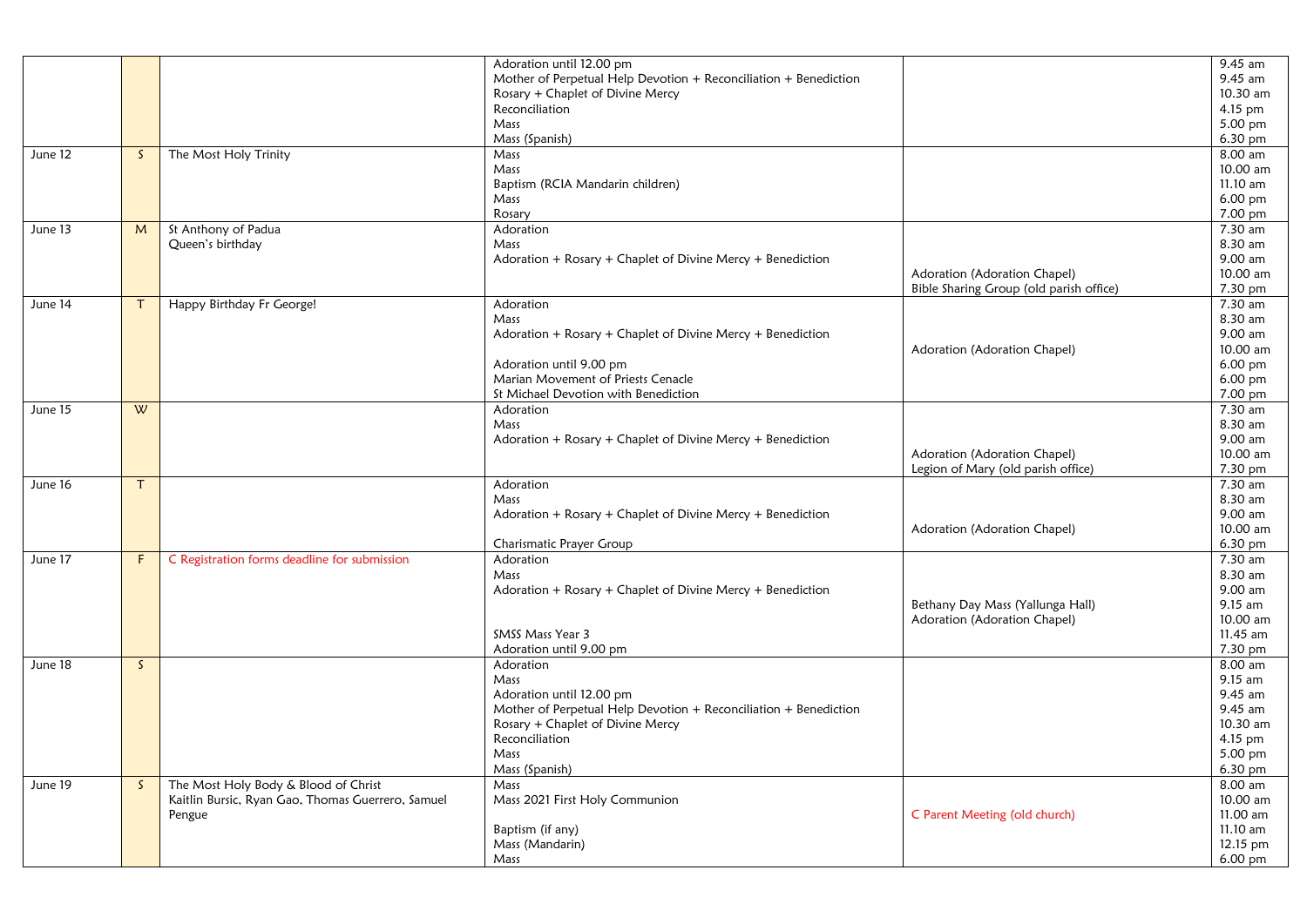|         |              |                                                        | Rosary                                                           |                                         | 7.00 pm   |
|---------|--------------|--------------------------------------------------------|------------------------------------------------------------------|-----------------------------------------|-----------|
| June 20 | M            |                                                        | Adoration                                                        |                                         | 7.30 am   |
|         |              |                                                        | Mass                                                             |                                         | 8.30 am   |
|         |              |                                                        | Adoration + Rosary + Chaplet of Divine Mercy + Benediction       |                                         | 9.00 am   |
|         |              |                                                        |                                                                  | Adoration (Adoration Chapel)            | 10.00 am  |
|         |              |                                                        |                                                                  | Bible Sharing Group (old parish office) | 7.30 pm   |
|         | $\mathsf{T}$ | St Aloysius Gonzaga                                    |                                                                  |                                         | 7.30 am   |
| June 21 |              |                                                        | Adoration                                                        |                                         |           |
|         |              |                                                        | Mass                                                             |                                         | 8.30 am   |
|         |              |                                                        | Adoration + Rosary + Chaplet of Divine Mercy + Benediction       |                                         | 9.00 am   |
|         |              |                                                        |                                                                  | Adoration (Adoration Chapel)            | 10.00 am  |
|         |              |                                                        | Adoration until 9.00 pm                                          |                                         | $6.00$ pm |
|         |              |                                                        | Marian Movement of Priests Cenacle                               |                                         | 6.00 pm   |
|         |              |                                                        | St Michael Devotion with Benediction                             |                                         | 7.00 pm   |
| June 22 | W            | St John Fisher & St Thomas More                        | Adoration                                                        |                                         | 7.30 am   |
|         |              |                                                        | Mass                                                             |                                         | 8.30 am   |
|         |              |                                                        | Adoration + Rosary + Chaplet of Divine Mercy + Benediction       |                                         | 9.00 am   |
|         |              |                                                        |                                                                  | Adoration (Adoration Chapel)            | 10.00 am  |
|         |              |                                                        |                                                                  | Legion of Mary (old parish office)      | 7.30 pm   |
| June 23 | $\mathsf{T}$ | St Paulinus of Nola                                    | Adoration                                                        |                                         | 7.30 am   |
|         |              |                                                        | Mass                                                             |                                         | 8.30 am   |
|         |              |                                                        | Adoration + Rosary + Chaplet of Divine Mercy + Benediction       |                                         | 9.00 am   |
|         |              |                                                        |                                                                  | Adoration (Adoration Chapel)            | 10.00 am  |
|         |              |                                                        | Charismatic Prayer Group                                         |                                         | 6.30 pm   |
| June 24 | F.           | The Most Sacred Heart of Jesus                         | Adoration                                                        |                                         | 8.00 am   |
|         |              |                                                        | Mass SMSS Year 6 Retreat Confirmation                            |                                         | 9.15 am   |
|         |              |                                                        | Adoration + Rosary + Chaplet of Divine Mercy + Benediction       |                                         | 10.00 am  |
|         |              |                                                        |                                                                  | Adoration (Adoration Chapel)            | 11.00 am  |
|         |              |                                                        | Adoration until 9.00 pm                                          |                                         | 7.30 pm   |
| June 25 | $\mathsf{S}$ | The Nativity of St John the Baptist                    | Adoration                                                        |                                         | 8.00 am   |
|         |              |                                                        | Mass                                                             |                                         | 9.15 am   |
|         |              |                                                        | Adoration until 12.00 pm                                         |                                         | 9.45 am   |
|         |              |                                                        | Mother of Perpetual Help Devotion + Reconciliation + Benediction |                                         | 9.45 am   |
|         |              |                                                        | Rosary + Chaplet of Divine Mercy                                 |                                         | 10.30 am  |
|         |              |                                                        | Divine Mercy Devotion                                            |                                         | 3.00 pm   |
|         |              |                                                        | Reconciliation                                                   |                                         | $4.15$ pm |
|         |              |                                                        | Mass                                                             |                                         | 5.00 pm   |
|         |              |                                                        | Mass (Spanish)                                                   |                                         | 6.30 pm   |
| June 26 | S.           | Thirteenth Sunday in Ordinary Time                     | Mass                                                             |                                         | 8.00 am   |
|         |              | Holy Father's Appeal                                   | Mass C Blessing & Commitment Mass                                |                                         | 10.00 am  |
|         |              | World Meeting of Families Mass (St Mary's Cathedral at | Baptism (if any)                                                 |                                         | 11.10 am  |
|         |              | $10.30$ am)                                            | Mass (Cantonese)                                                 |                                         | 12.00 pm  |
|         |              |                                                        | Mass                                                             |                                         | 6.00 pm   |
|         |              |                                                        | Rosary                                                           |                                         | 7.00 pm   |
| June 27 | M            | St Cyril of Alexandria                                 | Adoration                                                        |                                         | 7.30 am   |
|         |              |                                                        | Mass                                                             |                                         | 8.30 am   |
|         |              |                                                        |                                                                  |                                         | 9.00 am   |
|         |              |                                                        | Adoration + Rosary + Chaplet of Divine Mercy + Benediction       |                                         | 10.00 am  |
|         |              |                                                        |                                                                  | Adoration (Adoration Chapel)            |           |
|         |              |                                                        |                                                                  | Bible Sharing Group (old parish office) | 7.30 pm   |
| June 28 | $\mathsf{T}$ | St Irenaeus                                            | Adoration                                                        |                                         | 7.30 am   |
|         |              |                                                        | Mass                                                             |                                         | 8.30 am   |
|         |              |                                                        | Adoration + Rosary + Chaplet of Divine Mercy + Benediction       |                                         | 9.00 am   |
|         |              |                                                        |                                                                  | Adoration (Adoration Chapel)            | 10.00 am  |
|         |              |                                                        | Adoration until 9.00 pm                                          |                                         | 6.00 pm   |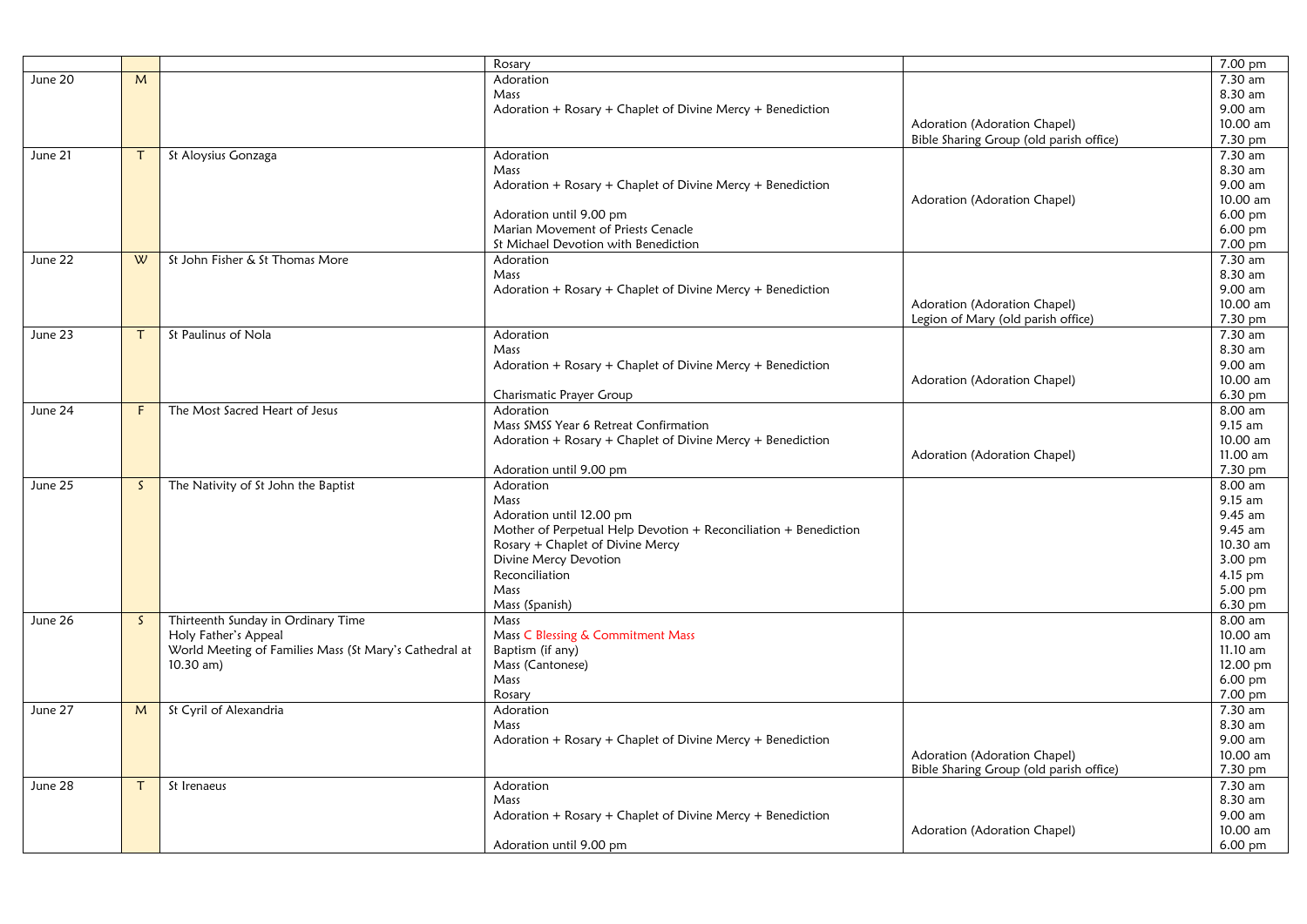|         |              |                                                     | Marian Movement of Priests Cenacle                               |                                         | $6.00$ pm              |
|---------|--------------|-----------------------------------------------------|------------------------------------------------------------------|-----------------------------------------|------------------------|
|         |              |                                                     | St Michael Devotion with Benediction                             |                                         | 7.00 pm                |
| June 29 | W            | St Peter & St Paul, Apostles                        | Adoration                                                        |                                         | 7.30 am                |
|         |              |                                                     | Mass                                                             |                                         | 8.30 am                |
|         |              |                                                     | Adoration + Rosary + Chaplet of Divine Mercy + Benediction       |                                         | 9.00 am                |
|         |              |                                                     |                                                                  | Adoration (Adoration Chapel)            | 10.00 am               |
|         |              |                                                     |                                                                  | Legion of Mary (old parish office)      | 7.30 pm                |
| June 30 | $\tau$       | The First Martyrs of Holy Roman Church              | Adoration                                                        |                                         | 7.30 am                |
|         |              | Deanery Meeting St Mary McKillop Rockdale           | Mass                                                             |                                         | 8.30 am                |
|         |              |                                                     | Adoration + Rosary + Chaplet of Divine Mercy + Benediction       |                                         | 9.00 am                |
|         |              |                                                     |                                                                  | Adoration (Adoration Chapel)            | 10.00 am               |
|         |              |                                                     | Charismatic Prayer Group                                         |                                         | 6.30 pm                |
| July 1  | F.           | FR Registration forms deadline for submission       | Adoration                                                        |                                         | 7.30 am                |
|         |              |                                                     | Mass                                                             |                                         | 8.30 am                |
|         |              |                                                     | Adoration + Rosary + Chaplet of Divine Mercy + Benediction       |                                         | 9.00 am                |
|         |              |                                                     | SMSS Mass Year 1 & Year 6                                        | Adoration (Adoration Chapel)            | 10.00 am<br>$11.45$ am |
|         |              |                                                     | Adoration + Reconciliation                                       |                                         | $6.00$ pm              |
|         |              |                                                     | Mass (Sacred Heart of Jesus)                                     |                                         | 7.00 pm                |
|         |              |                                                     | Adoration until 9.00 pm                                          |                                         | 7.45 pm                |
| July 2  | $\mathsf{S}$ |                                                     | Adoration                                                        |                                         | 8.00 am                |
|         |              |                                                     | Mass + Anointing of the Sick                                     |                                         | 9.15 am                |
|         |              |                                                     | Adoration until 12.00 pm                                         |                                         | 9.45 am                |
|         |              |                                                     | Mother of Perpetual Help Devotion + Reconciliation + Benediction |                                         | $9.45$ am              |
|         |              |                                                     | Rosary + Chaplet of Divine Mercy                                 |                                         | 10.30 am               |
|         |              |                                                     | Reconciliation                                                   |                                         | 4.15 pm                |
|         |              |                                                     | Mass                                                             |                                         | 5.00 pm                |
|         |              |                                                     | Our Lady of Fatima Devotion (Rosary)                             |                                         | $6.00$ pm              |
|         |              |                                                     | Mass (Spanish)                                                   |                                         | 6.30 pm                |
| July 3  | $\mathsf{S}$ | Fourteenth Sunday in Ordinary Time                  | Mass                                                             |                                         | 8.00 am                |
|         |              | National Aboriginal & Torres Strait Islander Sunday | Mass                                                             |                                         | 10.00 am               |
|         |              |                                                     |                                                                  | 1st C Preparation Session (old church)  | 11.00 am               |
|         |              |                                                     | Baptism (if any)                                                 |                                         | 11.10 am               |
|         |              |                                                     | Mass (Mandarin)                                                  |                                         | 12.15 pm               |
|         |              |                                                     | Mass                                                             |                                         | $6.00 \text{ pm}$      |
|         |              |                                                     | Rosary                                                           |                                         | 7.00 pm                |
| July 4  | M            | St Elizabeth of Portugal                            | Adoration                                                        |                                         | $7.30$ am              |
|         |              | Plenary Council 2022 Second Session Sydney (start)  | Mass                                                             |                                         | 8.30 am                |
|         |              |                                                     | Adoration + Rosary + Chaplet of Divine Mercy + Benediction       |                                         | 9.00 am                |
|         |              |                                                     |                                                                  | Adoration (Adoration Chapel)            | 10.00 am               |
|         |              |                                                     |                                                                  | Bible Sharing Group (old parish office) | 7.30 pm                |
| July 5  | $\tau$       | St Anthony Zaccaria                                 | Adoration                                                        |                                         | 7.30 am                |
|         |              |                                                     | Mass                                                             |                                         | 8.30 am                |
|         |              |                                                     | Adoration + Rosary + Chaplet of Divine Mercy + Benediction       |                                         | 9.00 am                |
|         |              |                                                     |                                                                  | Adoration (Adoration Chapel)            | 10.00 am               |
|         |              |                                                     | Adoration until 9.00 pm                                          |                                         | 6.00 pm                |
|         |              |                                                     | Marian Movement of Priests Cenacle                               |                                         | 6.00 pm                |
|         |              |                                                     | St Michael Devotion with Benediction                             |                                         | 7.00 pm                |
| July 6  | W            | St Maria Goretti                                    | Adoration                                                        |                                         | 7.30 am                |
|         |              |                                                     | Mass                                                             |                                         | 8.30 am                |
|         |              |                                                     | Adoration + Rosary + Chaplet of Divine Mercy + Benediction       |                                         | 9.00 am                |
|         |              |                                                     |                                                                  | Adoration (Adoration Chapel)            | 10.00 am               |
|         |              |                                                     |                                                                  | Legion of Mary (old parish office)      | 7.30 pm                |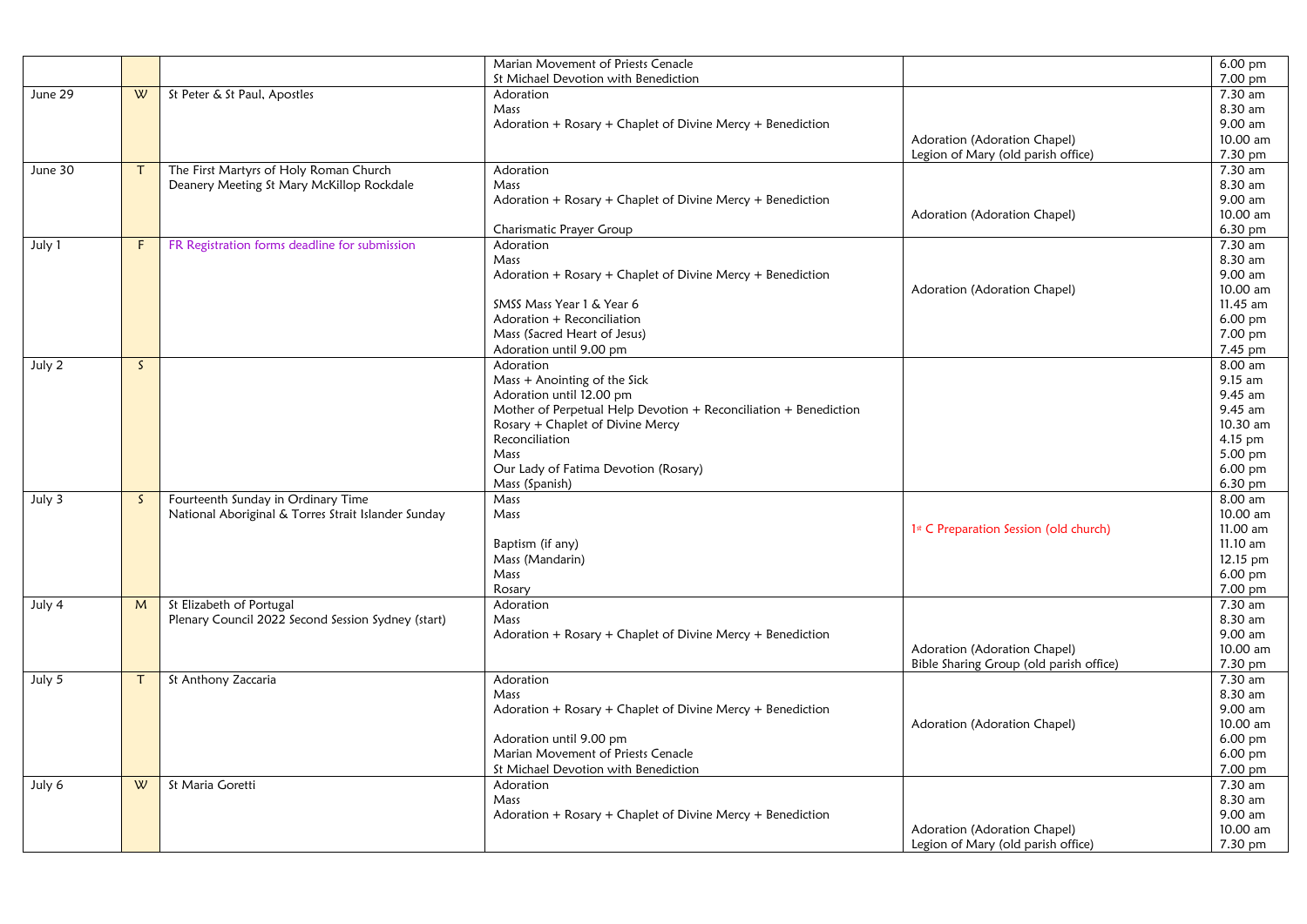| July 7  | $\tau$       | Blessed Peter to Rot                             | Adoration                                                        |                                         | 7.30 am              |
|---------|--------------|--------------------------------------------------|------------------------------------------------------------------|-----------------------------------------|----------------------|
|         |              |                                                  | Mass                                                             |                                         | 8.30 am              |
|         |              |                                                  | Adoration + Rosary + Chaplet of Divine Mercy + Benediction       |                                         | 9.00 am              |
|         |              |                                                  |                                                                  | Adoration (Adoration Chapel)            | 10.00 am             |
|         |              |                                                  | Charismatic Prayer Group                                         |                                         | 6.30 pm              |
| July 8  | F.           |                                                  | Adoration                                                        |                                         | 7.30 am              |
|         |              |                                                  | Mass                                                             |                                         | 8.30 am              |
|         |              |                                                  | Adoration + Rosary + Chaplet of Divine Mercy + Benediction       |                                         | 9.00 am              |
|         |              |                                                  |                                                                  | Adoration (Adoration Chapel)            | 10.00 am             |
|         |              |                                                  | Adoration until 9.00 pm                                          |                                         | 7.30 pm              |
| July 9  | $\mathsf{S}$ | St Augustine Zhao Rong & Companions              | Adoration                                                        |                                         | 8.00 am              |
|         |              | Plenary Council 2022 Second Session Sydney (end) | Mass                                                             |                                         | 9.15 am              |
|         |              |                                                  | Adoration until 12.00 pm                                         |                                         | $9.45$ am            |
|         |              |                                                  | Mother of Perpetual Help Devotion + Reconciliation + Benediction |                                         | 9.45 am              |
|         |              |                                                  | Rosary + Chaplet of Divine Mercy                                 |                                         | 10.30 am             |
|         |              |                                                  | Reconciliation                                                   |                                         | 4.15 pm              |
|         |              |                                                  | Mass                                                             |                                         | 5.00 pm              |
|         |              |                                                  | Mass (Spanish)                                                   |                                         | 6.30 pm              |
| July 10 | S.           | Fifteenth Sunday in Ordinary Time                | Mass                                                             |                                         | 8.00 am              |
|         |              | Apostleship of the Sea                           | Mass                                                             |                                         | 10.00 am             |
|         |              |                                                  | Baptism (if any)                                                 |                                         | 11.10 am             |
|         |              |                                                  | Mass                                                             |                                         | 6.00 pm              |
|         |              |                                                  | Rosary                                                           |                                         | 7.00 pm              |
| July 11 | M            | St Benedict                                      | Adoration                                                        |                                         | 7.30 am              |
|         |              |                                                  | Mass                                                             |                                         | 8.30 am              |
|         |              |                                                  | Adoration + Rosary + Chaplet of Divine Mercy + Benediction       |                                         | 9.00 am              |
|         |              |                                                  |                                                                  | Adoration (Adoration Chapel)            | 10.00 am             |
|         |              |                                                  |                                                                  | Bible Sharing Group (old parish office) | 7.30 pm              |
| July 12 | $\mathsf{T}$ |                                                  | Adoration                                                        |                                         | 7.30 am              |
|         |              |                                                  | Mass                                                             |                                         | 8.30 am              |
|         |              |                                                  | Adoration + Rosary + Chaplet of Divine Mercy + Benediction       |                                         | 9.00 am              |
|         |              |                                                  |                                                                  | Adoration (Adoration Chapel)            | 10.00 am             |
|         |              |                                                  | Adoration until 9.00 pm                                          |                                         | 6.00 pm              |
|         |              |                                                  | Marian Movement of Priests Cenacle                               |                                         | 6.00 pm              |
|         |              |                                                  | St Michael Devotion with Benediction                             |                                         | $7.00 \,\mathrm{pm}$ |
| July 13 | W            | St Henry                                         | Adoration                                                        |                                         | 7.30 am              |
|         |              |                                                  | Mass                                                             |                                         | 8.30 am              |
|         |              |                                                  | Adoration + Rosary + Chaplet of Divine Mercy + Benediction       |                                         | 9.00 am              |
|         |              |                                                  |                                                                  | Adoration (Adoration Chapel)            | 10.00 am             |
|         |              |                                                  |                                                                  | Legion of Mary (old parish office)      | 7.30 pm              |
| July 14 | $\mathsf{T}$ | St Camillus de Lellis                            | Adoration                                                        |                                         | 7.30 am              |
|         |              |                                                  | Mass                                                             |                                         | 8.30 am              |
|         |              |                                                  | Adoration + Rosary + Chaplet of Divine Mercy + Benediction       |                                         | 9.00 am<br>10.00 am  |
|         |              |                                                  |                                                                  | Adoration (Adoration Chapel)            |                      |
|         |              |                                                  | Charismatic Prayer Group<br><b>Healing Mass</b>                  |                                         | 6.30 pm<br>7.30 pm   |
|         |              |                                                  |                                                                  |                                         |                      |
| July 15 | F            | St Bonaventure                                   | Adoration                                                        |                                         | 7.30 am              |
|         |              |                                                  | Mass                                                             |                                         | 8.30 am<br>9.00 am   |
|         |              |                                                  | Adoration + Rosary + Chaplet of Divine Mercy + Benediction       |                                         | 10.00 am             |
|         |              |                                                  |                                                                  | Adoration (Adoration Chapel)            |                      |
|         |              |                                                  | Adoration until 9.00 pm                                          |                                         | 7.30 pm              |
| July 16 | $\mathsf{S}$ | Our Lady of Mount Carmel                         | Adoration                                                        |                                         | 8.00 am              |
|         |              |                                                  | Mass                                                             |                                         | 9.15 am              |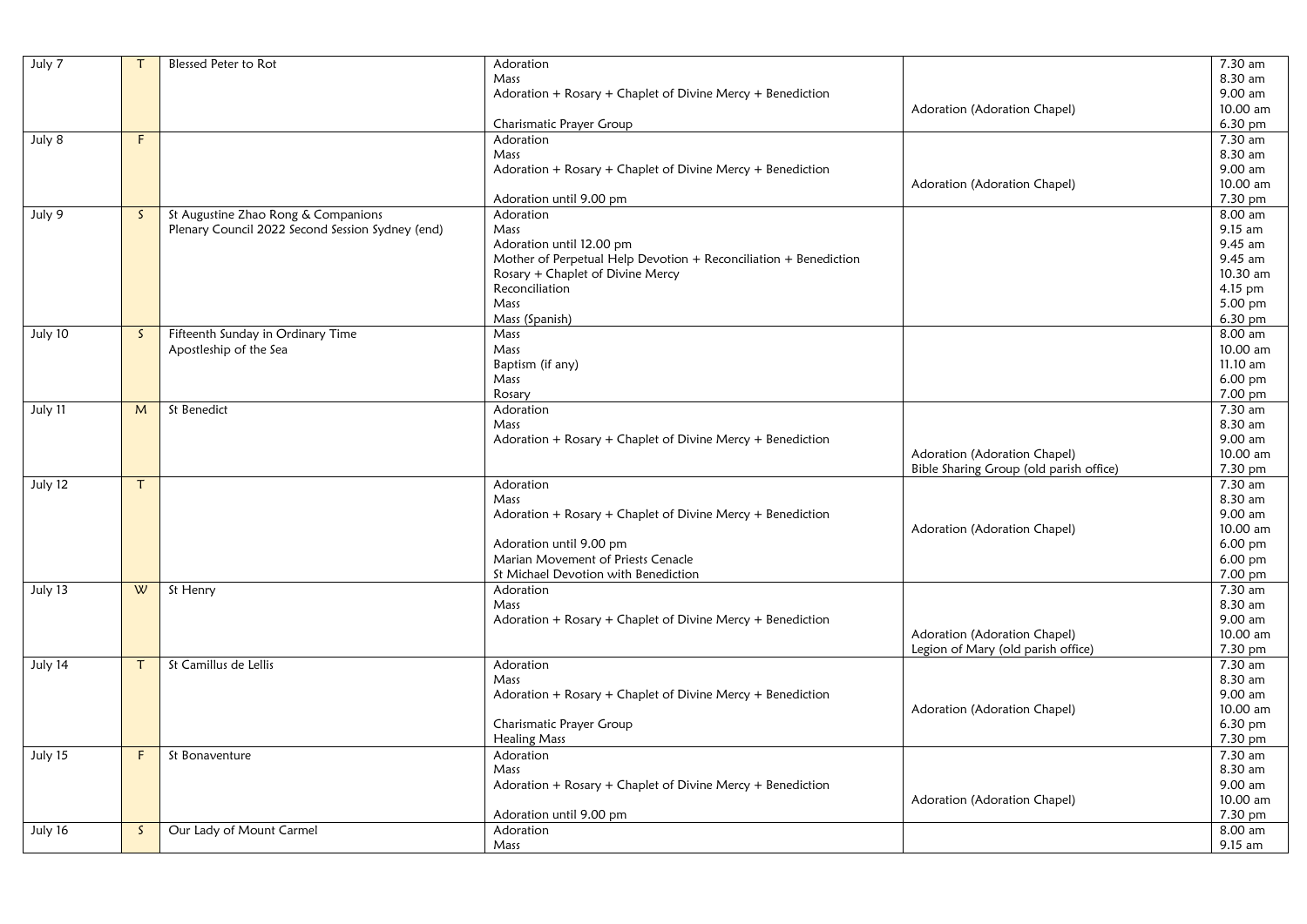|         |              |                                     | Adoration until 12.00 pm                                         |                                                    | 9.45 am            |
|---------|--------------|-------------------------------------|------------------------------------------------------------------|----------------------------------------------------|--------------------|
|         |              |                                     | Mother of Perpetual Help Devotion + Reconciliation + Benediction |                                                    | 9.45 am            |
|         |              |                                     | Rosary + Chaplet of Divine Mercy                                 |                                                    | 10.30 am           |
|         |              |                                     | Reconciliation                                                   |                                                    | 4.15 pm            |
|         |              |                                     | Mass                                                             |                                                    | 5.00 pm            |
|         |              |                                     | Mass (Spanish)                                                   |                                                    | 6.30 pm            |
| July 17 | $\mathsf{S}$ | Sixteenth Sunday in Ordinary Time   | Mass                                                             |                                                    | 8.00 am            |
|         |              |                                     | Mass                                                             |                                                    | 10.00 am           |
|         |              |                                     | Baptism (if any)                                                 |                                                    | 11.10 am           |
|         |              |                                     | Mass (Mandarin)                                                  |                                                    | 12.15 pm           |
|         |              |                                     | Mass                                                             |                                                    | 6.00 pm            |
|         |              |                                     | Rosary                                                           |                                                    | 7.00 pm            |
| July 18 | M            |                                     | Adoration                                                        |                                                    | 7.30 am            |
|         |              |                                     | Mass                                                             |                                                    | 8.30 am            |
|         |              |                                     | Adoration + Rosary + Chaplet of Divine Mercy + Benediction       |                                                    | 9.00 am            |
|         |              |                                     |                                                                  | Adoration (Adoration Chapel)                       | 10.00 am           |
|         |              |                                     |                                                                  | Bible Sharing Group (old parish office)            | 7.30 pm            |
| July 19 | т            |                                     | Adoration                                                        |                                                    | 7.30 am            |
|         |              |                                     | Mass                                                             |                                                    | 8.30 am            |
|         |              |                                     | Adoration + Rosary + Chaplet of Divine Mercy + Benediction       |                                                    | 9.00 am            |
|         |              |                                     |                                                                  | Adoration (Adoration Chapel)                       | 10.00 am           |
|         |              |                                     | Adoration until 9.00 pm                                          |                                                    | 6.00 pm            |
|         |              |                                     | Marian Movement of Priests Cenacle                               |                                                    | 6.00 pm            |
|         |              |                                     | St Michael Devotion with Benediction                             |                                                    |                    |
|         |              |                                     |                                                                  |                                                    | 7.00 pm<br>8.00 pm |
|         |              |                                     |                                                                  | RCIA (old parish office)                           |                    |
| July 20 | W            | St Apollinaris                      | Adoration                                                        |                                                    | 7.30 am            |
|         |              |                                     | Mass                                                             |                                                    | 8.30 am            |
|         |              |                                     | Adoration + Rosary + Chaplet of Divine Mercy + Benediction       |                                                    | 9.00 am            |
|         |              |                                     |                                                                  | Adoration (Adoration Chapel)                       | 10.00 am           |
|         |              |                                     |                                                                  | Legion of Mary (old parish office)                 | 7.30 pm            |
| July 21 | т            | St Lawrence of Brindisi             | Adoration                                                        |                                                    | 7.30 am            |
|         |              |                                     | Mass                                                             |                                                    | 8.30 am            |
|         |              |                                     | Adoration + Rosary + Chaplet of Divine Mercy + Benediction       |                                                    | 9.00 am            |
|         |              |                                     |                                                                  | Adoration (Adoration Chapel)                       | 10.00 am           |
|         |              |                                     | <b>FR Parent Meeting</b>                                         |                                                    | 7.30 pm            |
| July 22 | F            | St Mary Magdalene                   | Adoration                                                        |                                                    | 7.30 am            |
|         |              |                                     | Mass                                                             |                                                    | 8.30 am            |
|         |              |                                     | Adoration + Rosary + Chaplet of Divine Mercy + Benediction       |                                                    | 9.00 am            |
|         |              |                                     |                                                                  | Adoration (Adoration Chapel)                       | 10.00 am           |
|         |              |                                     | Adoration until 9.00 pm                                          |                                                    | 7.30 pm            |
| July 23 | $\mathsf{S}$ | St Bridget                          | Adoration                                                        |                                                    | 8.00 am            |
|         |              |                                     | Mass                                                             |                                                    | 9.15 am            |
|         |              |                                     | Adoration until 12.00 pm                                         |                                                    | 9.45 am            |
|         |              |                                     | Mother of Perpetual Help Devotion + Reconciliation + Benediction |                                                    | 9.45 am            |
|         |              |                                     | Rosary + Chaplet of Divine Mercy                                 |                                                    | 10.30 am           |
|         |              |                                     | Divine Mercy Devotion                                            |                                                    | 3.00 pm            |
|         |              |                                     | Reconciliation                                                   |                                                    | 4.15 pm            |
|         |              |                                     | Mass FR Blessing & Commitment Mass                               |                                                    | 5.00 pm            |
|         |              |                                     | Mass (Spanish)                                                   |                                                    | 6.30 pm            |
| July 24 | S.           | Seventeenth Sunday in Ordinary Time | Mass FR Blessing & Commitment Mass                               |                                                    | 8.00 am            |
|         |              | <b>Bible Sunday</b>                 | Mass FR Blessing & Commitment Mass                               |                                                    | 10.00 am           |
|         |              |                                     |                                                                  | 2 <sup>nd</sup> C Preparation Session (old church) | 11.00 am           |
|         |              |                                     | Baptism (if any)                                                 |                                                    | 11.10 am           |
|         |              |                                     | Mass (Cantonese)                                                 |                                                    | 12.00 pm           |
|         |              |                                     |                                                                  |                                                    |                    |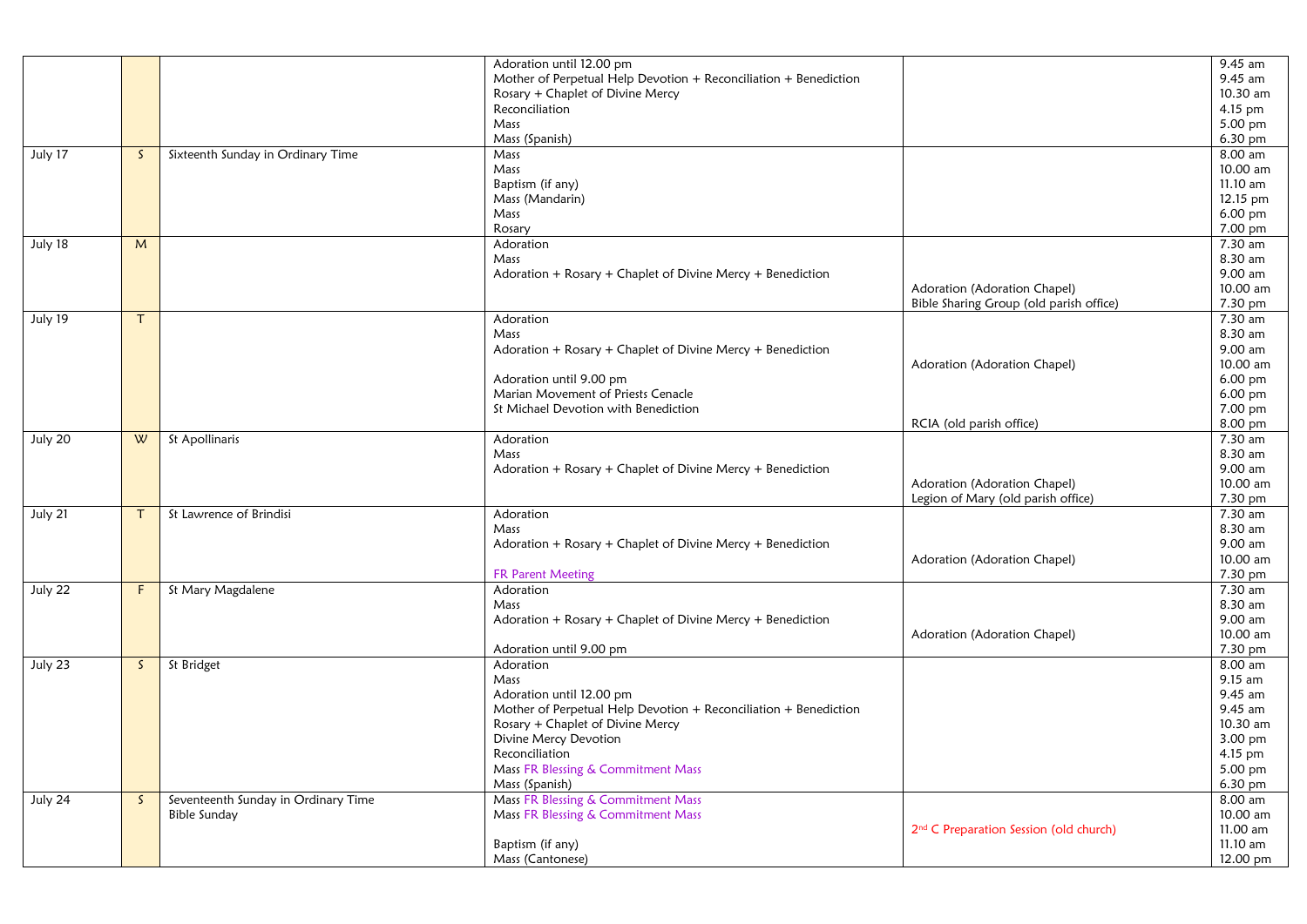|          |              |                                    | Mass FR Blessing & Commitment Mass                                 |                                                 | 6.00 pm              |
|----------|--------------|------------------------------------|--------------------------------------------------------------------|-------------------------------------------------|----------------------|
|          |              |                                    | Rosary                                                             |                                                 | $7.00 \,\mathrm{pm}$ |
| July 25  | M            | St James, Apostle                  | Adoration                                                          |                                                 | 7.30 am              |
|          |              |                                    | Mass                                                               |                                                 | 8.30 am              |
|          |              |                                    | Adoration + Rosary + Chaplet of Divine Mercy + Benediction         |                                                 | 9.00 am              |
|          |              |                                    |                                                                    | Adoration (Adoration Chapel)                    | 10.00 am             |
|          |              |                                    |                                                                    | Bible Sharing Group (old parish office)         | 7.30 pm              |
| July 26  | $\tau$       | St Joachim & St Anne               | Adoration                                                          |                                                 | 7.30 am              |
|          |              |                                    | Mass                                                               |                                                 | 8.30 am              |
|          |              |                                    | Adoration + Rosary + Chaplet of Divine Mercy + Benediction         |                                                 | 9.00 am              |
|          |              |                                    |                                                                    | Adoration (Adoration Chapel)                    | 10.00 am             |
|          |              |                                    | Adoration until 9.00 pm                                            |                                                 | 6.00 pm              |
|          |              |                                    | Marian Movement of Priests Cenacle                                 |                                                 | 6.00 pm              |
|          |              |                                    | St Michael Devotion with Benediction                               |                                                 | 7.00 pm              |
|          |              |                                    |                                                                    | RCIA (old parish office)                        | 8.00 pm              |
| July 27  | W            |                                    | Adoration                                                          |                                                 | 7.30 am<br>8.30 am   |
|          |              |                                    | Mass<br>Adoration + Rosary + Chaplet of Divine Mercy + Benediction |                                                 | 9.00 am              |
|          |              |                                    |                                                                    | Adoration (Adoration Chapel)                    | 10.00 am             |
|          |              |                                    |                                                                    | Bethany Reconciliation (college chapel)         | 12.30 pm             |
|          |              |                                    |                                                                    | Bethany Mass (college chapel)                   | 1.30 pm              |
|          |              |                                    |                                                                    | Legion of Mary (old parish office)              | $7.30$ pm            |
| July 28  | T            |                                    | Adoration                                                          |                                                 | 7.30 am              |
|          |              |                                    | Mass                                                               |                                                 | 8.30 am              |
|          |              |                                    | Adoration + Rosary + Chaplet of Divine Mercy + Benediction         |                                                 | 9.00 am              |
|          |              |                                    |                                                                    | Adoration (Adoration Chapel)                    | 10.00 am             |
|          |              |                                    | Charismatic Prayer Group                                           |                                                 | 6.30 pm              |
| July 29  | F            | St Martha                          | Adoration                                                          |                                                 | 7.30 am              |
|          |              |                                    | Mass                                                               |                                                 | 8.30 am              |
|          |              |                                    | Adoration + $Rosary$ + Chaplet of Divine Mercy + Benediction       |                                                 | 9.00 am              |
|          |              |                                    |                                                                    | Adoration (Adoration Chapel)                    | 10.00 am             |
|          |              |                                    | Adoration until 9.00 pm                                            |                                                 | 7.30 pm              |
| July 30  | $\mathsf{S}$ | St Peter Chrysologus               | Adoration                                                          |                                                 | 8.00 am              |
|          |              |                                    | Mass                                                               |                                                 | 9.15 am              |
|          |              |                                    | Adoration until 12.00 pm                                           |                                                 | 9.45 am              |
|          |              |                                    | Mother of Perpetual Help Devotion + Reconciliation + Benediction   |                                                 | 9.45 am              |
|          |              |                                    | Rosary + Chaplet of Divine Mercy                                   |                                                 | 10.30 am             |
|          |              |                                    | Reconciliation                                                     | 1st FR Preparation Session (Fr Ron Harden Hall) | 3.00 pm<br>4.15 pm   |
|          |              |                                    | Mass                                                               |                                                 | 5.00 pm              |
|          |              |                                    | Mass (Spanish)                                                     |                                                 | $6.30$ pm            |
| July 31  | $\mathsf{S}$ | Eighteenth Sunday in Ordinary Time | Mass                                                               |                                                 | 8.00 am              |
|          |              |                                    | Mass                                                               |                                                 | 10.00 am             |
|          |              |                                    |                                                                    | 3rd C Preparation Session (old church)          | 11.00 am             |
|          |              |                                    | Baptism (if any)                                                   |                                                 | 11.10 am             |
|          |              |                                    | Mass                                                               |                                                 | $6.00 \text{ pm}$    |
|          |              |                                    | Rosary                                                             |                                                 | 7.00 pm              |
| August 1 | M            | St Alphonsus Liguori               | Adoration                                                          |                                                 | 7.30 am              |
|          |              |                                    | Mass                                                               |                                                 | 8.30 am              |
|          |              |                                    | Adoration + Rosary + Chaplet of Divine Mercy + Benediction         |                                                 | 9.00 am              |
|          |              |                                    |                                                                    | Adoration (Adoration Chapel)                    | 10.00 am             |
|          |              |                                    |                                                                    | Bible Sharing Group (old parish office)         | 7.30 pm              |
| August 2 | $\mathsf{T}$ | St Peter Faber                     | Adoration                                                          |                                                 | 7.30 am              |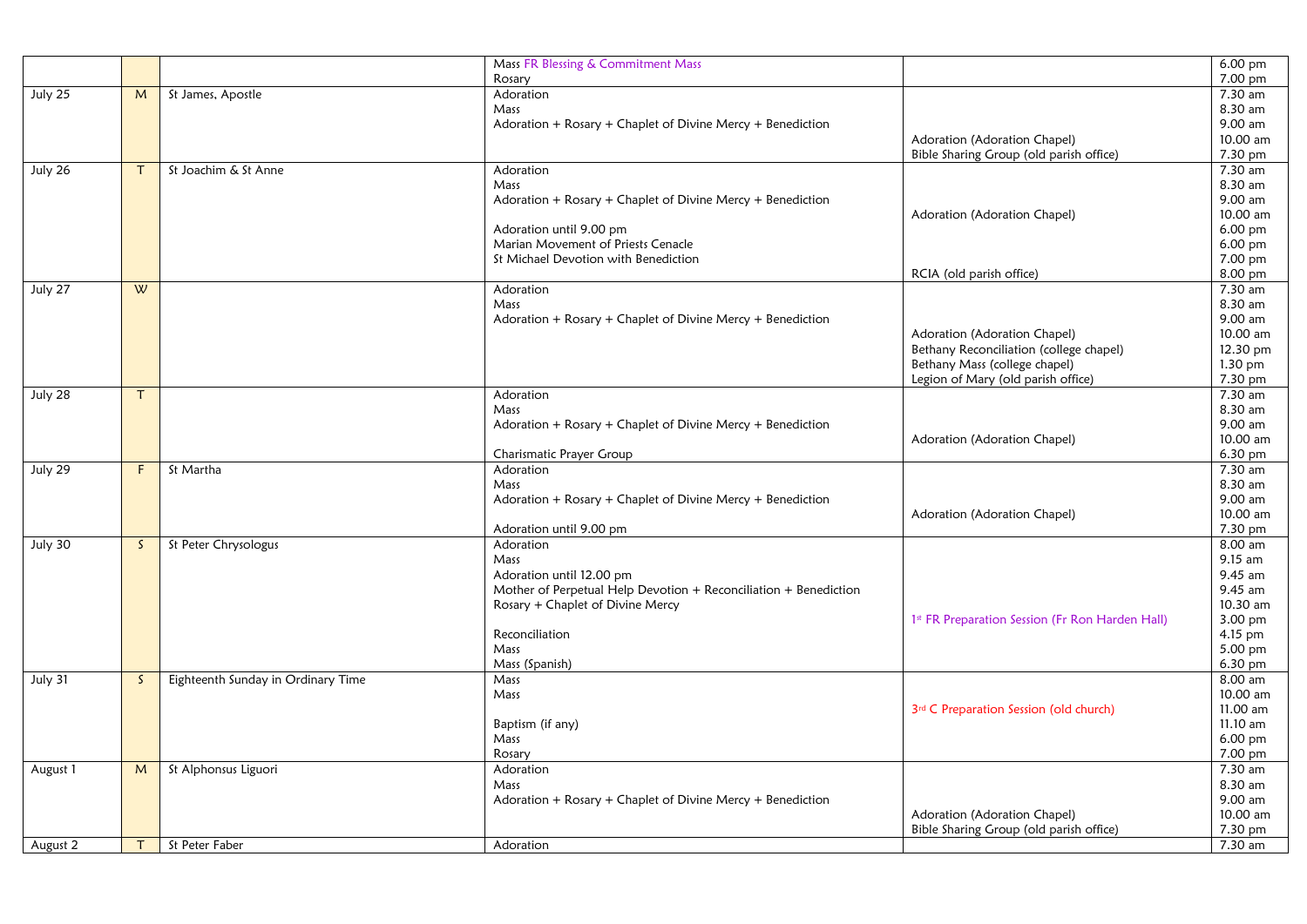|          |              |                                                 | Mass                                                             |                                                             | 8.30 am           |
|----------|--------------|-------------------------------------------------|------------------------------------------------------------------|-------------------------------------------------------------|-------------------|
|          |              |                                                 | Adoration + Rosary + Chaplet of Divine Mercy + Benediction       |                                                             | 9.00 am           |
|          |              |                                                 |                                                                  | Adoration (Adoration Chapel)                                | 10.00 am          |
|          |              |                                                 | Adoration until 9.00 pm                                          |                                                             | $6.00$ pm         |
|          |              |                                                 | Marian Movement of Priests Cenacle                               |                                                             | 6.00 pm           |
|          |              |                                                 | St Michael Devotion with Benediction                             |                                                             | 7.00 pm           |
| August 3 | W            | St Dominic                                      | Adoration                                                        |                                                             | 7.30 am           |
|          |              |                                                 | Mass                                                             |                                                             | 8.30 am           |
|          |              |                                                 | Adoration + Rosary + Chaplet of Divine Mercy + Benediction       |                                                             | 9.00 am           |
|          |              |                                                 |                                                                  | Adoration (Adoration Chapel)                                | 10.00 am          |
|          |              |                                                 |                                                                  | Legion of Mary (old parish office)                          | 7.30 pm           |
| August 4 | $\tau$       | St John Mary Vianney                            | Adoration                                                        |                                                             | 7.30 am           |
|          |              | Fr George 15th Anniversary of Ordination        | Mass                                                             |                                                             | 8.30 am           |
|          |              |                                                 | Adoration + Rosary + Chaplet of Divine Mercy + Benediction       |                                                             | 9.00 am           |
|          |              |                                                 |                                                                  | Adoration (Adoration Chapel)                                | 10.00 am          |
|          |              |                                                 | Charismatic Prayer Group                                         |                                                             | 6.30 pm           |
|          |              |                                                 |                                                                  | Spanish-speaking Community Meeting (corroboree)             | 7.30 pm           |
| August 5 | F.           | The Dedication of the Basilica of St Mary Major | Adoration                                                        |                                                             | 7.30 am           |
|          |              |                                                 | Mass                                                             |                                                             | 8.30 am           |
|          |              |                                                 | Adoration $+$ Rosary $+$ Chaplet of Divine Mercy $+$ Benediction |                                                             | 9.00 am           |
|          |              |                                                 |                                                                  | Adoration (Adoration Chapel)                                | 10.00 am          |
|          |              |                                                 | Adoration + Reconciliation                                       |                                                             | 6.00 pm           |
|          |              |                                                 | Mass (Sacred Heart of Jesus)                                     |                                                             | 7.00 pm           |
|          |              |                                                 | Adoration until 9.00 pm                                          |                                                             | 7.45 pm           |
| August 6 | <sub>S</sub> | The Transfiguration of the Lord                 | Adoration                                                        |                                                             | 8.00 am           |
|          |              |                                                 | Mass + Anointing of the Sick                                     |                                                             | $9.15$ am         |
|          |              |                                                 | Adoration until 12.00 pm                                         |                                                             | 9.45 am           |
|          |              |                                                 | Mother of Perpetual Help Devotion + Reconciliation + Benediction |                                                             | $9.45$ am         |
|          |              |                                                 | Rosary + Chaplet of Divine Mercy                                 |                                                             | 10.30 am          |
|          |              |                                                 |                                                                  | 2 <sup>nd</sup> FR Preparation Session (Fr Ron Harden Hall) | 3.00 pm           |
|          |              |                                                 | Reconciliation                                                   |                                                             | $4.15$ pm         |
|          |              |                                                 | Mass                                                             |                                                             | 5.00 pm           |
|          |              |                                                 | Our Lady of Fatima Devotion (Rosary)                             |                                                             | $6.00$ pm         |
|          |              |                                                 | Mass (Spanish)                                                   |                                                             | 6.30 pm           |
| August 7 | S.           | Nineteenth Sunday in Ordinary Time              | Mass                                                             |                                                             | 8.00 am           |
|          |              | General Christian Vocation of every person      | Mass                                                             |                                                             | 10.00 am          |
|          |              | National Vocations Awareness Week (start)       |                                                                  | 4 <sup>th</sup> C Preparation Session (old church)          | 11.00 am          |
|          |              | 2 <sup>nd</sup> Charitable Works Fund Appeal    | Baptism (if any)                                                 |                                                             | 11.10 am          |
|          |              |                                                 | Mass (Mandarin)                                                  |                                                             | 12.15 pm          |
|          |              |                                                 | Mass                                                             |                                                             | 6.00 pm           |
|          |              |                                                 | Rosary                                                           |                                                             | 7.00 pm           |
| August 8 | M            | St Mary of the Cross MacKillop, Virgin          | Adoration                                                        |                                                             | 7.30 am           |
|          |              |                                                 | Mass                                                             |                                                             | 8.30 am           |
|          |              |                                                 | Adoration + Rosary + Chaplet of Divine Mercy + Benediction       |                                                             | 9.00 am           |
|          |              |                                                 |                                                                  | Adoration (Adoration Chapel)                                | 10.00 am          |
|          |              |                                                 |                                                                  | Bible Sharing Group (old parish office)                     | 7.30 pm           |
| August 9 | $\tau$       | St Teresa Benedicta of the Cross                | Adoration                                                        |                                                             | 7.30 am           |
|          |              |                                                 | Mass                                                             |                                                             | 8.30 am           |
|          |              |                                                 | Adoration + Rosary + Chaplet of Divine Mercy + Benediction       |                                                             | 9.00 am           |
|          |              |                                                 |                                                                  | Adoration (Adoration Chapel)                                | 10.00 am          |
|          |              |                                                 | Adoration until 9.00 pm                                          |                                                             | $6.00 \text{ pm}$ |
|          |              |                                                 | Marian Movement of Priests Cenacle                               |                                                             | $6.00$ pm         |
|          |              |                                                 | St Michael Devotion with Benediction                             |                                                             | 7.00 pm           |
|          |              |                                                 |                                                                  | RCIA (old parish office)                                    | 8.00 pm           |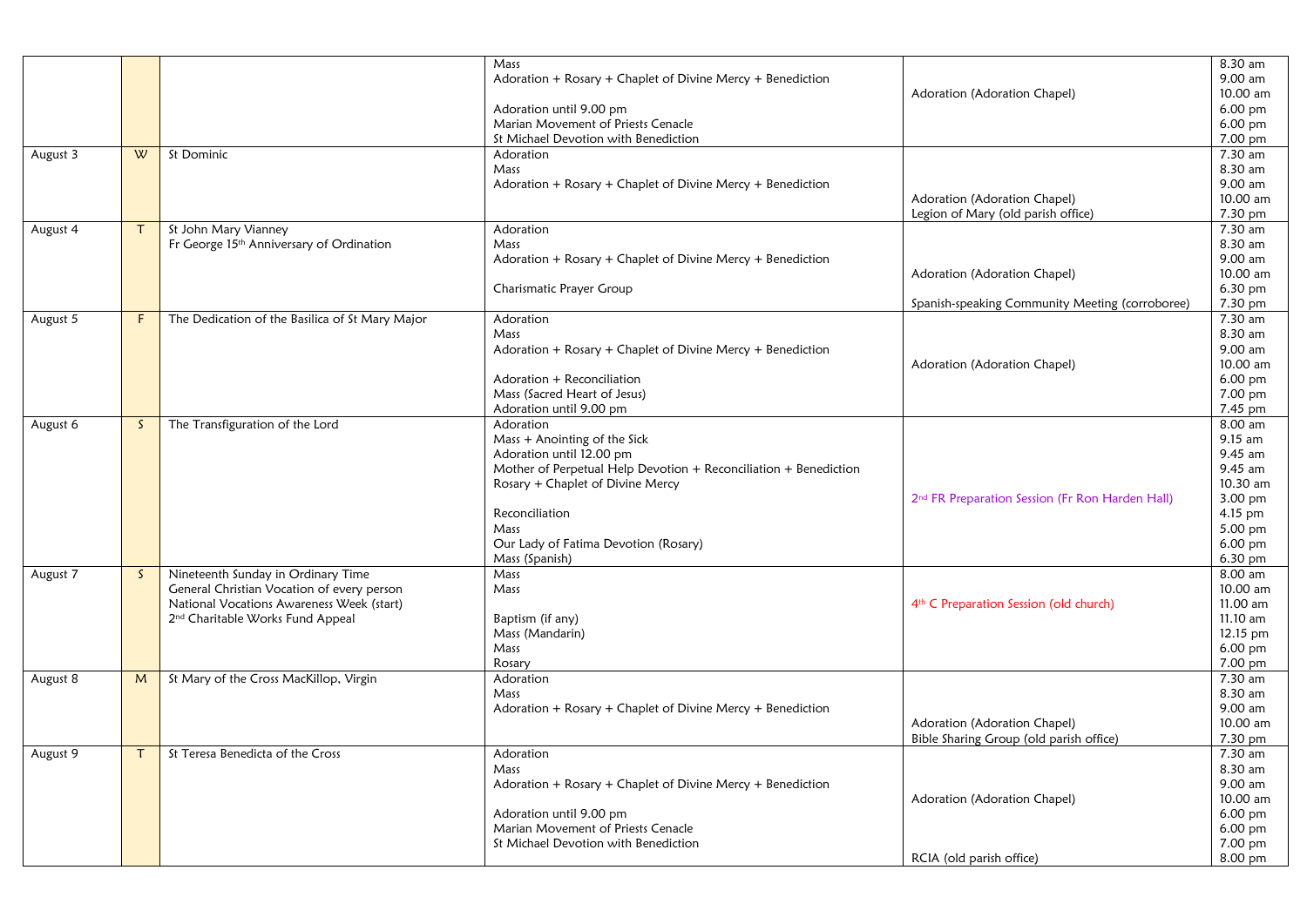| August 10 | W            | St Lawrence                                  | Adoration                                                        |                                                 | 7.30 am    |
|-----------|--------------|----------------------------------------------|------------------------------------------------------------------|-------------------------------------------------|------------|
|           |              |                                              | Mass                                                             |                                                 | 8.30 am    |
|           |              |                                              | Adoration + Rosary + Chaplet of Divine Mercy + Benediction       |                                                 | 9.00 am    |
|           |              |                                              |                                                                  | Adoration (Adoration Chapel)                    | 10.00 am   |
|           |              |                                              | <b>C</b> Reconciliation and Rehearsal                            |                                                 | 4.00 pm    |
|           |              |                                              |                                                                  | Legion of Mary (old parish office)              | 7.30 pm    |
| August 11 | $\mathsf{T}$ | St Clare                                     | Adoration                                                        |                                                 | 7.30 am    |
|           |              | Deanery Meeting St Patrick Kogarah           | Mass                                                             |                                                 | 8.30 am    |
|           |              |                                              | Adoration + Rosary + Chaplet of Divine Mercy + Benediction       |                                                 | 9.00 am    |
|           |              |                                              |                                                                  | Adoration (Adoration Chapel)                    | 10.00 am   |
|           |              |                                              | Charismatic Prayer Group                                         |                                                 | 6.30 pm    |
|           |              |                                              | <b>Healing Mass</b>                                              |                                                 | 7.30 pm    |
| August 12 | F            | St Jane Frances de Chantal                   | Adoration                                                        |                                                 | 7.30 am    |
|           |              |                                              | Mass                                                             |                                                 | 8.30 am    |
|           |              |                                              | Adoration + Rosary + Chaplet of Divine Mercy + Benediction       |                                                 | 9.00 am    |
|           |              |                                              |                                                                  | Adoration (Adoration Chapel)                    | 10.00 am   |
|           |              |                                              | <b>Confirmation Mass Bishop Umbers</b>                           |                                                 | $6.00$ pm  |
|           |              |                                              | Adoration until 9.00 pm                                          |                                                 | 7.30 pm    |
| August 13 | S.           | St Pontian & St Hippolytus                   | Adoration                                                        |                                                 | 8.00 am    |
|           |              |                                              | Mass                                                             |                                                 | 9.15 am    |
|           |              |                                              | Adoration until 12.00 pm                                         |                                                 | 9.45 am    |
|           |              |                                              | Mother of Perpetual Help Devotion + Reconciliation + Benediction |                                                 | 9.45 am    |
|           |              |                                              | Rosary + Chaplet of Divine Mercy                                 |                                                 | 10.30 am   |
|           |              |                                              |                                                                  | 3rd FR Preparation Session (Fr Ron Harden Hall) | 3.00 pm    |
|           |              |                                              | Reconciliation                                                   |                                                 | $4.15$ pm  |
|           |              |                                              | Mass                                                             |                                                 | 5.00 pm    |
|           |              |                                              | Mass (Spanish)                                                   |                                                 | 6.30 pm    |
| August 14 | S.           | Twentieth Sunday in Ordinary Time            | Mass                                                             |                                                 | 8.00 am    |
|           |              | Vocations to Priesthood and Consecrated Life | Mass C Thanksgiving Mass & Certificate Presentation              |                                                 | 10.00 am   |
|           |              | National Vocations Awareness week (end)      |                                                                  | C sausage sizzle (corroboree room)              | 11.00 am   |
|           |              |                                              | Baptism (if any)                                                 |                                                 | $11.10$ am |
|           |              |                                              | Mass                                                             |                                                 | 6.00 pm    |
|           |              |                                              | Rosary                                                           |                                                 | 7.00 pm    |
| August 15 | M            | The Assumption of the BVM                    | Adoration                                                        |                                                 | 7.30 am    |
|           |              |                                              | Mass                                                             |                                                 | 8.30 am    |
|           |              |                                              | Adoration + Rosary + Chaplet of Divine Mercy + Benediction       |                                                 | 9.00 am    |
|           |              |                                              |                                                                  | Adoration (Adoration Chapel)                    | 10.00 am   |
|           |              |                                              | Mass                                                             |                                                 | 7.30 pm    |
| August 16 | T            | St Stephen of Hungary                        | Adoration                                                        |                                                 | 7.30 am    |
|           |              |                                              | Mass                                                             |                                                 | 8.30 am    |
|           |              |                                              | Adoration + Rosary + Chaplet of Divine Mercy + Benediction       |                                                 | 9.00 am    |
|           |              |                                              |                                                                  | Adoration (Adoration Chapel)                    | 10.00 am   |
|           |              |                                              | Adoration until 9.00 pm                                          |                                                 | $6.00$ pm  |
|           |              |                                              | Marian Movement of Priests Cenacle                               |                                                 | $6.00$ pm  |
|           |              |                                              | St Michael Devotion with Benediction                             |                                                 | 7.00 pm    |
|           |              |                                              |                                                                  | RCIA (old parish office)                        | 8.00 pm    |
| August 17 | W            |                                              | Adoration                                                        |                                                 | 7.30 am    |
|           |              |                                              | Mass                                                             |                                                 | 8.30 am    |
|           |              |                                              | Adoration + Rosary + Chaplet of Divine Mercy + Benediction       |                                                 | 9.00 am    |
|           |              |                                              |                                                                  | Adoration (Adoration Chapel)                    | 10.00 am   |
|           |              |                                              |                                                                  | Bethany Reconciliation (college chapel)         | 12.30 pm   |
|           |              |                                              |                                                                  | Bethany Mass (college chapel)                   | 1.30 pm    |
|           |              |                                              |                                                                  | Legion of Mary (old parish office)              | 7.30 pm    |
| August 18 | $\mathsf{T}$ |                                              | Adoration                                                        |                                                 | 7.30 am    |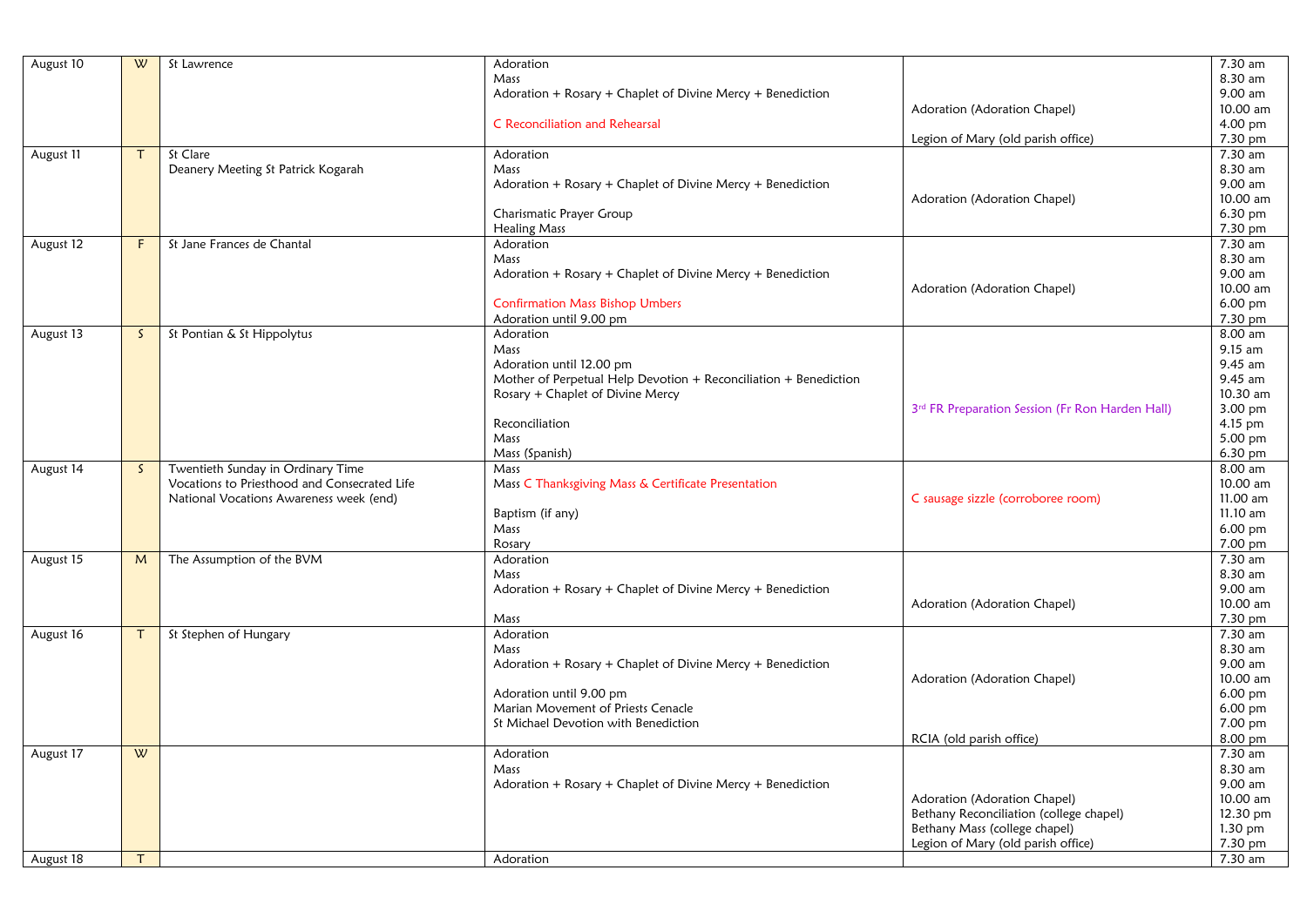|           |              |                                                | Mass                                                             |                                                             | 8.30 am   |
|-----------|--------------|------------------------------------------------|------------------------------------------------------------------|-------------------------------------------------------------|-----------|
|           |              |                                                | Adoration + Rosary + Chaplet of Divine Mercy + Benediction       |                                                             | 9.00 am   |
|           |              |                                                |                                                                  | Adoration (Adoration Chapel)                                | 10.00 am  |
|           |              |                                                | Charismatic Prayer Group                                         |                                                             | 6.30 pm   |
| August 19 | F            | St John Eudes                                  | Adoration                                                        |                                                             | 7.30 am   |
|           |              |                                                | Mass                                                             |                                                             | 8.30 am   |
|           |              |                                                | Adoration + Rosary + Chaplet of Divine Mercy + Benediction       |                                                             | 9.00 am   |
|           |              |                                                |                                                                  | Adoration (Adoration Chapel)                                | 10.00 am  |
|           |              |                                                | Adoration until 9.00 pm                                          |                                                             | 7.30 pm   |
| August 20 | S.           | St Bernard                                     | Adoration                                                        |                                                             | 8.00 am   |
|           |              | Retreat by Fr Maciej Hulas                     | Mass                                                             |                                                             | $9.15$ am |
|           |              | X3 sessions                                    | Mother of Perpetual Help Devotion + Reconciliation + Benediction |                                                             | 9.45 am   |
|           |              |                                                | Retreat first session until 11.30 am                             |                                                             | 10.30 am  |
|           |              |                                                |                                                                  | Morning Break                                               | 11.30 am  |
|           |              |                                                | Angelus                                                          |                                                             | 12.00 pm  |
|           |              |                                                | Retreat second session until 1.00 pm                             |                                                             | 12.05 pm  |
|           |              |                                                |                                                                  | Lunch                                                       | 1.00 pm   |
|           |              |                                                | Retreat third session until 3.00 pm                              |                                                             | 2.00 pm   |
|           |              |                                                |                                                                  | 4 <sup>th</sup> FR Preparation Session (Fr Ron Harden Hall) | 3.00 pm   |
|           |              |                                                | Reconciliation                                                   |                                                             | 4.15 pm   |
|           |              |                                                | Mass                                                             |                                                             | 5.00 pm   |
|           |              |                                                | Mass (Spanish)                                                   |                                                             | 6.30 pm   |
| August 21 | $\mathsf{S}$ | Twenty-first Sunday in Ordinary Time           | Mass                                                             |                                                             | 8.00 am   |
|           |              |                                                | Mass                                                             |                                                             | 10.00 am  |
|           |              |                                                | Baptism (if any)                                                 |                                                             | 11.10 am  |
|           |              |                                                | Mass (Mandarin)                                                  |                                                             | 12.15 pm  |
|           |              |                                                | Mass                                                             |                                                             | 6.00 pm   |
|           |              |                                                | Rosary                                                           |                                                             | 7.00 pm   |
| August 22 | M            | The Queenship of the BVM                       | Adoration                                                        |                                                             | 7.30 am   |
|           |              |                                                | Mass                                                             |                                                             | 8.30 am   |
|           |              |                                                | Adoration + Rosary + Chaplet of Divine Mercy + Benediction       |                                                             | 9.00 am   |
|           |              |                                                |                                                                  | Adoration (Adoration Chapel)                                | 10.00 am  |
|           |              |                                                |                                                                  | Bible Sharing Group (old parish office)                     | 7.30 pm   |
| August 23 | Τ            | St Rose of Lima                                | Adoration                                                        |                                                             | 7.30 am   |
|           |              |                                                | Mass                                                             |                                                             | 8.30 am   |
|           |              |                                                | Adoration + Rosary + Chaplet of Divine Mercy + Benediction       |                                                             | 9.00 am   |
|           |              |                                                |                                                                  | Adoration (Adoration Chapel)                                | 10.00 am  |
|           |              |                                                | Adoration until 9.00 pm                                          |                                                             | 6.00 pm   |
|           |              |                                                | Marian Movement of Priests Cenacle                               |                                                             | 6.00 pm   |
|           |              |                                                | St Michael Devotion with Benediction                             |                                                             | 7.00 pm   |
|           |              |                                                |                                                                  | RCIA (old parish office)                                    | 8.00 pm   |
| August 24 | W            | St Bartholomew, Apostle                        | Adoration                                                        |                                                             | 7.30 am   |
|           |              |                                                | Mass                                                             |                                                             | 8.30 am   |
|           |              |                                                | Adoration + Rosary + Chaplet of Divine Mercy + Benediction       |                                                             | 9.00 am   |
|           |              |                                                |                                                                  | Adoration (Adoration Chapel)                                | 10.00 am  |
|           |              |                                                | <b>First Reconciliation Ceremony</b>                             |                                                             | 5.00 pm   |
|           |              |                                                |                                                                  | Legion of Mary (old parish office)                          | 7.30 pm   |
| August 25 | $\tau$       | St Louis; St Joseph Calasanz                   | Adoration                                                        |                                                             | $7.30$ am |
|           |              |                                                | Mass                                                             |                                                             | 8.30 am   |
|           |              |                                                | Adoration + Rosary + Chaplet of Divine Mercy + Benediction       |                                                             | 9.00 am   |
|           |              |                                                |                                                                  | Adoration (Adoration Chapel)                                | 10.00 am  |
|           |              |                                                | Charismatic Prayer Group                                         |                                                             | 6.30 pm   |
| August 26 | F            | First Holy Communion Registration forms issued | Adoration                                                        |                                                             | 7.30 am   |
|           |              |                                                | Mass                                                             |                                                             | 8.30 am   |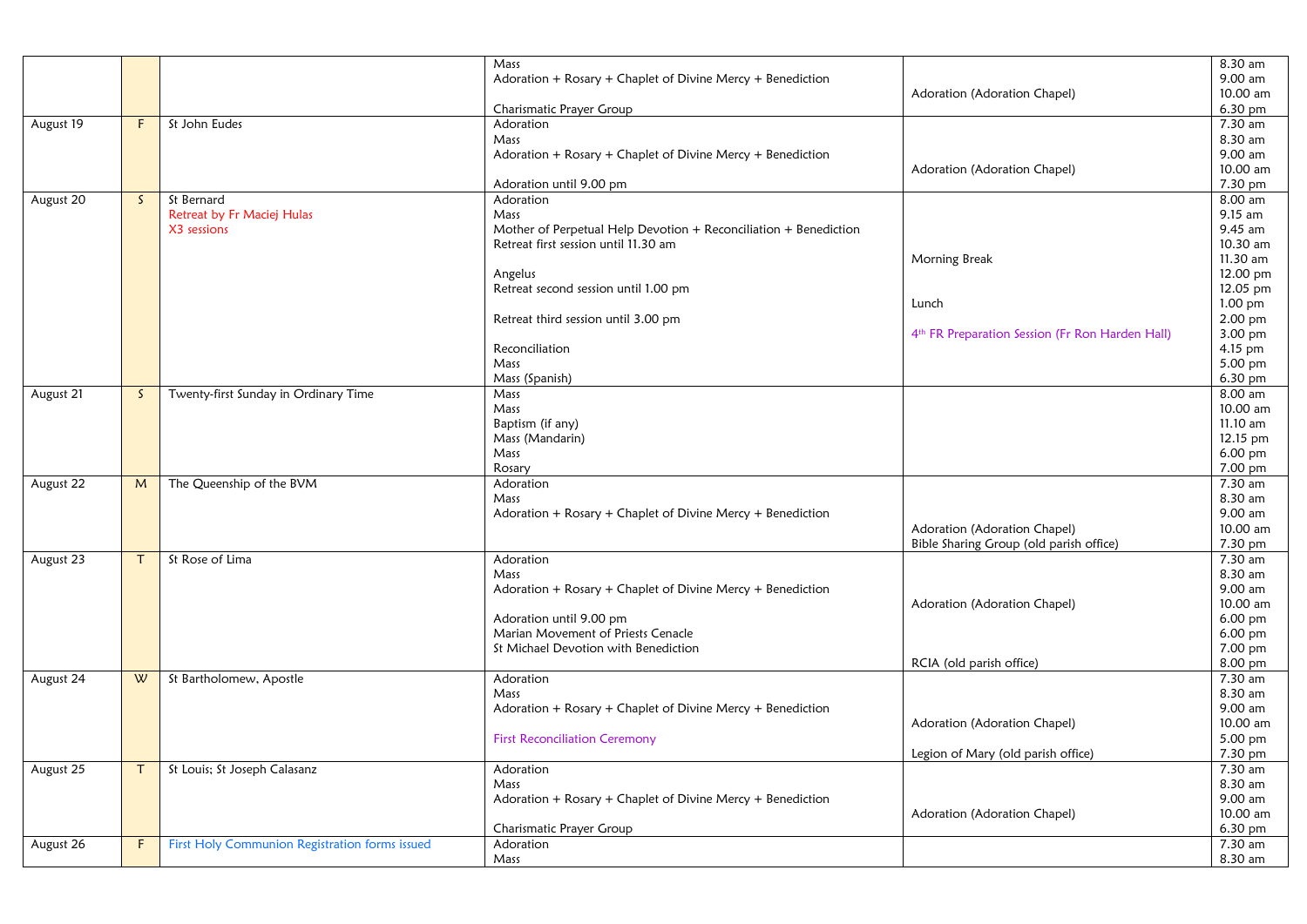|             |              |                                                  | Adoration + Rosary + Chaplet of Divine Mercy + Benediction       |                                                 | 9.00 am   |
|-------------|--------------|--------------------------------------------------|------------------------------------------------------------------|-------------------------------------------------|-----------|
|             |              |                                                  |                                                                  | Adoration (Adoration Chapel)                    | 10.00 am  |
|             |              |                                                  | Adoration until 9.00 pm                                          |                                                 | 7.30 pm   |
| August 27   | S.           | St Monica                                        | Adoration                                                        |                                                 | 8.00 am   |
|             |              |                                                  | Mass                                                             |                                                 | 9.15 am   |
|             |              |                                                  |                                                                  |                                                 | 9.45 am   |
|             |              |                                                  | Adoration until 12.00 pm                                         |                                                 |           |
|             |              |                                                  | Mother of Perpetual Help Devotion + Reconciliation + Benediction |                                                 | 9.45 am   |
|             |              |                                                  | Rosary + Chaplet of Divine Mercy                                 |                                                 | 10.30 am  |
|             |              |                                                  | Divine Mercy Devotion                                            |                                                 | 3.00 pm   |
|             |              |                                                  | Reconciliation                                                   |                                                 | 4.15 pm   |
|             |              |                                                  | Mass                                                             |                                                 | 5.00 pm   |
|             |              |                                                  | Mass (Spanish)                                                   |                                                 | 6.30 pm   |
| August 28   | $\mathsf{S}$ | Twenty-second Sunday in Ordinary Time            | Mass                                                             |                                                 | 8.00 am   |
|             |              | Social Justice Sunday                            | Mass FR Thanksgiving Mass & Certificate Presentation             |                                                 | 10.00 am  |
|             |              |                                                  |                                                                  | FR sausage sizzle (corroboree room)             | 11.00 am  |
|             |              |                                                  | Baptism (if any)                                                 |                                                 | 11.10 am  |
|             |              |                                                  | Mass (Cantonese)                                                 |                                                 | 12.00 pm  |
|             |              |                                                  | Mass                                                             |                                                 | 6.00 pm   |
|             |              |                                                  | Rosary                                                           |                                                 | 7.00 pm   |
|             | M            |                                                  | Adoration                                                        |                                                 | 7.30 am   |
| August 29   |              | The Passion of John the Baptist                  |                                                                  |                                                 | 8.30 am   |
|             |              |                                                  | Mass                                                             |                                                 |           |
|             |              |                                                  | Adoration + Rosary + Chaplet of Divine Mercy + Benediction       |                                                 | 9.00 am   |
|             |              |                                                  |                                                                  | Adoration (Adoration Chapel)                    | 10.00 am  |
|             |              |                                                  |                                                                  | Bible Sharing Group (old parish office)         | 7.30 pm   |
| August 30   | T            |                                                  | Adoration                                                        |                                                 | 7.30 am   |
|             |              |                                                  | Mass                                                             |                                                 | 8.30 am   |
|             |              |                                                  | Adoration + Rosary + Chaplet of Divine Mercy + Benediction       |                                                 | 9.00 am   |
|             |              |                                                  |                                                                  | Adoration (Adoration Chapel)                    | 10.00 am  |
|             |              |                                                  | Adoration until 9.00 pm                                          |                                                 | $6.00$ pm |
|             |              |                                                  | Marian Movement of Priests Cenacle                               |                                                 | 6.00 pm   |
|             |              |                                                  | St Michael Devotion with Benediction                             |                                                 | 7.00 pm   |
|             |              |                                                  |                                                                  | RCIA (old parish office)                        | 8.00 pm   |
| August 31   | W            |                                                  | Adoration                                                        |                                                 | 7.30 am   |
|             |              |                                                  | Mass                                                             |                                                 | 8.30 am   |
|             |              |                                                  | Adoration + Rosary + Chaplet of Divine Mercy + Benediction       |                                                 | 9.00 am   |
|             |              |                                                  |                                                                  |                                                 | 10.00 am  |
|             |              |                                                  |                                                                  | Adoration (Adoration Chapel)                    |           |
|             |              |                                                  |                                                                  | Legion of Mary (old parish office)              | 7.30 pm   |
| September 1 | $\mathsf{T}$ |                                                  | Adoration                                                        |                                                 | 7.30 am   |
|             |              |                                                  |                                                                  | Bethany Fathers' Day Mass (Yallunga Hall)       | 7.30 am   |
|             |              |                                                  | Mass                                                             |                                                 | 8.30 am   |
|             |              |                                                  | Adoration + Rosary + Chaplet of Divine Mercy + Benediction       |                                                 | 9.00 am   |
|             |              |                                                  |                                                                  | Adoration (Adoration Chapel)                    | 10.00 am  |
|             |              |                                                  | Charismatic Prayer Group                                         |                                                 | 6.30 pm   |
|             |              |                                                  |                                                                  | Spanish-speaking Community Meeting (corroboree) | 7.30 pm   |
| September 2 | F            | Ember Day                                        | Adoration                                                        |                                                 | 7.30 am   |
|             |              | Anniversary of Dedication of St Mary's Cathedral | Mass                                                             |                                                 | 8.30 am   |
|             |              |                                                  | Adoration + Rosary + Chaplet of Divine Mercy + Benediction       |                                                 | 9.00 am   |
|             |              |                                                  |                                                                  | Adoration (Adoration Chapel)                    | 10.00 am  |
|             |              |                                                  | Adoration + Reconciliation                                       |                                                 | 6.00 pm   |
|             |              |                                                  | Mass (Sacred Heart of Jesus)                                     |                                                 | 7.00 pm   |
|             |              |                                                  | Adoration until 9.00 pm                                          |                                                 | 7.45 pm   |
| September 3 | S.           | St Gregory the Great                             | Adoration                                                        |                                                 | 8.00 am   |
|             |              |                                                  |                                                                  |                                                 | $9.15$ am |
|             |              |                                                  | Mass + Anointing of the Sick                                     |                                                 |           |
|             |              |                                                  | Adoration until 12.00 pm                                         |                                                 | 9.45 am   |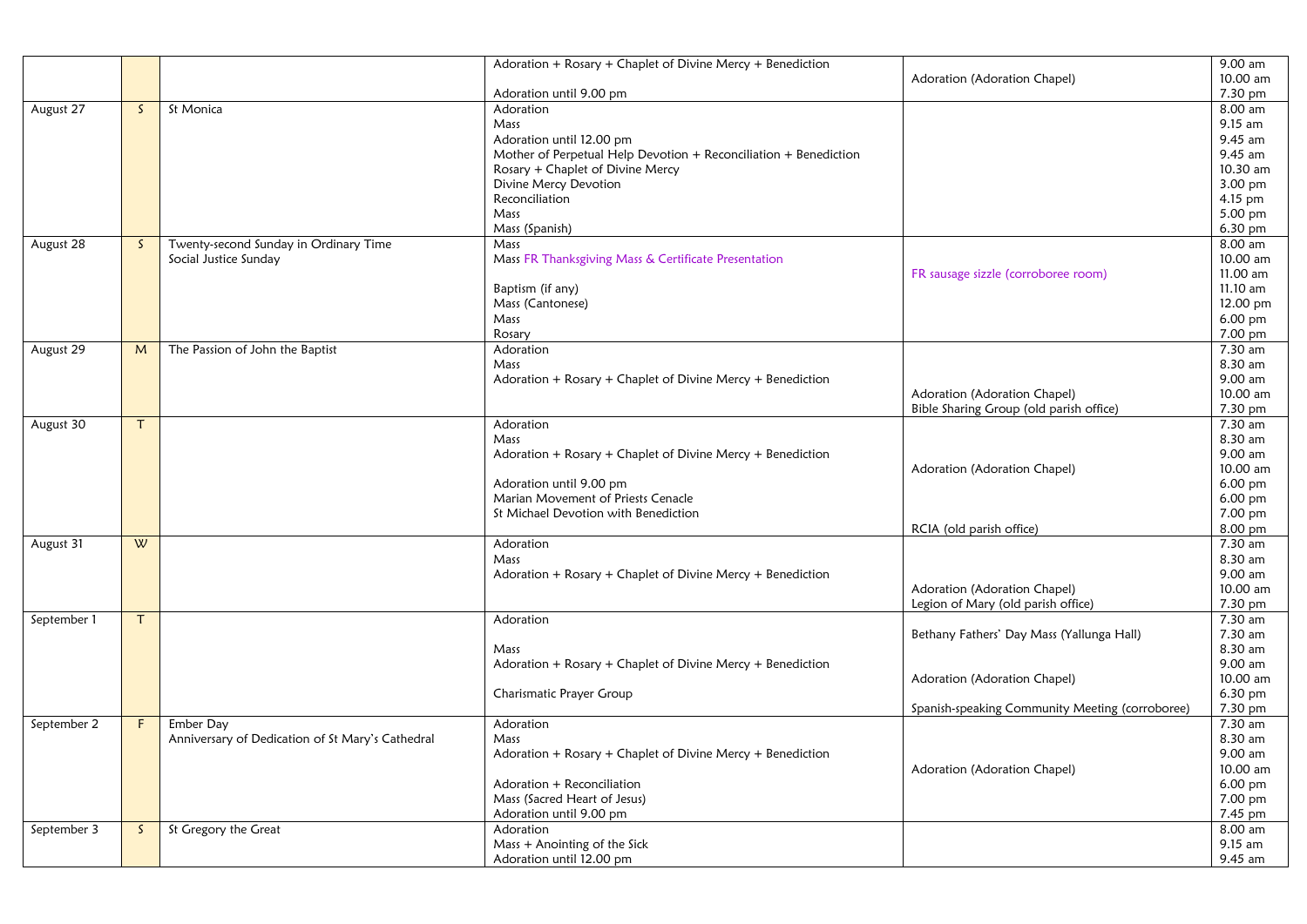|              |              |                                                    | Mother of Perpetual Help Devotion + Reconciliation + Benediction                             |                                         | $9.45$ am           |
|--------------|--------------|----------------------------------------------------|----------------------------------------------------------------------------------------------|-----------------------------------------|---------------------|
|              |              |                                                    | Rosary + Chaplet of Divine Mercy                                                             |                                         | 10.30 am            |
|              |              |                                                    | Reconciliation                                                                               |                                         | 4.15 pm             |
|              |              |                                                    | Mass                                                                                         |                                         | 5.00 pm             |
|              |              |                                                    | Our Lady of Fatima Devotion (Rosary)                                                         |                                         | 6.00 pm             |
|              |              |                                                    | Mass (Spanish)                                                                               |                                         | 6.30 pm             |
| September 4  | <sub>S</sub> | Twenty-third Sunday in Ordinary Time               | Mass                                                                                         |                                         | $8.00$ am           |
|              |              | Fathers' Day                                       | Mass                                                                                         |                                         | 10.00 am            |
|              |              | Fathers' Day Appeal (Priest Retirement Foundation) | Baptism (if any)                                                                             |                                         | 11.10 am            |
|              |              |                                                    | Mass (Mandarin)                                                                              |                                         | 12.15 pm            |
|              |              |                                                    | Mass                                                                                         |                                         | 6.00 pm             |
|              |              |                                                    | Rosary                                                                                       |                                         | 7.00 pm             |
| September 5  | M            |                                                    | Adoration                                                                                    |                                         | 7.30 am             |
|              |              |                                                    | Mass                                                                                         |                                         | 8.30 am             |
|              |              |                                                    | Adoration + Rosary + Chaplet of Divine Mercy + Benediction                                   |                                         | 9.00 am             |
|              |              |                                                    |                                                                                              | Adoration (Adoration Chapel)            | 10.00 am            |
|              |              |                                                    |                                                                                              | Bible Sharing Group (old parish office) | 7.30 pm             |
| September 6  | T            |                                                    | Adoration                                                                                    |                                         | 7.30 am             |
|              |              |                                                    | Mass                                                                                         |                                         | 8.30 am             |
|              |              |                                                    | Adoration + Rosary + Chaplet of Divine Mercy + Benediction                                   |                                         | 9.00 am             |
|              |              |                                                    |                                                                                              | Adoration (Adoration Chapel)            | 10.00 am            |
|              |              |                                                    | Adoration until 9.00 pm                                                                      |                                         | 6.00 pm             |
|              |              |                                                    | Marian Movement of Priests Cenacle                                                           |                                         | 6.00 pm             |
|              |              |                                                    | St Michael Devotion with Benediction                                                         |                                         | 7.00 pm             |
| September 7  | W            |                                                    | Adoration                                                                                    |                                         | 7.30 am             |
|              |              |                                                    | Mass                                                                                         |                                         | 8.30 am             |
|              |              |                                                    | Adoration + Rosary + Chaplet of Divine Mercy + Benediction                                   |                                         | 9.00 am             |
|              |              |                                                    |                                                                                              | Adoration (Adoration Chapel)            | 10.00 am            |
|              |              |                                                    |                                                                                              | Bethany Reconciliation (college chapel) | 12.30 pm            |
|              |              |                                                    |                                                                                              | Bethany Mass (college chapel)           | 1.30 pm             |
|              |              |                                                    |                                                                                              | Legion of Mary (old parish office)      | 7.30 pm             |
| September 8  | $\tau$       | The Nativity of the BVM                            | Adoration                                                                                    |                                         | 7.30 am             |
|              |              |                                                    | Mass                                                                                         |                                         | 8.30 am             |
|              |              |                                                    |                                                                                              |                                         | 9.00 am             |
|              |              |                                                    | Adoration + Rosary + Chaplet of Divine Mercy + Benediction                                   | Adoration (Adoration Chapel)            | 10.00 am            |
|              |              |                                                    | Charismatic Prayer Group                                                                     |                                         | 6.30 pm             |
|              |              |                                                    | <b>Healing Mass</b>                                                                          |                                         | 7.30 pm             |
|              | F.           | St Peter Claver                                    | Adoration                                                                                    |                                         | 7.30 am             |
| September 9  |              |                                                    | Mass                                                                                         |                                         | 8.30 am             |
|              |              |                                                    | Adoration + Rosary + Chaplet of Divine Mercy + Benediction                                   |                                         | 9.00 am             |
|              |              |                                                    |                                                                                              | Adoration (Adoration Chapel)            | 10.00 am            |
|              |              |                                                    | Adoration until 9.00 pm                                                                      |                                         | 7.30 pm             |
|              | S.           |                                                    | Adoration                                                                                    |                                         | $8.00$ am           |
| September 10 |              |                                                    | Mass                                                                                         |                                         | 9.15 am             |
|              |              |                                                    |                                                                                              |                                         | 9.45 am             |
|              |              |                                                    | Adoration until 12.00 pm<br>Mother of Perpetual Help Devotion + Reconciliation + Benediction |                                         | $9.45$ am           |
|              |              |                                                    |                                                                                              |                                         |                     |
|              |              |                                                    | Rosary + Chaplet of Divine Mercy<br>Reconciliation                                           |                                         | 10.30 am<br>4.15 pm |
|              |              |                                                    | Mass                                                                                         |                                         | $5.00$ pm           |
|              |              |                                                    | Mass (Spanish)                                                                               |                                         | 6.30 pm             |
| September 11 | $\mathsf{S}$ | Twenty-fourth Sunday in Ordinary Time              |                                                                                              |                                         | 8.00 am             |
|              |              | Safeguarding Sunday                                | Mass<br>Mass                                                                                 |                                         | 10.00 am            |
|              |              |                                                    |                                                                                              |                                         | 11.10 am            |
|              |              |                                                    | Baptism (if any)                                                                             |                                         |                     |
|              |              |                                                    | Mass                                                                                         |                                         | 6.00 pm             |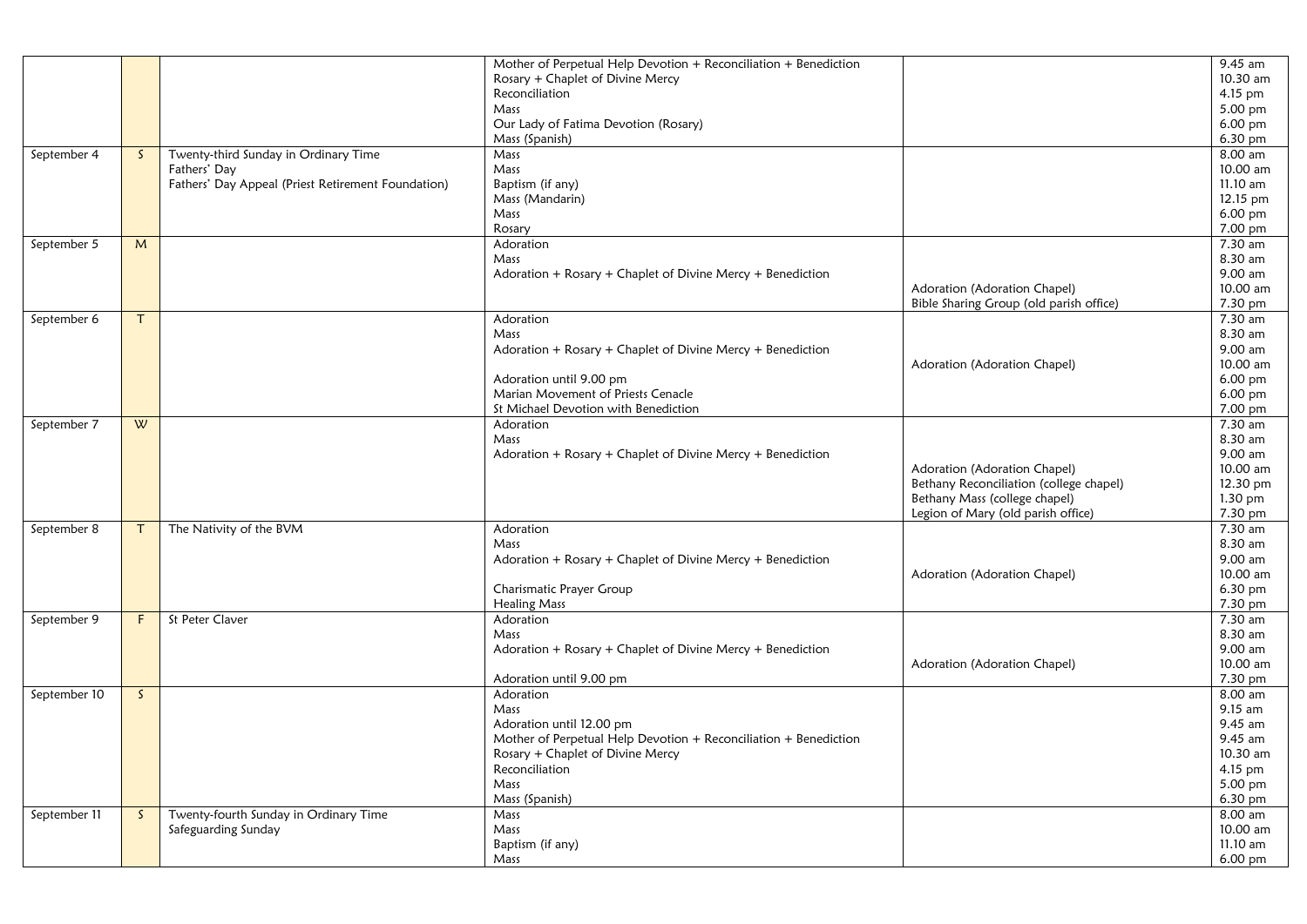|              |              |                                                 | Rosary                                                           |                                         | 7.00 pm              |
|--------------|--------------|-------------------------------------------------|------------------------------------------------------------------|-----------------------------------------|----------------------|
| September 12 | M            | The Most Holy Name of Mary                      | Adoration                                                        |                                         | 7.30 am              |
|              |              |                                                 | Mass                                                             |                                         | 8.30 am              |
|              |              |                                                 | Adoration + Rosary + Chaplet of Divine Mercy + Benediction       |                                         | 9.00 am              |
|              |              |                                                 |                                                                  | Adoration (Adoration Chapel)            | 10.00 am             |
|              |              |                                                 |                                                                  | Bible Sharing Group (old parish office) | 7.30 pm              |
| September 13 |              | St John Chrysostom                              | Adoration                                                        |                                         | 7.30 am              |
|              |              |                                                 | Mass                                                             |                                         | 8.30 am              |
|              |              |                                                 | Adoration + Rosary + Chaplet of Divine Mercy + Benediction       |                                         | 9.00 am              |
|              |              |                                                 |                                                                  | Adoration (Adoration Chapel)            | 10.00 am             |
|              |              |                                                 | Adoration until 9.00 pm                                          |                                         | 6.00 pm              |
|              |              |                                                 | Marian Movement of Priests Cenacle                               |                                         | $6.00 \,\mathrm{pm}$ |
|              |              |                                                 | St Michael Devotion with Benediction                             |                                         | 7.00 pm              |
|              |              |                                                 |                                                                  | RCIA (old parish office)                | 8.00 pm              |
| September 14 | W            | The Exaltation of the Holy Cross                | Adoration                                                        |                                         | 7.30 am              |
|              |              |                                                 |                                                                  |                                         | 8.30 am              |
|              |              |                                                 | Mass                                                             |                                         | 9.00 am              |
|              |              |                                                 | Adoration + Rosary + Chaplet of Divine Mercy + Benediction       |                                         |                      |
|              |              |                                                 |                                                                  | Adoration (Adoration Chapel)            | 10.00 am             |
|              |              |                                                 |                                                                  | Legion of Mary (old parish office)      | 7.30 pm              |
| September 15 | Τ            | Our Lady of Sorrows                             | Adoration                                                        |                                         | 7.30 am              |
|              |              |                                                 | Mass                                                             |                                         | 8.30 am              |
|              |              |                                                 | Adoration + Rosary + Chaplet of Divine Mercy + Benediction       |                                         | 9.00 am              |
|              |              |                                                 |                                                                  | Adoration (Adoration Chapel)            | 10.00 am             |
|              |              |                                                 | Charismatic Prayer Group                                         |                                         | 6.30 pm              |
| September 16 | F            | St Cornelius & St Cyprian                       | Adoration                                                        |                                         | 7.30 am              |
|              |              |                                                 | Mass                                                             |                                         | 8.30 am              |
|              |              |                                                 | Adoration + Rosary + Chaplet of Divine Mercy + Benediction       |                                         | 9.00 am              |
|              |              |                                                 |                                                                  | Adoration (Adoration Chapel)            | 10.00 am             |
|              |              |                                                 | Adoration until 9.00 pm                                          |                                         | 7.30 pm              |
| September 17 | S.           | St Hildegard of Bingen; St Robert Bellarmine    | Adoration                                                        |                                         | 8.00 am              |
|              |              |                                                 | Mass                                                             |                                         | 9.15 am              |
|              |              |                                                 | Adoration until 12.00 pm                                         |                                         | 9.45 am              |
|              |              |                                                 | Mother of Perpetual Help Devotion + Reconciliation + Benediction |                                         | 9.45 am              |
|              |              |                                                 |                                                                  |                                         | 10.30 am             |
|              |              |                                                 | Rosary + Chaplet of Divine Mercy                                 |                                         |                      |
|              |              |                                                 | Reconciliation                                                   |                                         | 4.15 pm              |
|              |              |                                                 | Mass                                                             |                                         | 5.00 pm              |
|              |              |                                                 | Mass (Spanish)                                                   |                                         | 6.30 pm              |
| September 18 | $\mathsf{S}$ | Twenty-fifth Sunday in Ordinary Time            | Mass                                                             |                                         | 8.00 am              |
|              |              |                                                 | Mass                                                             |                                         | 10.00 am             |
|              |              |                                                 | Baptism (if any)                                                 |                                         | 11.10 am             |
|              |              |                                                 | Mass (Mandarin)                                                  |                                         | 12.15 pm             |
|              |              |                                                 | Mass                                                             |                                         | $6.00 \text{ pm}$    |
|              |              |                                                 | Rosary                                                           |                                         | 7.00 pm              |
| September 19 | M            | St Januarius                                    | Adoration                                                        |                                         | 7.30 am              |
|              |              |                                                 | Mass                                                             |                                         | 8.30 am              |
|              |              |                                                 | Adoration + Rosary + Chaplet of Divine Mercy + Benediction       |                                         | 9.00 am              |
|              |              |                                                 |                                                                  | Adoration (Adoration Chapel)            | 10.00 am             |
|              |              |                                                 |                                                                  | Bible Sharing Group (old parish office) | 7.30 pm              |
| September 20 |              | St Andrew Kim Tae-gon & St Paul Chong Ha-Sang & | Adoration                                                        |                                         | 7.30 am              |
|              |              | Companions                                      | Mass                                                             |                                         | 8.30 am              |
|              |              |                                                 |                                                                  |                                         | 9.00 am              |
|              |              |                                                 | Adoration + Rosary + Chaplet of Divine Mercy + Benediction       |                                         |                      |
|              |              |                                                 |                                                                  | Adoration (Adoration Chapel)            | 10.00 am             |
|              |              |                                                 | Adoration until 9.00 pm                                          |                                         | 6.00 pm              |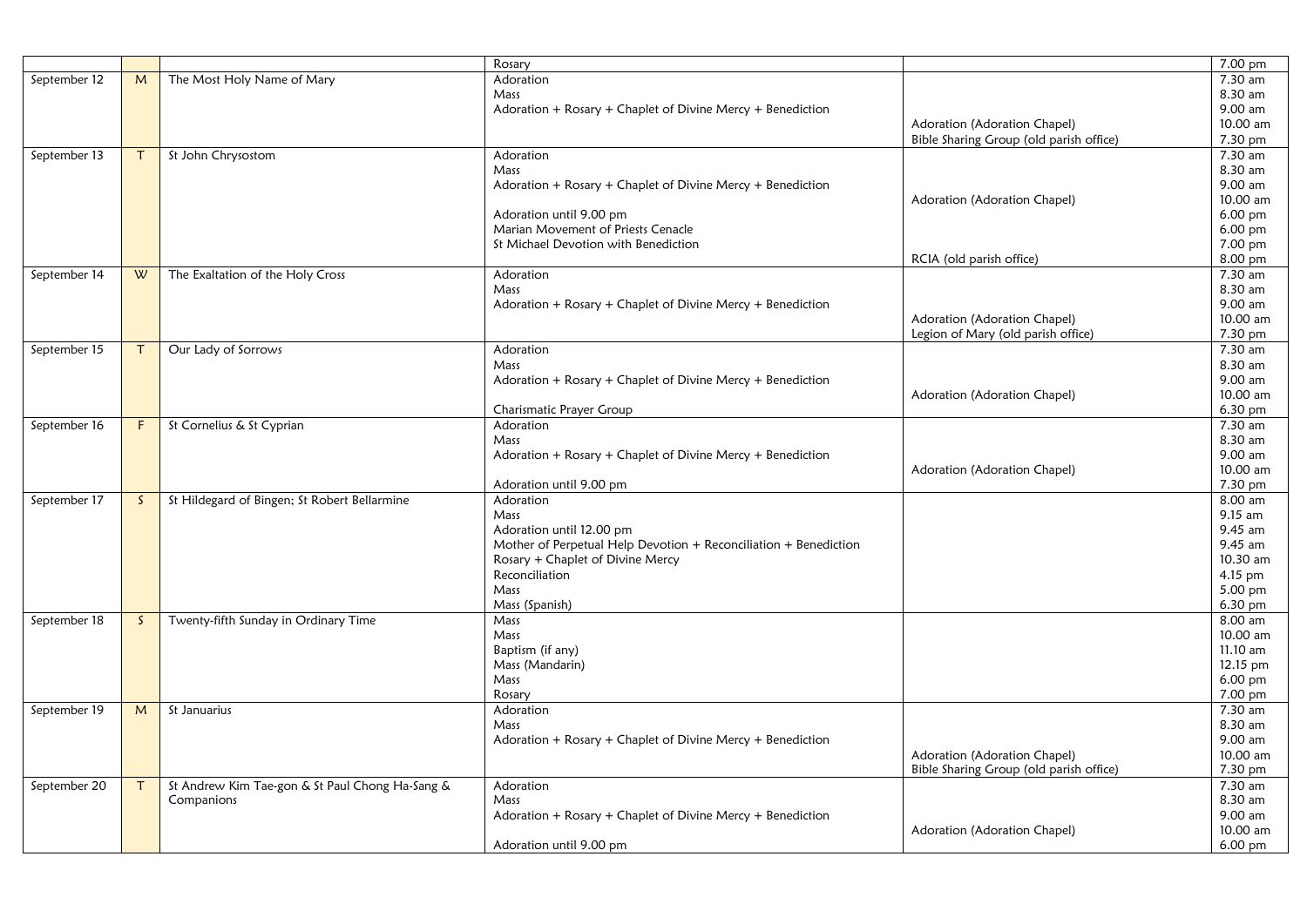|              |              |                                                       | Marian Movement of Priests Cenacle                               |                                    | $6.00$ pm |
|--------------|--------------|-------------------------------------------------------|------------------------------------------------------------------|------------------------------------|-----------|
|              |              |                                                       |                                                                  | Bethany Graduation (Yallunga Hall) | 6.00 pm   |
|              |              |                                                       | St Michael Novena with Benediction                               |                                    | 7.00 pm   |
| September 21 | W            | St Matthew, Apostle & Evangelist                      | Adoration                                                        |                                    | 7.30 am   |
|              |              |                                                       | Mass                                                             |                                    | 8.30 am   |
|              |              |                                                       | Adoration + Rosary + Chaplet of Divine Mercy + Benediction       |                                    | 9.00 am   |
|              |              |                                                       |                                                                  | Adoration (Adoration Chapel)       | 10.00 am  |
|              |              |                                                       | St Michael Novena                                                |                                    |           |
|              |              |                                                       |                                                                  |                                    | 7.00 pm   |
|              |              |                                                       |                                                                  | Legion of Mary (old parish office) | 7.30 pm   |
| September 22 | т            |                                                       | Adoration                                                        |                                    | 7.30 am   |
|              |              |                                                       | Mass                                                             |                                    | 8.30 am   |
|              |              |                                                       | Adoration + Rosary + Chaplet of Divine Mercy + Benediction       |                                    | 9.00 am   |
|              |              |                                                       |                                                                  | Adoration (Adoration Chapel)       | 10.00 am  |
|              |              |                                                       | St Michael Novena                                                |                                    | 7.00 pm   |
| September 23 | F            | St Pius of Pietrelcina                                | Adoration                                                        |                                    | 7.30 am   |
|              |              |                                                       |                                                                  |                                    | 8.30 am   |
|              |              | FHC Registration forms deadline for submission        | Mass                                                             |                                    |           |
|              |              |                                                       | Adoration + Rosary + Chaplet of Divine Mercy + Benediction       |                                    | 9.00 am   |
|              |              |                                                       |                                                                  | Adoration (Adoration Chapel)       | 10.00 am  |
|              |              |                                                       | St Michael Novena                                                |                                    | 7.00 pm   |
|              |              |                                                       | Adoration until 9.00 pm                                          |                                    | 7.30 pm   |
| September 24 | S.           |                                                       | Adoration                                                        |                                    | 8.00 am   |
|              |              |                                                       | Mass                                                             |                                    | 9.15 am   |
|              |              |                                                       | Adoration until 12.00 pm                                         |                                    | 9.45 am   |
|              |              |                                                       | Mother of Perpetual Help Devotion + Reconciliation + Benediction |                                    | 9.45 am   |
|              |              |                                                       |                                                                  |                                    | 10.30 am  |
|              |              |                                                       | Rosary + Chaplet of Divine Mercy                                 |                                    |           |
|              |              |                                                       | Divine Mercy Devotion                                            |                                    | 3.00 pm   |
|              |              |                                                       | St Michael Novena                                                |                                    | 4.00 pm   |
|              |              |                                                       | Mass                                                             |                                    | 5.00 pm   |
|              |              |                                                       | Mass (Spanish)                                                   |                                    | 6.30 pm   |
| September 25 | $\mathsf{S}$ | Twenty-sixth Sunday in Ordinary Time                  | Mass                                                             |                                    | 8.00 am   |
|              |              | World Day of Migrants & Refugees                      | Mass                                                             |                                    | 10.00 am  |
|              |              | Annual Catechist Mass (CCD)                           | Baptism (if any)                                                 |                                    | 11.10 am  |
|              |              | March for Life Mass (St Mary's Cathedral at 10.30 am) |                                                                  |                                    | 12.00 pm  |
|              |              |                                                       | Mass (Cantonese)                                                 |                                    |           |
|              |              | March for Life Rally (Hyde Psrk at 1.00 pm)           | Mass                                                             |                                    | 6.00 pm   |
|              |              |                                                       | St Michael Novena                                                |                                    | 7.00 pm   |
| September 26 | M            | St Cosmas & St Damian                                 | Adoration                                                        |                                    | 7.30 am   |
|              |              |                                                       | Mass                                                             |                                    | 8.30 am   |
|              |              |                                                       | Adoration + Rosary + Chaplet of Divine Mercy + Benediction       |                                    | 9.00 am   |
|              |              |                                                       |                                                                  | Adoration (Adoration Chapel)       | 10.00 am  |
|              |              |                                                       | St Michael Novena                                                |                                    | 7.00 pm   |
|              |              |                                                       |                                                                  |                                    | 7.30 am   |
| September 27 | T.           | St Vincent de Paul                                    | Adoration                                                        |                                    |           |
|              |              |                                                       | Mass                                                             |                                    | 8.30 am   |
|              |              |                                                       | Adoration + Rosary + Chaplet of Divine Mercy + Benediction       |                                    | 9.00 am   |
|              |              |                                                       |                                                                  | Adoration (Adoration Chapel)       | 10.00 am  |
|              |              |                                                       | Adoration until 9.00 pm                                          |                                    | $6.00$ pm |
|              |              |                                                       | Marian Movement of Priests Cenacle                               |                                    | $6.00$ pm |
|              |              |                                                       | St Michael Novena with Benediction                               |                                    | 7.00 pm   |
| September 28 | W            | St Wenceslaus, St Lorenzo Ruiz & Companions           | Adoration                                                        |                                    | 7.30 am   |
|              |              |                                                       |                                                                  |                                    | 8.30 am   |
|              |              |                                                       | Mass                                                             |                                    |           |
|              |              |                                                       | Adoration + Rosary + Chaplet of Divine Mercy + Benediction       |                                    | 9.00 am   |
|              |              |                                                       |                                                                  | Adoration (Adoration Chapel)       | 10.00 am  |
|              |              |                                                       | St Michael Novena                                                |                                    | 7.00 pm   |
|              |              |                                                       |                                                                  | Legion of Mary (old parish office) | 7.30 pm   |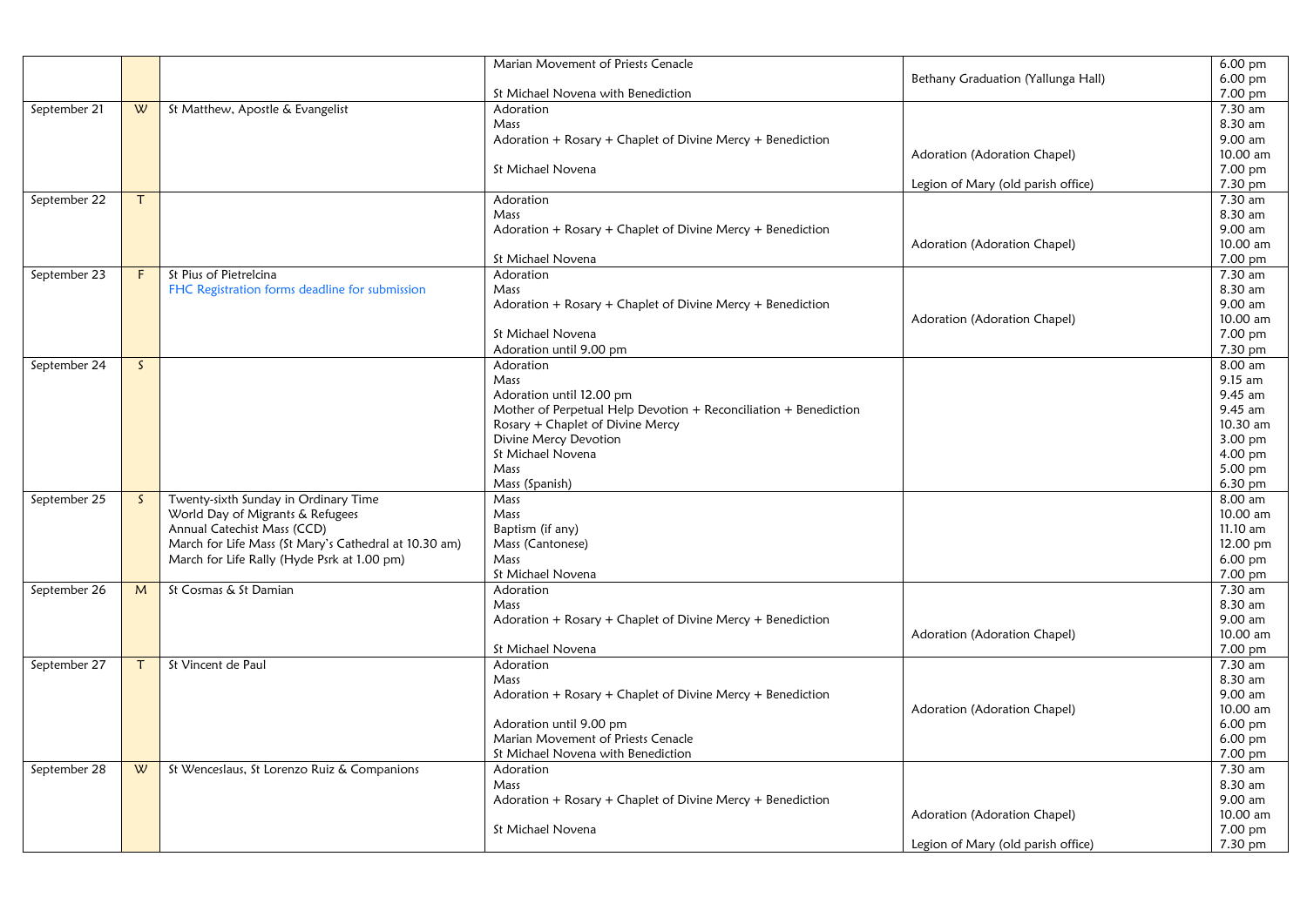| September 29 |    | St Michael, St Gabriel, St Raphael, Archangels | Adoration                                                        |                                                 | 7.30 am           |
|--------------|----|------------------------------------------------|------------------------------------------------------------------|-------------------------------------------------|-------------------|
|              |    |                                                | Mass                                                             |                                                 | 8.30 am           |
|              |    |                                                | Adoration + Rosary + Chaplet of Divine Mercy + Benediction       |                                                 | 9.00 am           |
|              |    |                                                |                                                                  | Adoration (Adoration Chapel)                    | 10.00 am          |
|              |    |                                                | Mass                                                             |                                                 | 7.00 pm           |
| September 30 | F  | St Jerome                                      | Adoration                                                        |                                                 | $7.30$ am         |
|              |    |                                                | Mass                                                             |                                                 | 8.30 am           |
|              |    |                                                | Adoration + Rosary + Chaplet of Divine Mercy + Benediction       |                                                 | 9.00 am           |
|              |    |                                                |                                                                  | Adoration (Adoration Chapel)                    | 10.00 am          |
|              |    |                                                | Adoration until 9.00 pm                                          |                                                 | 7.30 pm           |
| October 1    | S. | St Therese of the Child Jesus                  | Adoration                                                        |                                                 | 8.00 am           |
|              |    |                                                | Mass + Anointing of the Sick                                     |                                                 | 9.15 am           |
|              |    |                                                | Adoration until 12.00 pm                                         |                                                 | 9.45 am           |
|              |    |                                                | Mother of Perpetual Help Devotion + Reconciliation + Benediction |                                                 | 9.45 am           |
|              |    |                                                | Rosary + Chaplet of Divine Mercy                                 |                                                 | 10.30 am          |
|              |    |                                                | Reconciliation                                                   |                                                 | 4.15 pm           |
|              |    |                                                | Mass                                                             |                                                 | 5.00 pm           |
|              |    |                                                | Our Lady of Fatima Devotion (Rosary)                             |                                                 | 6.00 pm           |
|              |    |                                                |                                                                  |                                                 | 6.30 pm           |
|              |    |                                                | Mass (Spanish)                                                   |                                                 |                   |
| October 2    | S. | Twenty-seventh Sunday in Ordinary Time         | Mass                                                             |                                                 | 8.00 am           |
|              |    |                                                | Mass                                                             |                                                 | 10.00 am          |
|              |    |                                                | Baptism (if any)                                                 |                                                 | 11.10 am          |
|              |    |                                                | Mass (Mandarin)                                                  |                                                 | 12.15 pm          |
|              |    |                                                | Mass                                                             |                                                 | 6.00 pm           |
|              |    |                                                | Rosary                                                           |                                                 | 7.00 pm           |
| October 3    | M  | Labour Day                                     | Adoration                                                        |                                                 | 7.30 am           |
|              |    |                                                | Mass                                                             |                                                 | 8.30 am           |
|              |    |                                                | Adoration + Rosary + Chaplet of Divine Mercy + Benediction       |                                                 | 9.00 am           |
|              |    |                                                |                                                                  | Adoration (Adoration Chapel)                    | 10.00 am          |
| October 4    |    | St Francis of Assisi                           | Adoration                                                        |                                                 | 7.30 am           |
|              |    | Clergy Conference                              | Mass                                                             |                                                 | 8.30 am           |
|              |    |                                                | Adoration + Rosary + Chaplet of Divine Mercy + Benediction       |                                                 | 9.00 am           |
|              |    |                                                |                                                                  | Adoration (Adoration Chapel)                    | 10.00 am          |
|              |    |                                                | Adoration until 9.00 pm                                          |                                                 | $6.00$ pm         |
|              |    |                                                | Marian Movement of Priests Cenacle                               |                                                 | 6.00 pm           |
|              |    |                                                | St Michael Devotion with Benediction                             |                                                 | 7.00 pm           |
| October 5    | W  | St Faustina Kowalska                           | Adoration                                                        |                                                 | 7.30 am           |
|              |    |                                                | Mass                                                             |                                                 | 8.30 am           |
|              |    |                                                |                                                                  |                                                 | 9.00 am           |
|              |    |                                                | Adoration + Rosary + Chaplet of Divine Mercy + Benediction       |                                                 | 10.00 am          |
|              |    |                                                |                                                                  | Adoration (Adoration Chapel)                    |                   |
|              |    |                                                |                                                                  | Legion of Mary (old parish office)              | 7.30 pm           |
| October 6    |    | $\overline{St}$ Bruno                          | Adoration                                                        |                                                 | 7.30 am           |
|              |    |                                                | Mass                                                             |                                                 | 8.30 am           |
|              |    |                                                | Adoration + Rosary + Chaplet of Divine Mercy + Benediction       |                                                 | 9.00 am           |
|              |    |                                                |                                                                  | Adoration (Adoration Chapel)                    | 10.00 am          |
|              |    |                                                | Charismatic Prayer Group                                         |                                                 | $6.30 \text{ pm}$ |
|              |    |                                                |                                                                  | Spanish-speaking Community Meeting (corroboree) | 7.30 pm           |
| October 7    | F  | Our Lady of the Rosary                         | Adoration                                                        |                                                 | 7.30 am           |
|              |    |                                                | Mass                                                             |                                                 | 8.30 am           |
|              |    |                                                | Adoration + Rosary + Chaplet of Divine Mercy + Benediction       |                                                 | 9.00 am           |
|              |    |                                                |                                                                  | Adoration (Adoration Chapel)                    | 10.00 am          |
|              |    |                                                | Adoration + Reconciliation                                       |                                                 | 6.00 pm           |
|              |    |                                                | Mass (Sacred Heart of Jesus)                                     |                                                 | 7.00 pm           |
|              |    |                                                | Adoration until 9.00 pm                                          |                                                 | 7.45 pm           |
|              |    |                                                |                                                                  |                                                 |                   |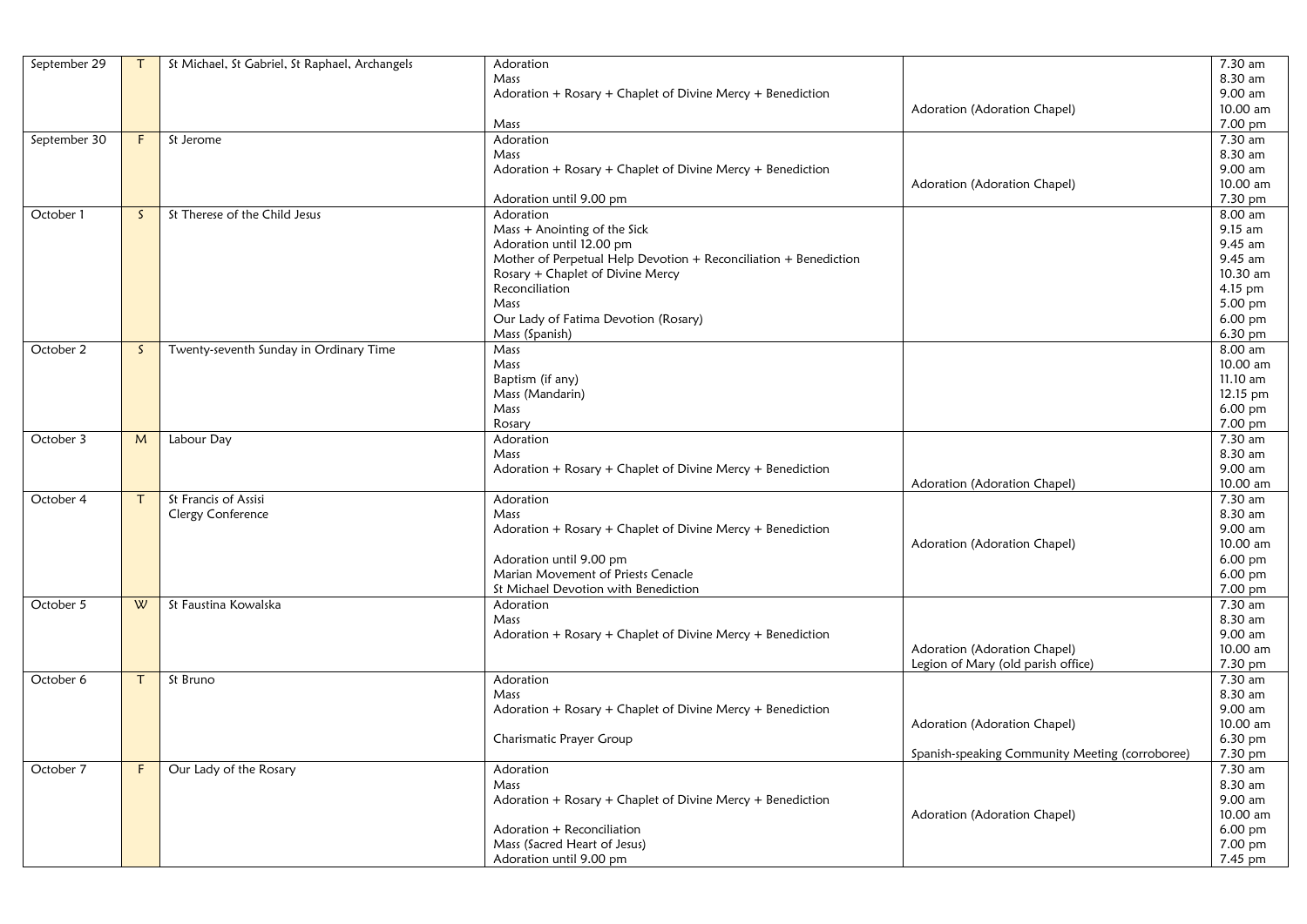| October 8  | $\mathsf{S}$ |                                                     | Adoration                                                            |                                                    | 8.00 am   |
|------------|--------------|-----------------------------------------------------|----------------------------------------------------------------------|----------------------------------------------------|-----------|
|            |              |                                                     |                                                                      |                                                    |           |
|            |              |                                                     | Mass                                                                 |                                                    | 9.15 am   |
|            |              |                                                     | Adoration until 12.00 pm                                             |                                                    | 9.45 am   |
|            |              |                                                     | Mother of Perpetual Help Devotion + Reconciliation + Benediction     |                                                    | 9.45 am   |
|            |              |                                                     | Rosary + Chaplet of Divine Mercy                                     |                                                    | 10.30 am  |
|            |              |                                                     | Reconciliation                                                       |                                                    | 4.15 pm   |
|            |              |                                                     | Mass                                                                 |                                                    | 5.00 pm   |
|            |              |                                                     | Mass (Spanish)                                                       |                                                    | 6.30 pm   |
| October 9  | $\mathsf{S}$ | Twenty-eighth Sunday in Ordinary Time               | Mass                                                                 |                                                    | 8.00 am   |
|            |              |                                                     | Mass                                                                 |                                                    | 10.00 am  |
|            |              |                                                     | Baptism (if any)                                                     |                                                    | 11.10 am  |
|            |              |                                                     | Mass                                                                 |                                                    | 6.00 pm   |
|            |              |                                                     | Rosary                                                               |                                                    | 7.00 pm   |
| October 10 | M            |                                                     | Adoration                                                            |                                                    | 7.30 am   |
|            |              |                                                     | Mass                                                                 |                                                    | 8.30 am   |
|            |              |                                                     | Adoration + Rosary + Chaplet of Divine Mercy + Benediction           |                                                    | 9.00 am   |
|            |              |                                                     |                                                                      |                                                    |           |
|            |              |                                                     |                                                                      | Adoration (Adoration Chapel)                       | 10.00 am  |
|            |              |                                                     |                                                                      | Bible Sharing Group (old parish office)            | 7.30 pm   |
| October 11 | $\mathsf{T}$ | St John XXIII                                       | Adoration                                                            |                                                    | 7.30 am   |
|            |              |                                                     | Mass                                                                 |                                                    | 8.30 am   |
|            |              |                                                     | Adoration + Rosary + Chaplet of Divine Mercy + Benediction           |                                                    | 9.00 am   |
|            |              |                                                     |                                                                      | Adoration (Adoration Chapel)                       | 10.00 am  |
|            |              |                                                     | Bethany New Leaders' Induction Mass                                  |                                                    | 5.00 pm   |
|            |              |                                                     | Adoration until 9.00 pm                                              |                                                    | 6.00 pm   |
|            |              |                                                     | Marian Movement of Priests Cenacle                                   |                                                    | $6.00$ pm |
|            |              |                                                     | St Michael Devotion with Benediction                                 |                                                    | 7.00 pm   |
|            |              |                                                     |                                                                      | RCIA + Adult Confirmation Instruction Session (old | 8.00 pm   |
|            |              |                                                     |                                                                      | parish office)                                     |           |
| October 12 | W            |                                                     | Adoration                                                            |                                                    | 7.30 am   |
|            |              |                                                     | Mass                                                                 |                                                    | 8.30 am   |
|            |              |                                                     |                                                                      |                                                    |           |
|            |              |                                                     | Adoration + Rosary + Chaplet of Divine Mercy + Benediction           |                                                    | 9.00 am   |
|            |              |                                                     |                                                                      | Adoration (Adoration Chapel)                       | 10.00 am  |
|            |              |                                                     |                                                                      | Legion of Mary (old parish office)                 | 7.30 pm   |
| October 13 | $\mathsf{T}$ | Deanery Meeting St Michael Hurstville               | Adoration                                                            |                                                    | 7.30 am   |
|            |              |                                                     | Mass                                                                 |                                                    | 8.30 am   |
|            |              |                                                     | Adoration + Rosary + Chaplet of Divine Mercy + Benediction           |                                                    | 9.00 am   |
|            |              |                                                     |                                                                      | Adoration (Adoration Chapel)                       | 10.00 am  |
|            |              |                                                     | <b>FHC Parent Meeting</b>                                            |                                                    | 7.30 pm   |
| October 14 | F.           | St Callistus I                                      | Adoration                                                            |                                                    | 7.30 am   |
|            |              |                                                     | Mass                                                                 |                                                    | 8.30 am   |
|            |              |                                                     | Adoration + Rosary + Chaplet of Divine Mercy + Benediction           |                                                    | 9.00 am   |
|            |              |                                                     |                                                                      | Adoration (Adoration Chapel)                       | 10.00 am  |
|            |              |                                                     | Adoration until 9.00 pm                                              |                                                    | 7.30 pm   |
| October 15 | S.           | St Teresa of Jesus                                  | Adoration                                                            |                                                    | 8.00 am   |
|            |              |                                                     | Mass                                                                 |                                                    | 9.15 am   |
|            |              |                                                     |                                                                      |                                                    | 9.45 am   |
|            |              |                                                     | Adoration until 12.00 pm                                             |                                                    |           |
|            |              |                                                     | Mother of Perpetual Help Devotion $+$ Reconciliation $+$ Benediction |                                                    | 9.45 am   |
|            |              |                                                     | Rosary + Chaplet of Divine Mercy                                     |                                                    | 10.30 am  |
|            |              |                                                     | Reconciliation                                                       |                                                    | 4.15 pm   |
|            |              |                                                     | Mass FHC Blessing and Commitment Mass                                |                                                    | 5.00 pm   |
|            |              |                                                     | Mass (Spanish)                                                       |                                                    | 6.30 pm   |
| October 16 | S.           | Twenty-ninth Sunday in Ordinary Time                | Mass FHC Blessing and Commitment Mass                                |                                                    | 8.00 am   |
|            |              | Annual Archdiocesan Marriage Mass & Renewal of Vows | Mass FHC Blessing and Commitment Mass                                |                                                    | 10.00 am  |
|            |              | (St Mary's Cathedral at 10.30 am)                   | Baptism (if any)                                                     |                                                    | 11.10 am  |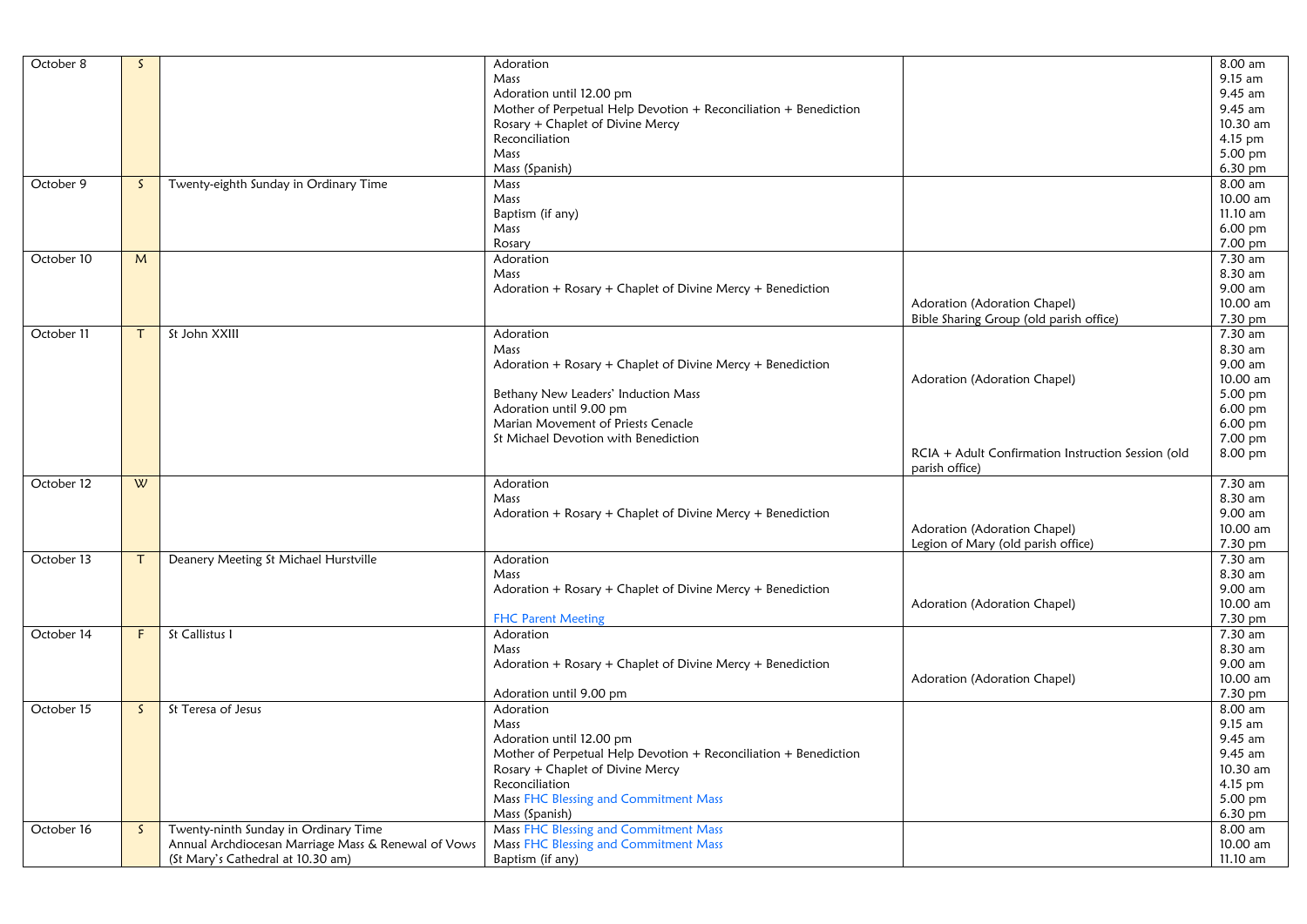|            |    |                                                       | Mass (Mandarin)                                                  |                                                    | 12.15 pm  |
|------------|----|-------------------------------------------------------|------------------------------------------------------------------|----------------------------------------------------|-----------|
|            |    |                                                       | Mass FHC Blessing and Commitment Mass                            |                                                    | 6.00 pm   |
|            |    |                                                       | Rosary                                                           |                                                    | 7.00 pm   |
|            |    |                                                       | Adoration                                                        |                                                    |           |
| October 17 | M  | St Ignatius of Antioch                                |                                                                  |                                                    | 7.30 am   |
|            |    |                                                       | Mass                                                             |                                                    | 8.30 am   |
|            |    |                                                       | Adoration + Rosary + Chaplet of Divine Mercy + Benediction       |                                                    | 9.00 am   |
|            |    |                                                       |                                                                  | Adoration (Adoration Chapel)                       | 10.00 am  |
|            |    |                                                       |                                                                  | Bible Sharing Group (old parish office)            | 7.30 pm   |
|            |    |                                                       |                                                                  |                                                    |           |
| October 18 | T. | St Luke, Evangelist                                   | Adoration                                                        |                                                    | 7.30 am   |
|            |    |                                                       | Mass                                                             |                                                    | 8.30 am   |
|            |    |                                                       | Adoration + Rosary + Chaplet of Divine Mercy + Benediction       |                                                    | 9.00 am   |
|            |    |                                                       |                                                                  | Adoration (Adoration Chapel)                       | 10.00 am  |
|            |    |                                                       |                                                                  |                                                    | 6.00 pm   |
|            |    |                                                       | Adoration until 9.00 pm                                          |                                                    |           |
|            |    |                                                       | Marian Movement of Priests Cenacle                               |                                                    | 6.00 pm   |
|            |    |                                                       | St Michael Devotion with Benediction                             |                                                    | 7.00 pm   |
|            |    |                                                       |                                                                  | RCIA + Adult Confirmation Instruction Session (old | 8.00 pm   |
|            |    |                                                       |                                                                  | parish office)                                     |           |
| October 19 |    |                                                       | Adoration                                                        |                                                    | 7.30 am   |
|            | W  | St John de Brebeuf & St Isaac Jogues & Companions; St |                                                                  |                                                    |           |
|            |    | Paul of the Cross                                     | Mass                                                             |                                                    | 8.30 am   |
|            |    |                                                       | Adoration + Rosary + Chaplet of Divine Mercy + Benediction       |                                                    | 9.00 am   |
|            |    |                                                       |                                                                  | Adoration (Adoration Chapel)                       | 10.00 am  |
|            |    |                                                       |                                                                  | Bethany Reconciliation (college chapel)            | 12.30 pm  |
|            |    |                                                       |                                                                  |                                                    |           |
|            |    |                                                       |                                                                  | Bethany Mass (college chapel)                      | 1.30 pm   |
|            |    |                                                       |                                                                  | Legion of Mary (old parish office)                 | 7.30 pm   |
| October 20 | T. |                                                       | Adoration                                                        |                                                    | 7.30 am   |
|            |    |                                                       | Mass                                                             |                                                    | 8.30 am   |
|            |    |                                                       |                                                                  |                                                    | 9.00 am   |
|            |    |                                                       | Adoration + Rosary + Chaplet of Divine Mercy + Benediction       |                                                    |           |
|            |    |                                                       |                                                                  | Adoration (Adoration Chapel)                       | 10.00 am  |
|            |    |                                                       | Charismatic Prayer Group                                         |                                                    | 6.30 pm   |
| October 21 | F  |                                                       | Adoration                                                        |                                                    | 7.30 am   |
|            |    |                                                       | Mass                                                             |                                                    | 8.30 am   |
|            |    |                                                       | Adoration + Rosary + Chaplet of Divine Mercy + Benediction       |                                                    | 9.00 am   |
|            |    |                                                       |                                                                  |                                                    |           |
|            |    |                                                       |                                                                  | Adoration (Adoration Chapel)                       | 10.00 am  |
|            |    |                                                       | Adoration until 9.00 pm                                          |                                                    | 7.30 pm   |
| October 22 | S. | St John Paul II                                       | Adoration                                                        |                                                    | 8.00 am   |
|            |    |                                                       | Mass                                                             |                                                    | $9.15$ am |
|            |    |                                                       |                                                                  |                                                    |           |
|            |    |                                                       | Adoration until 12.00 pm                                         |                                                    | 9.45 am   |
|            |    |                                                       | Mother of Perpetual Help Devotion + Reconciliation + Benediction |                                                    | $9.45$ am |
|            |    |                                                       | Rosary + Chaplet of Divine Mercy                                 |                                                    | 10.30 am  |
|            |    |                                                       | Divine Mercy Devotion                                            | 1st FHC Preparation Session (Fr Ron Harden Hall)   | 3.00 pm   |
|            |    |                                                       | Reconciliation                                                   |                                                    | 4.15 pm   |
|            |    |                                                       | Mass                                                             |                                                    | 5.00 pm   |
|            |    |                                                       |                                                                  |                                                    |           |
|            |    |                                                       | Mass (Spanish)                                                   |                                                    | 6.30 pm   |
| October 23 | S. | Thirtieth Sunday in Ordinary Time                     | Mass                                                             |                                                    | 8.00 am   |
|            |    | World Mission Sunday                                  | Mass                                                             |                                                    | 10.00 am  |
|            |    | Propagation of Faith Appeal (Catholic Mission)        | Baptism (if any)                                                 |                                                    | 11.10 am  |
|            |    |                                                       |                                                                  |                                                    |           |
|            |    |                                                       | Mass (Cantonese)                                                 |                                                    | 12.00 pm  |
|            |    |                                                       | Mass                                                             |                                                    | 6.00 pm   |
|            |    |                                                       | Rosary                                                           |                                                    | 7.00 pm   |
| October 24 | M  | St Anthony Mary Claret                                | Adoration                                                        |                                                    | 7.30 am   |
|            |    |                                                       | Mass                                                             |                                                    | 8.30 am   |
|            |    |                                                       |                                                                  |                                                    | 9.00 am   |
|            |    |                                                       | Adoration + Rosary + Chaplet of Divine Mercy + Benediction       |                                                    |           |
|            |    |                                                       |                                                                  | Adoration (Adoration Chapel)                       | 10.00 am  |
|            |    |                                                       |                                                                  | Bible Sharing Group (old parish office)            | 7.30 pm   |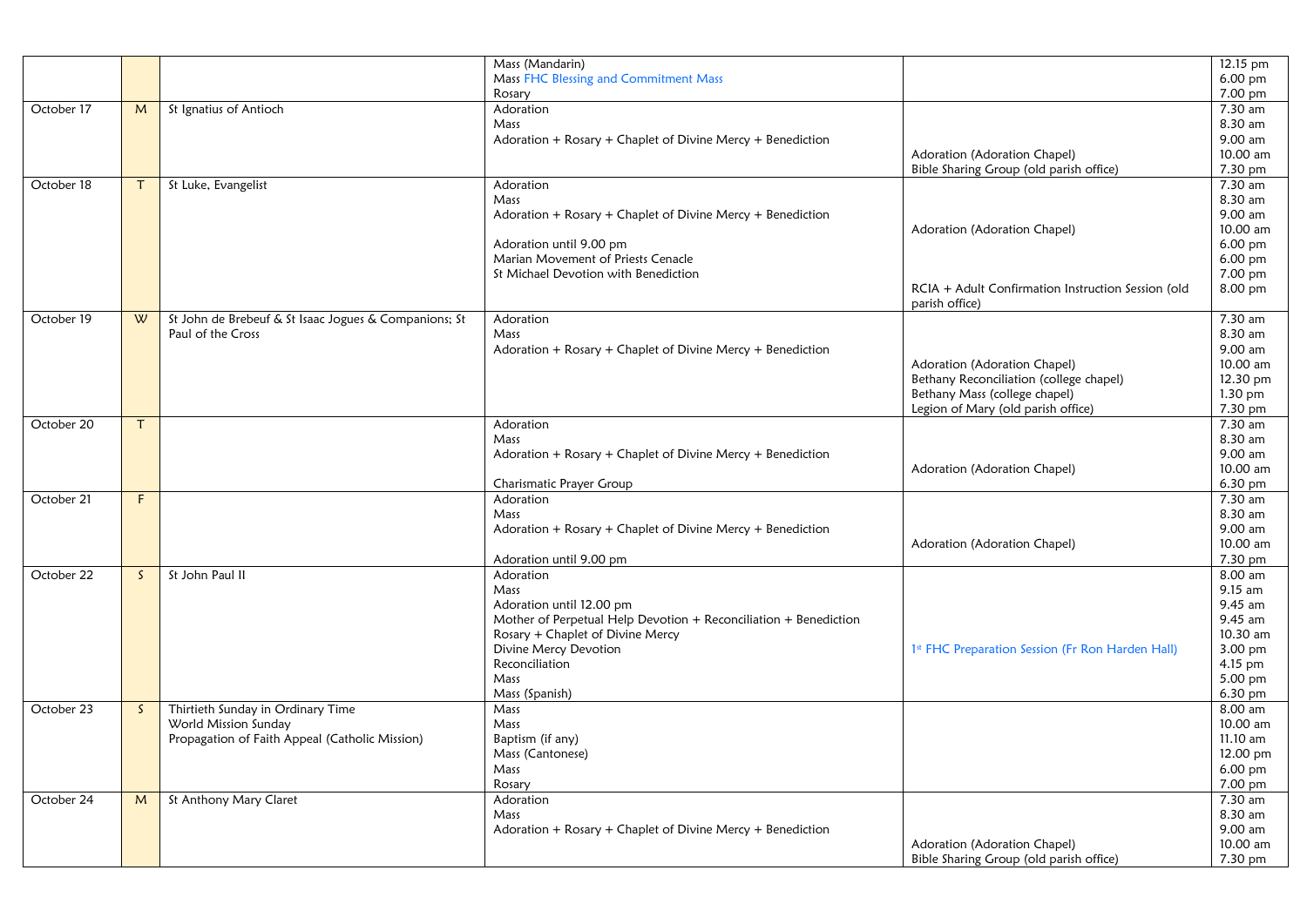| October 25 | т            |                                                    | Adoration                                                        |                                                              | 7.30 am    |
|------------|--------------|----------------------------------------------------|------------------------------------------------------------------|--------------------------------------------------------------|------------|
|            |              |                                                    | Mass                                                             |                                                              | 8.30 am    |
|            |              |                                                    | Adoration + Rosary + Chaplet of Divine Mercy + Benediction       |                                                              | 9.00 am    |
|            |              |                                                    |                                                                  | Adoration (Adoration Chapel)                                 | 10.00 am   |
|            |              |                                                    | Adoration until 9.00 pm                                          |                                                              | 6.00 pm    |
|            |              |                                                    | Marian Movement of Priests Cenacle                               |                                                              | 6.00 pm    |
|            |              |                                                    | St Michael Devotion with Benediction                             |                                                              | 7.00 pm    |
|            |              |                                                    |                                                                  | RCIA + Adult Confirmation Instruction Session (old           | 8.00 pm    |
|            |              |                                                    |                                                                  | parish office)                                               |            |
| October 26 | W            | Clergy Renumeration System & Clerical Fund Annual  | Adoration                                                        |                                                              | 7.30 am    |
|            |              | <b>General Meeting</b>                             | Mass                                                             |                                                              | 8.30 am    |
|            |              |                                                    | Adoration + Rosary + Chaplet of Divine Mercy + Benediction       |                                                              | 9.00 am    |
|            |              |                                                    |                                                                  | Adoration (Adoration Chapel)                                 | 10.00 am   |
|            |              |                                                    |                                                                  | Legion of Mary (old parish office)                           | 7.30 pm    |
| October 27 | $\mathsf{T}$ |                                                    | Adoration                                                        |                                                              | 7.30 am    |
|            |              |                                                    | Mass                                                             |                                                              | 8.30 am    |
|            |              |                                                    | Adoration + Rosary + Chaplet of Divine Mercy + Benediction       |                                                              | 9.00 am    |
|            |              |                                                    |                                                                  | Adoration (Adoration Chapel)                                 | 10.00 am   |
|            |              |                                                    | Charismatic Prayer Group                                         |                                                              | 6.30 pm    |
| October 28 | F.           | St Simon & St Jude, Apostles                       | Adoration                                                        |                                                              | 7.30 am    |
|            |              |                                                    | Mass                                                             |                                                              | 8.30 am    |
|            |              |                                                    |                                                                  |                                                              | 9.00 am    |
|            |              |                                                    | Adoration + Rosary + Chaplet of Divine Mercy + Benediction       |                                                              |            |
|            |              |                                                    |                                                                  | Adoration (Adoration Chapel)                                 | 10.00 am   |
|            |              |                                                    | Adoration until 9.00 pm                                          |                                                              | 7.30 pm    |
| October 29 | $\mathsf{S}$ |                                                    | Adoration                                                        |                                                              | 8.00 am    |
|            |              |                                                    | Mass                                                             |                                                              | $9.15$ am  |
|            |              |                                                    | Adoration until 12.00 pm                                         |                                                              | 9.45 am    |
|            |              |                                                    | Mother of Perpetual Help Devotion + Reconciliation + Benediction |                                                              | 9.45 am    |
|            |              |                                                    | Rosary + Chaplet of Divine Mercy                                 |                                                              | 10.30 am   |
|            |              |                                                    |                                                                  | 2 <sup>nd</sup> FHC Preparation Session (Fr Ron Harden Hall) | 3.00 pm    |
|            |              |                                                    | Reconciliation                                                   |                                                              | 4.15 pm    |
|            |              |                                                    | Mass                                                             |                                                              | 5.00 pm    |
|            |              |                                                    | Mass (Spanish)                                                   |                                                              | 6.30 pm    |
| October 30 | S.           | Thirty-first Sunday in Ordinary Time               | Mass                                                             |                                                              | 8.00 am    |
|            |              | ?Sacrament of Confirmation (St Mary's Cathedral at | Mass                                                             |                                                              | 10.00 am   |
|            |              | $10.00$ am)                                        | Baptism (if any)                                                 |                                                              | $11.10$ am |
|            |              |                                                    | Mass                                                             |                                                              | 6.00 pm    |
|            |              |                                                    | Rosary                                                           |                                                              | 7.00 pm    |
| October 31 | M            |                                                    | Adoration                                                        |                                                              | $7.30$ am  |
|            |              |                                                    | Mass                                                             |                                                              | 8.30 am    |
|            |              |                                                    | Adoration + Rosary + Chaplet of Divine Mercy + Benediction       |                                                              | 9.00 am    |
|            |              |                                                    |                                                                  | Adoration (Adoration Chapel)                                 | 10.00 am   |
|            |              |                                                    |                                                                  |                                                              |            |
|            |              |                                                    |                                                                  | Bible Sharing Group (old parish office)                      | 7.30 pm    |
| November 1 | $\mathsf{T}$ | All Saints                                         | Adoration                                                        |                                                              | 7.30 am    |
|            |              |                                                    | Mass                                                             |                                                              | 8.30 am    |
|            |              |                                                    | Adoration + Rosary + Chaplet of Divine Mercy + Benediction       |                                                              | 9.00 am    |
|            |              |                                                    |                                                                  | Adoration (Adoration Chapel)                                 | 10.00 am   |
|            |              |                                                    | Marian Movement of Priests Cenacle + Adoration                   |                                                              | 6.00 pm    |
|            |              |                                                    | St Michael Devotion with Benediction                             |                                                              | 7.00 pm    |
|            |              |                                                    | Mass                                                             |                                                              | 7.45 pm    |
| November 2 | W            | All Souls                                          | Adoration                                                        |                                                              | 7.30 am    |
|            |              |                                                    | Mass                                                             |                                                              | 8.30 am    |
|            |              |                                                    | Adoration + Rosary + Chaplet of Divine Mercy + Benediction       |                                                              | 9.00 am    |
|            |              |                                                    |                                                                  | Adoration (Adoration Chapel)                                 | 10.00 am   |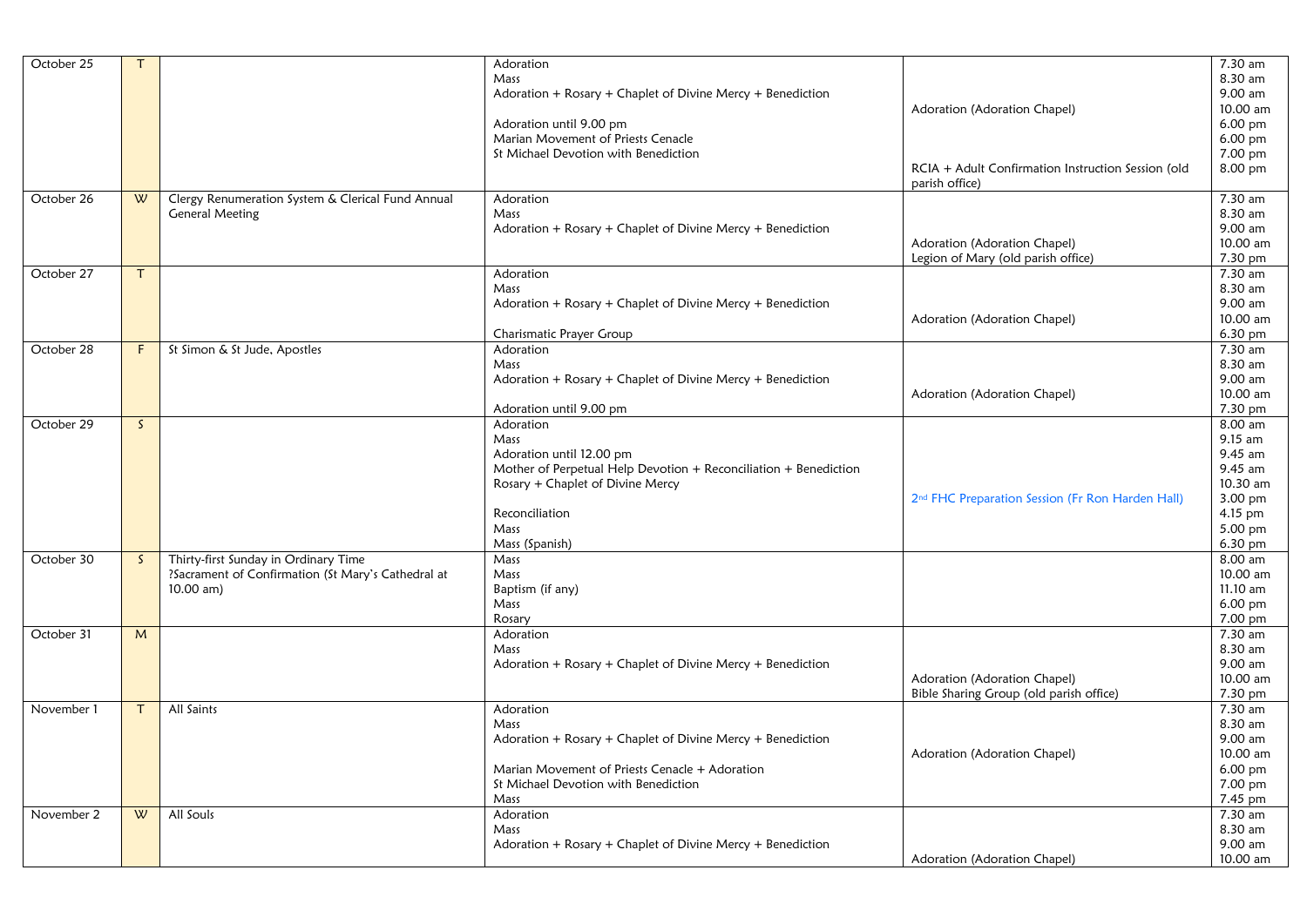|             |              |                                        | Mass                                                             |                                                  | 7.30 pm              |
|-------------|--------------|----------------------------------------|------------------------------------------------------------------|--------------------------------------------------|----------------------|
|             |              |                                        |                                                                  | Legion of Mary (old parish office)               | 7.30 pm<br>$7.30$ am |
| November 3  | $\tau$       | St Martin de Porres                    | Adoration                                                        |                                                  |                      |
|             |              |                                        | Mass                                                             |                                                  | 8.30 am              |
|             |              |                                        | Adoration + Rosary + Chaplet of Divine Mercy + Benediction       |                                                  | 9.00 am<br>10.00 am  |
|             |              |                                        |                                                                  | Adoration (Adoration Chapel)                     |                      |
|             |              |                                        | Charismatic Prayer Group                                         |                                                  | 6.30 pm<br>7.30 pm   |
|             | F.           |                                        |                                                                  | Spanish-speaking Community Meeting (corroboree)  | 7.30 am              |
| November 4  |              | St Charles Borromeo                    | Adoration<br>Mass                                                |                                                  | 8.30 am              |
|             |              |                                        | Adoration + Rosary + Chaplet of Divine Mercy + Benediction       |                                                  | 9.00 am              |
|             |              |                                        |                                                                  | Adoration (Adoration Chapel)                     | 10.00 am             |
|             |              |                                        | Adoration + Reconciliation                                       |                                                  | $6.00$ pm            |
|             |              |                                        | Mass (Sacred Heart of Jesus)                                     |                                                  | 7.00 pm              |
|             |              |                                        | Adoration until 9.00 pm                                          |                                                  | 7.45 pm              |
| November 5  | $\mathsf{S}$ |                                        | Adoration                                                        |                                                  | 8.00 am              |
|             |              |                                        | Mass + Anointing of the Sick                                     |                                                  | $9.15$ am            |
|             |              |                                        | Adoration until 12.00 pm                                         |                                                  | 9.45 am              |
|             |              |                                        | Mother of Perpetual Help Devotion + Reconciliation + Benediction |                                                  | 9.45 am              |
|             |              |                                        | Rosary + Chaplet of Divine Mercy                                 |                                                  | 10.30 am             |
|             |              |                                        |                                                                  | 3rd FHC Preparation Session (Fr Ron Harden Hall) | 3.00 pm              |
|             |              |                                        | Reconciliation                                                   |                                                  | 4.15 pm              |
|             |              |                                        | Mass                                                             |                                                  | 5.00 pm              |
|             |              |                                        | Our Lady of Fatima Devotion (Rosary)                             |                                                  | 6.00 pm              |
|             |              |                                        | Mass (Spanish)                                                   |                                                  | 6.30 pm              |
| November 6  | $\mathsf{S}$ | Thirty-second Sunday in Ordinary Time  | Mass                                                             |                                                  | 8.00 am              |
|             |              | 3rd Charitable Works Fund Appeal       | Mass                                                             |                                                  | 10.00 am             |
|             |              |                                        | Baptism (if any)                                                 |                                                  | 11.10 am             |
|             |              |                                        | Mass (Mandarin)                                                  |                                                  | 12.15 pm             |
|             |              |                                        | Mass                                                             |                                                  | 6.00 pm              |
|             |              |                                        | Rosary                                                           |                                                  | 7.00 pm              |
| November 7  | M            |                                        | Adoration                                                        |                                                  | 7.30 am              |
|             |              |                                        | Mass                                                             |                                                  | 8.30 am              |
|             |              |                                        | Adoration + Rosary + Chaplet of Divine Mercy + Benediction       |                                                  | 9.00 am              |
|             |              |                                        |                                                                  | Adoration (Adoration Chapel)                     | 10.00 am             |
|             |              |                                        |                                                                  | Bible Sharing Group (old parish office)          | 7.30 pm              |
| November 8  | T            |                                        | Adoration                                                        |                                                  | 7.30 am              |
|             |              |                                        | Mass                                                             |                                                  | 8.30 am              |
|             |              |                                        | Adoration + Rosary + Chaplet of Divine Mercy + Benediction       |                                                  | 9.00 am              |
|             |              |                                        |                                                                  | Adoration (Adoration Chapel)                     | 10.00 am             |
|             |              |                                        | Adoration until 9.00 pm                                          |                                                  | $6.00$ pm            |
|             |              |                                        | Marian Movement of Priests Cenacle                               |                                                  | 6.00 pm              |
|             |              |                                        | St Michael Devotion with Benediction                             |                                                  | 7.00 pm              |
|             |              |                                        |                                                                  | RCIA (old parish office)                         | $8.00 \,\mathrm{pm}$ |
| November 9  | W            | The Dedication of the Lateran Basilica | Adoration                                                        |                                                  | 7.30 am              |
|             |              |                                        | Mass                                                             |                                                  | 8.30 am              |
|             |              |                                        | Adoration + Rosary + Chaplet of Divine Mercy + Benediction       |                                                  | 9.00 am              |
|             |              |                                        |                                                                  | Adoration (Adoration Chapel)                     | 10.00 am             |
|             |              |                                        |                                                                  | Legion of Mary (old parish office)               | 7.30 pm              |
| November 10 | $\mathsf{T}$ | St Leo the Great                       | Adoration                                                        |                                                  | $7.30$ am            |
|             |              |                                        | Mass                                                             |                                                  | 8.30 am              |
|             |              |                                        | Adoration + Rosary + Chaplet of Divine Mercy + Benediction       |                                                  | 9.00 am              |
|             |              |                                        |                                                                  | Adoration (Adoration Chapel)                     | 10.00 am             |
|             |              |                                        | Charismatic Prayer Group                                         |                                                  | $6.30 \text{ pm}$    |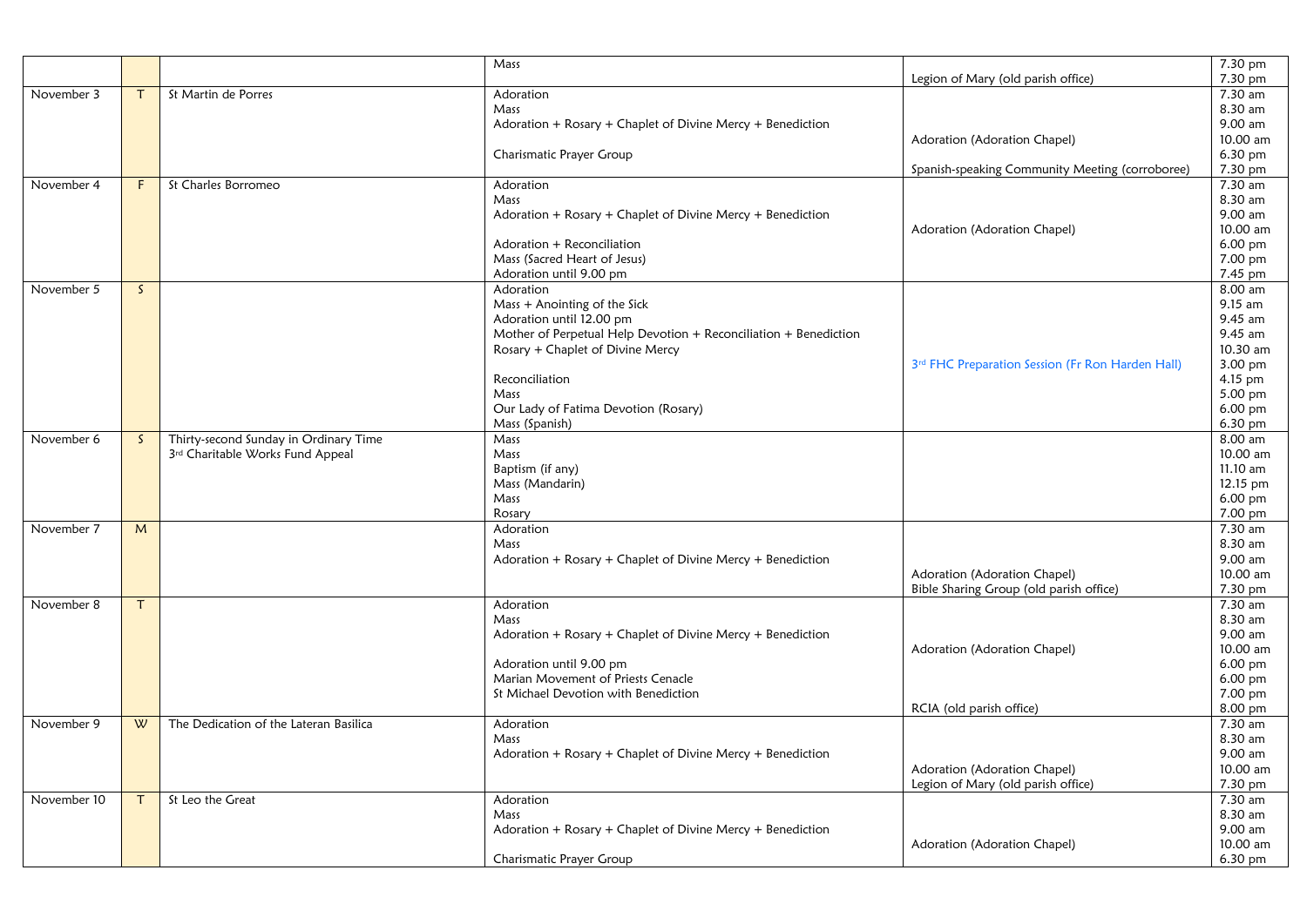|             |              |                                                       | <b>Healing Mass</b>                                              |                                                              | 7.30 pm   |
|-------------|--------------|-------------------------------------------------------|------------------------------------------------------------------|--------------------------------------------------------------|-----------|
| November 11 | F.           | St Martin of Tours                                    | Adoration                                                        |                                                              | 7.30 am   |
|             |              |                                                       | Mass                                                             |                                                              | 8.30 am   |
|             |              |                                                       | Adoration + $Rosary$ + Chaplet of Divine Mercy + Benediction     |                                                              | 9.00 am   |
|             |              |                                                       |                                                                  | Adoration (Adoration Chapel)                                 | 10.00 am  |
|             |              |                                                       | Adoration until 9.00 pm                                          |                                                              | 7.30 pm   |
| November 12 | $\mathsf{S}$ | St Josaphat                                           | Adoration                                                        |                                                              | 8.00 am   |
|             |              |                                                       | Mass                                                             |                                                              | 9.15 am   |
|             |              |                                                       | Adoration until 12.00 pm                                         |                                                              | 9.45 am   |
|             |              |                                                       | Mother of Perpetual Help Devotion + Reconciliation + Benediction |                                                              | 9.45 am   |
|             |              |                                                       | Rosary + Chaplet of Divine Mercy                                 |                                                              | 10.30 am  |
|             |              |                                                       |                                                                  | 4 <sup>th</sup> FHC Preparation Session (Fr Ron Harden Hall) | 3.00 pm   |
|             |              |                                                       | Reconciliation                                                   |                                                              | 4.15 pm   |
|             |              |                                                       | Mass                                                             |                                                              | 5.00 pm   |
|             |              |                                                       | Mass (Spanish)                                                   |                                                              | 6.30 pm   |
| November 13 | $\mathsf{S}$ | Thirty-third Sunday in Ordinary Time                  | Mass                                                             |                                                              | 8.00 am   |
|             |              | World Day of the Poor                                 | Mass                                                             |                                                              | 10.00 am  |
|             |              |                                                       | Baptism (if any)                                                 |                                                              | 11.10 am  |
|             |              |                                                       | Mass                                                             |                                                              | $6.00$ pm |
|             |              |                                                       | Rosary                                                           |                                                              | 7.00 pm   |
| November 14 | M            |                                                       | Adoration                                                        |                                                              | 7.30 am   |
|             |              |                                                       | Mass                                                             |                                                              | 8.30 am   |
|             |              |                                                       | Adoration + Rosary + Chaplet of Divine Mercy + Benediction       |                                                              | 9.00 am   |
|             |              |                                                       |                                                                  | Adoration (Adoration Chapel)                                 | 10.00 am  |
|             |              |                                                       |                                                                  | Bible Sharing Group (old parish office)                      | 7.30 pm   |
| November 15 | T            | St Albert the Great                                   | Adoration                                                        |                                                              | 7.30 am   |
|             |              |                                                       | Mass                                                             |                                                              | 8.30 am   |
|             |              |                                                       | Adoration + $Rosary$ + Chaplet of Divine Mercy + Benediction     |                                                              | 9.00 am   |
|             |              |                                                       |                                                                  | Adoration (Adoration Chapel)                                 | 10.00 am  |
|             |              |                                                       | Adoration until 9.00 pm                                          |                                                              | 6.00 pm   |
|             |              |                                                       | Marian Movement of Priests Cenacle                               |                                                              | 6.00 pm   |
|             |              |                                                       | St Michael Devotion with Benediction                             |                                                              | 7.00 pm   |
|             |              |                                                       |                                                                  | RCIA (old parish office)                                     | 8.00 pm   |
| November 16 | W            | St Margaret of Scotland; St Gertrude                  | Adoration                                                        |                                                              | 7.30 am   |
|             |              |                                                       | Mass                                                             |                                                              | 8.30 am   |
|             |              |                                                       | Adoration + Rosary + Chaplet of Divine Mercy + Benediction       |                                                              | 9.00 am   |
|             |              |                                                       |                                                                  | Adoration (Adoration Chapel)                                 | 10.00 am  |
|             |              |                                                       |                                                                  | Bethany Reconciliation (college chapel)                      | 12.30 pm  |
|             |              |                                                       |                                                                  | Bethany Mass (college chapel)                                | $1.30$ pm |
|             |              |                                                       | <b>FHC Rehearsal</b>                                             |                                                              | 6.00 pm   |
|             |              |                                                       |                                                                  | Legion of Mary (old parish office)                           | 7.30 pm   |
| November 17 | Τ            | St Elizabeth of Hungary                               | Adoration                                                        |                                                              | 7.30 am   |
|             |              |                                                       | Mass                                                             |                                                              | 8.30 am   |
|             |              |                                                       | Adoration + $Rosary$ + Chaplet of Divine Mercy + Benediction     |                                                              | 9.00 am   |
|             |              |                                                       |                                                                  | Adoration (Adoration Chapel)                                 | 10.00 am  |
|             |              |                                                       | Charismatic Prayer Group                                         |                                                              | 6.30 pm   |
| November 18 | F            | The Dedication of the Basilicas of St Peter & St Paul | Adoration                                                        |                                                              | 7.30 am   |
|             |              |                                                       | Mass                                                             |                                                              | 8.30 am   |
|             |              |                                                       | Adoration + Rosary + Chaplet of Divine Mercy + Benediction       |                                                              | 9.00 am   |
|             |              |                                                       |                                                                  | Adoration (Adoration Chapel)                                 | 10.00 am  |
|             |              |                                                       | Adoration until 9.00 pm                                          |                                                              | 7.30 pm   |
| November 19 | $\mathsf{S}$ |                                                       | Adoration                                                        |                                                              | 8.00 am   |
|             |              |                                                       | Mass                                                             |                                                              | 9.15 am   |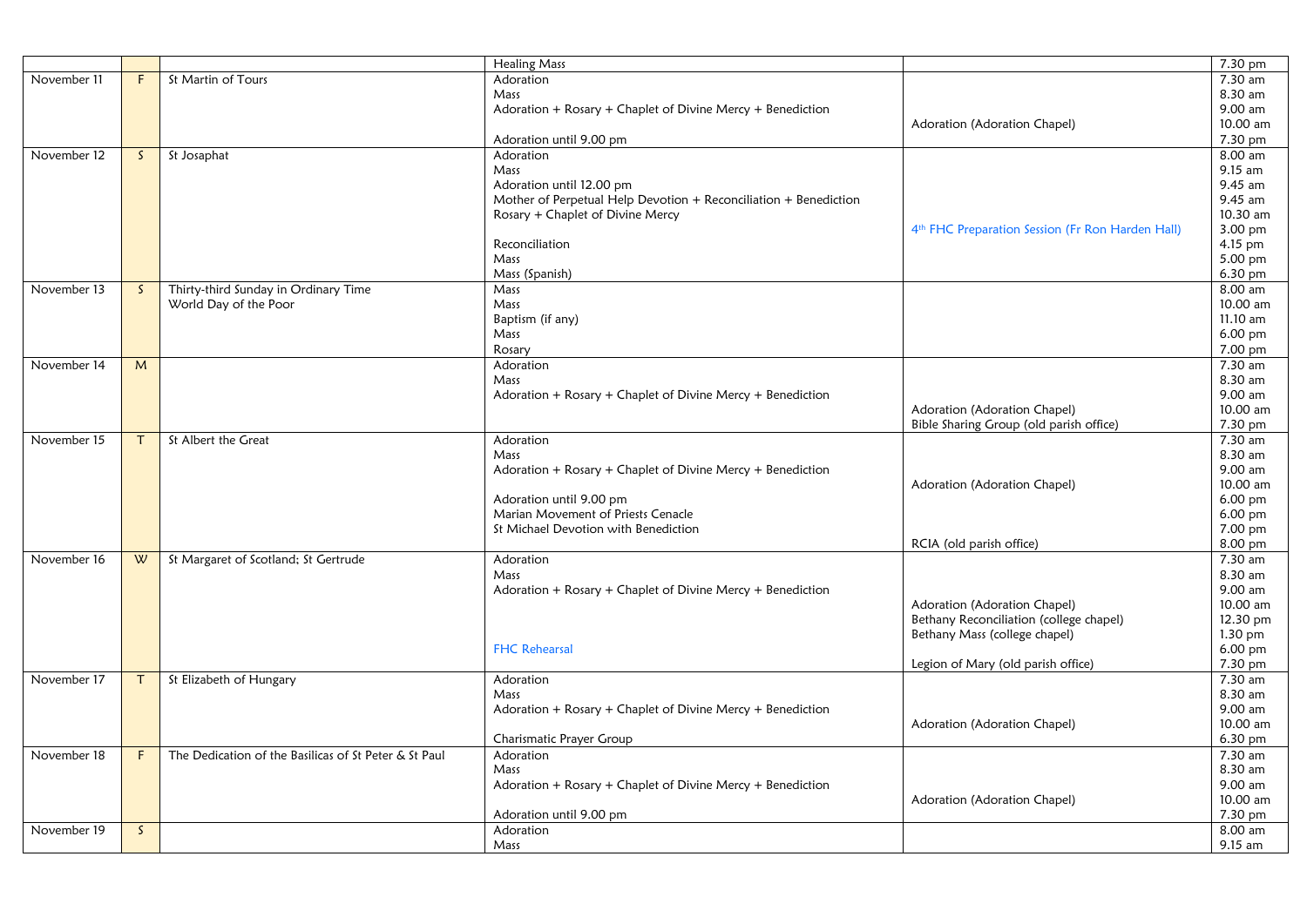|             |              |                                             | Adoration until 12.00 pm                                         |                                         | 9.45 am   |
|-------------|--------------|---------------------------------------------|------------------------------------------------------------------|-----------------------------------------|-----------|
|             |              |                                             | Mother of Perpetual Help Devotion + Reconciliation + Benediction |                                         | 9.45 am   |
|             |              |                                             | Rosary + Chaplet of Divine Mercy                                 |                                         | 10.30 am  |
|             |              |                                             | Reconciliation                                                   |                                         | 4.15 pm   |
|             |              |                                             | Mass                                                             |                                         | 5.00 pm   |
|             |              |                                             | Mass (Spanish)                                                   |                                         | 6.30 pm   |
| November 20 | S.           | Our Lord Jesus Christ, King of the Universe | Mass                                                             |                                         | 8.00 am   |
|             |              |                                             | Mass                                                             |                                         | 10.00 am  |
|             |              |                                             | Baptism (if any)                                                 |                                         | 11.10 am  |
|             |              |                                             | Mass (Mandarin)                                                  |                                         | 12.15 pm  |
|             |              |                                             | <b>First Holy Communion Special Mass</b>                         |                                         | 3.00 pm   |
|             |              |                                             | Mass                                                             |                                         | 6.00 pm   |
|             |              |                                             | Rosary                                                           |                                         | 7.00 pm   |
| November 21 | M            | The Presentation of the BVM                 | Adoration                                                        |                                         | 7.30 am   |
|             |              |                                             | Mass                                                             |                                         | 8.30 am   |
|             |              |                                             | Adoration + Rosary + Chaplet of Divine Mercy + Benediction       |                                         | 9.00 am   |
|             |              |                                             |                                                                  | Adoration (Adoration Chapel)            | 10.00 am  |
|             |              |                                             |                                                                  | Bible Sharing Group (old parish office) | 7.30 pm   |
| November 22 | $\tau$       | St Cecilia                                  | Adoration                                                        |                                         | 7.30 am   |
|             |              |                                             | Mass                                                             |                                         | 8.30 am   |
|             |              |                                             | Adoration + Rosary + Chaplet of Divine Mercy + Benediction       |                                         | 9.00 am   |
|             |              |                                             |                                                                  | Adoration (Adoration Chapel)            | 10.00 am  |
|             |              |                                             | Adoration until 9.00 pm                                          |                                         | $6.00$ pm |
|             |              |                                             | Marian Movement of Priests Cenacle                               |                                         | 6.00 pm   |
|             |              |                                             | St Michael Devotion with Benediction                             |                                         | 7.00 pm   |
|             |              |                                             |                                                                  | RCIA (old parish office)                | 8.00 pm   |
| November 23 | W            | St Columban, St Clement I                   | Adoration                                                        |                                         | 7.30 am   |
|             |              | Memorial Mas for Deceased Priests (Rookwood | Mass                                                             |                                         | 8.30 am   |
|             |              | Cemetery)                                   | Adoration + Rosary + Chaplet of Divine Mercy + Benediction       |                                         | 9.00 am   |
|             |              |                                             |                                                                  | Adoration (Adoration Chapel)            | 10.00 am  |
|             |              |                                             |                                                                  | Legion of Mary (old parish office)      | 7.30 pm   |
| November 24 |              |                                             | Adoration                                                        |                                         | 7.30 am   |
|             | $\tau$       | St Andrew Dung-Lac & Companions             | Mass                                                             |                                         | 8.30 am   |
|             |              |                                             |                                                                  |                                         | 9.00 am   |
|             |              |                                             | Adoration + Rosary + Chaplet of Divine Mercy + Benediction       |                                         | 10.00 am  |
|             |              |                                             |                                                                  | Adoration (Adoration Chapel)            |           |
|             |              |                                             | Charismatic Prayer Group                                         |                                         | 6.30 pm   |
| November 25 | F.           | St Catherine of Alexandria                  | Adoration                                                        |                                         | 7.30 am   |
|             |              |                                             | Mass                                                             |                                         | 8.30 am   |
|             |              |                                             | Adoration + Rosary + Chaplet of Divine Mercy + Benediction       |                                         | 9.00 am   |
|             |              |                                             |                                                                  | Adoration (Adoration Chapel)            | 10.00 am  |
|             |              |                                             | Adoration until 9.00 pm                                          |                                         | 7.30 pm   |
| November 26 | S.           | <b>First Sunday of Advent</b>               | Adoration                                                        |                                         | 8.00 am   |
|             |              |                                             | Mass                                                             |                                         | 9.15 am   |
|             |              |                                             | Adoration until 12.00 pm                                         |                                         | 9.45 am   |
|             |              |                                             | Mother of Perpetual Help Devotion + Reconciliation + Benediction |                                         | 9.45 am   |
|             |              |                                             | Rosary + Chaplet of Divine Mercy                                 |                                         | 10.30 am  |
|             |              |                                             | Divine Mercy Devotion                                            |                                         | 3.00 pm   |
|             |              |                                             | Reconciliation                                                   |                                         | 4.15 pm   |
|             |              |                                             | Mass                                                             |                                         | $5.00$ pm |
|             |              |                                             | Mass (Spanish)                                                   |                                         | 6.30 pm   |
| November 27 | $\mathsf{S}$ |                                             | Mass                                                             |                                         | $8.00$ am |
|             |              |                                             | Mass                                                             |                                         | 10.00 am  |
|             |              |                                             | Baptism (if any)                                                 |                                         | 11.10 am  |
|             |              |                                             | Mass (Cantonese)                                                 |                                         | 12.00 pm  |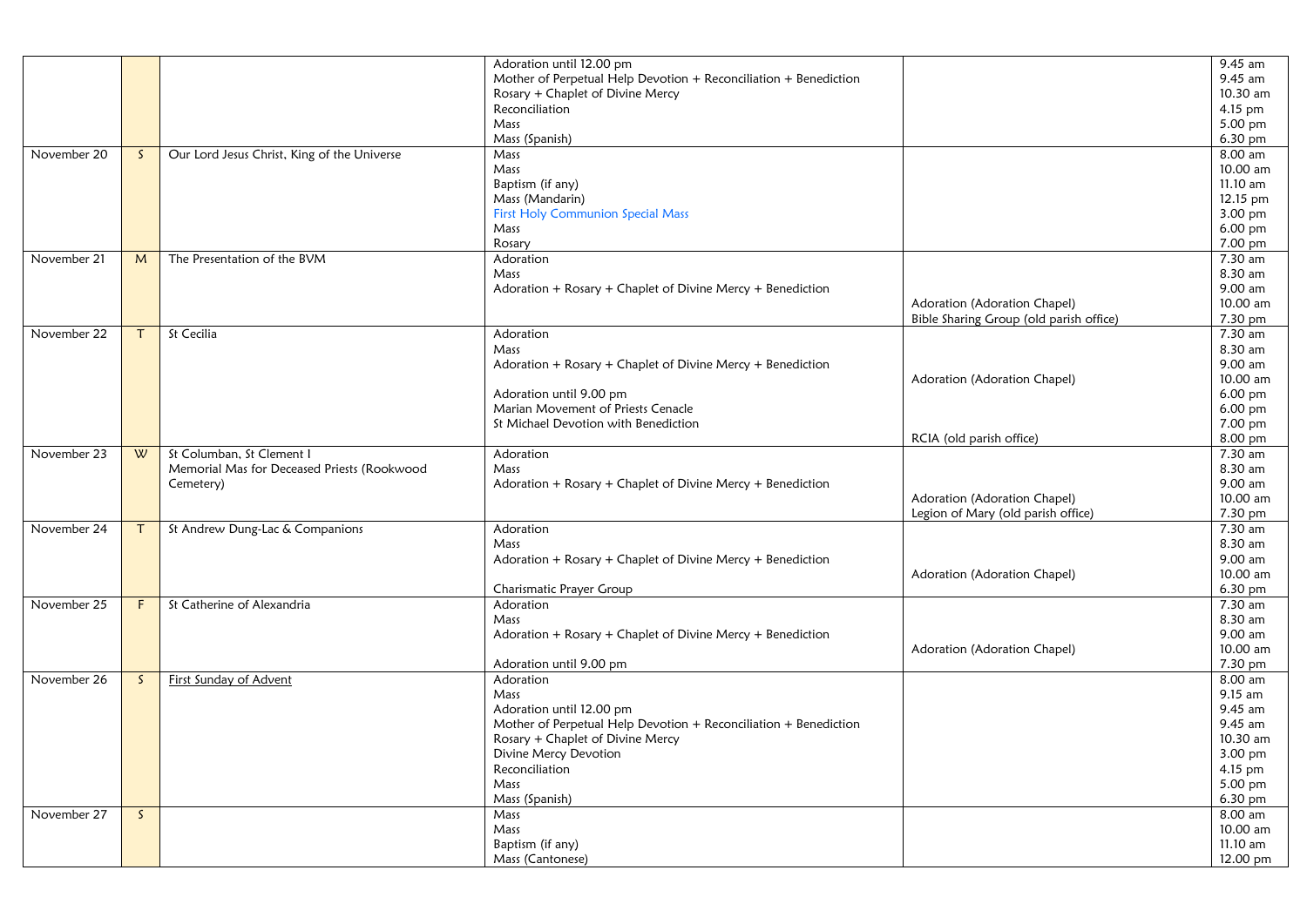|             |              |                                                | Mass                                                             |                                                 | $6.00$ pm            |
|-------------|--------------|------------------------------------------------|------------------------------------------------------------------|-------------------------------------------------|----------------------|
|             |              |                                                | Rosary                                                           |                                                 | $7.00 \,\mathrm{pm}$ |
| November 28 | M            |                                                | Adoration                                                        |                                                 | 7.30 am              |
|             |              |                                                | Mass                                                             |                                                 | 8.30 am              |
|             |              |                                                | Adoration + Rosary + Chaplet of Divine Mercy + Benediction       |                                                 | 9.00 am              |
|             |              |                                                |                                                                  | Adoration (Adoration Chapel)                    | 10.00 am             |
|             |              |                                                |                                                                  | Bible Sharing Group (old parish office)         | 7.30 pm              |
| November 29 |              |                                                | Adoration                                                        |                                                 | $7.30$ am            |
|             |              |                                                | Mass                                                             |                                                 | 8.30 am              |
|             |              |                                                | Adoration + Rosary + Chaplet of Divine Mercy + Benediction       |                                                 | 9.00 am              |
|             |              |                                                |                                                                  | Adoration (Adoration Chapel)                    | 10.00 am             |
|             |              |                                                | Adoration until 9.00 pm                                          |                                                 | 6.00 pm              |
|             |              |                                                | Marian Movement of Priests Cenacle                               |                                                 | 6.00 pm              |
|             |              |                                                | St Michael Devotion with Benediction                             |                                                 | 7.00 pm              |
|             |              |                                                |                                                                  | RCIA (old parish office)                        | 8.00 pm              |
| November 30 | W            | St Andrew, Apostle                             | Adoration                                                        |                                                 | 7.30 am              |
|             |              |                                                | Mass                                                             |                                                 | 8.30 am              |
|             |              |                                                | Adoration + Rosary + Chaplet of Divine Mercy + Benediction       |                                                 | 9.00 am              |
|             |              |                                                |                                                                  | Adoration (Adoration Chapel)                    | 10.00 am             |
|             |              |                                                |                                                                  | Legion of Mary (old parish office)              | 7.30 pm              |
| December 1  |              |                                                | Adoration                                                        |                                                 | 7.30 am              |
|             |              |                                                | Mass                                                             |                                                 | 8.30 am              |
|             |              |                                                | Adoration + Rosary + Chaplet of Divine Mercy + Benediction       |                                                 | 9.00 am              |
|             |              |                                                |                                                                  | Adoration (Adoration Chapel)                    | 10.00 am             |
|             |              |                                                | Charismatic Prayer Group                                         |                                                 | 6.30 pm              |
|             |              |                                                |                                                                  | Spanish-speaking Community Meeting (corroboree) | 7.30 pm              |
| December 2  | F.           |                                                | Adoration                                                        |                                                 | $7.30$ am            |
|             |              |                                                | Mass                                                             |                                                 | 8.30 am              |
|             |              |                                                | Adoration + Rosary + Chaplet of Divine Mercy + Benediction       |                                                 | 9.00 am              |
|             |              |                                                |                                                                  | Adoration (Adoration Chapel)                    | 10.00 am             |
|             |              |                                                | Adoration + Reconciliation                                       |                                                 | $6.00$ pm            |
|             |              |                                                | Mass (Sacred Heart of Jesus)                                     |                                                 | 7.00 pm              |
|             |              |                                                | Adoration until 9.00 pm                                          |                                                 | 7.45 pm              |
| December 3  | $\mathsf{S}$ | St Francis Xavier                              | Adoration                                                        |                                                 | 8.00 am              |
|             |              | International Day for People with Disabilities | Mass + Anointing of the Sick                                     |                                                 | 9.15 am              |
|             |              |                                                | Adoration until 12.00 pm                                         |                                                 | 9.45 am              |
|             |              |                                                | Mother of Perpetual Help Devotion + Reconciliation + Benediction |                                                 | 9.45 am              |
|             |              |                                                | Rosary + Chaplet of Divine Mercy                                 |                                                 | 10.30 am             |
|             |              |                                                | Reconciliation                                                   |                                                 | $4.15$ pm            |
|             |              |                                                | Mass                                                             |                                                 | 5.00 pm              |
|             |              |                                                | Our Lady of Fatima Devotion (Rosary)                             |                                                 | $6.00$ pm            |
|             |              |                                                | Mass (Spanish)                                                   |                                                 | 6.30 pm              |
| December 4  | $\mathsf{S}$ | Second Sunday of Advent                        | Mass                                                             |                                                 | 8.00 am              |
|             |              |                                                | Mass                                                             |                                                 | 10.00 am             |
|             |              |                                                | Baptism (if any)                                                 |                                                 | $11.10$ am           |
|             |              |                                                | Mass (Mandarin)                                                  |                                                 | 12.15 pm             |
|             |              |                                                | Mass                                                             |                                                 | 6.00 pm              |
|             |              |                                                | Rosary                                                           |                                                 | 7.00 pm              |
| December 5  | M            |                                                | Adoration                                                        |                                                 | $\overline{7.30}$ am |
|             |              |                                                | Mass                                                             |                                                 | 8.30 am              |
|             |              |                                                | Adoration + Rosary + Chaplet of Divine Mercy + Benediction       |                                                 | 9.00 am              |
|             |              |                                                |                                                                  | Adoration (Adoration Chapel)                    | 10.00 am             |
| December 6  |              | St Nicholas                                    | Adoration                                                        |                                                 | 7.30 am              |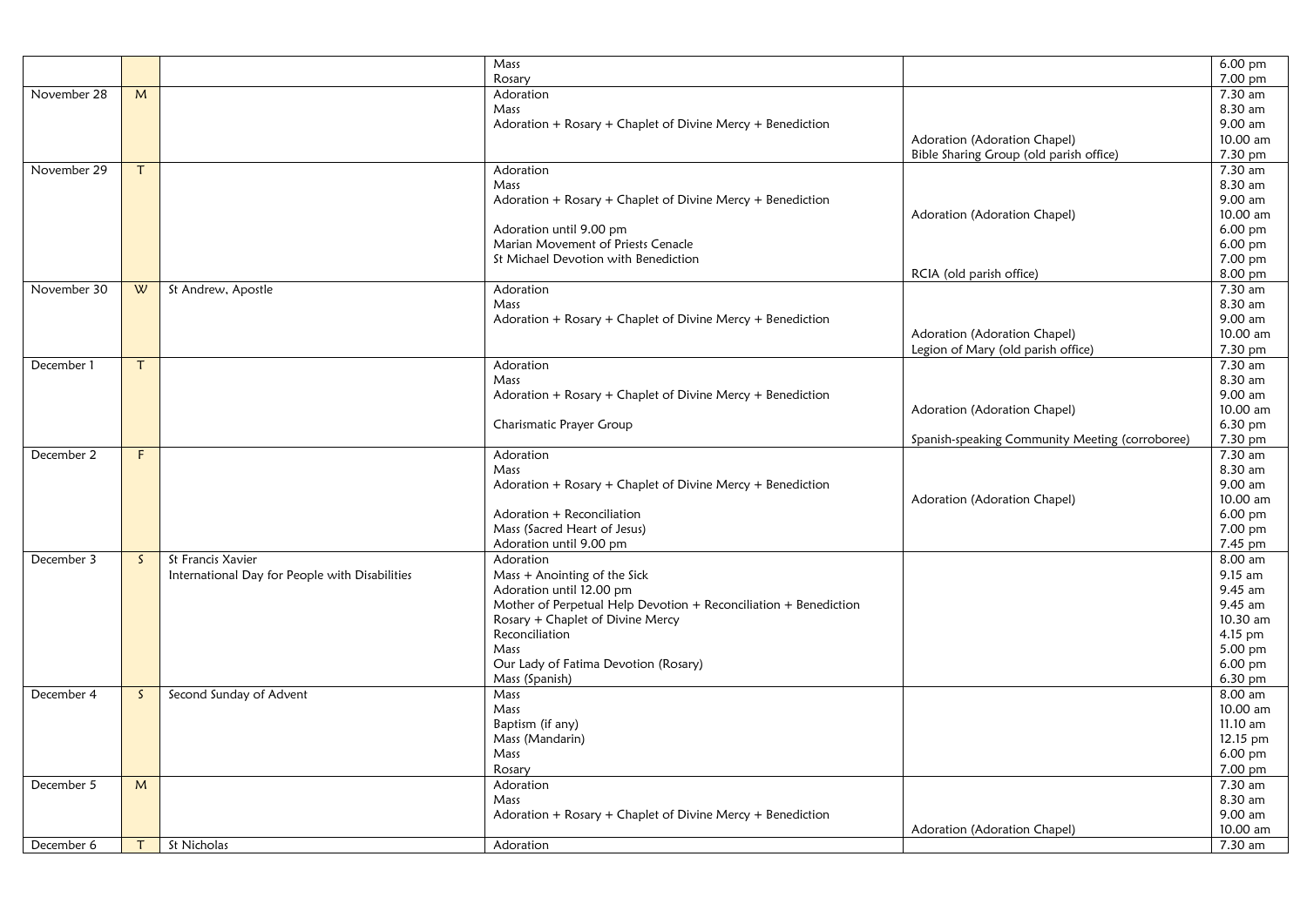|             |              |                                                | Mass                                                             |                                      | 8.30 am              |
|-------------|--------------|------------------------------------------------|------------------------------------------------------------------|--------------------------------------|----------------------|
|             |              |                                                | Adoration + Rosary + Chaplet of Divine Mercy + Benediction       |                                      | 9.00 am              |
|             |              |                                                |                                                                  | Adoration (Adoration Chapel)         | 10.00 am             |
|             |              |                                                | Adoration until 9.00 pm                                          |                                      | $6.00$ pm            |
|             |              |                                                | Marian Movement of Priests Cenacle                               |                                      | $6.00$ pm            |
|             |              |                                                | St Michael Devotion with Benediction                             |                                      | 7.00 pm              |
| December 7  | W            | Sgt Ambrose                                    | Adoration                                                        |                                      | 7.30 am              |
|             |              |                                                | Mass                                                             |                                      | 8.30 am              |
|             |              |                                                | Adoration + Rosary + Chaplet of Divine Mercy + Benediction       |                                      | 9.00 am              |
|             |              |                                                |                                                                  | Adoration (Adoration Chapel)         | 10.00 am             |
|             |              |                                                |                                                                  | Legion of Mary (old parish office)   | 7.30 pm              |
| December 8  | Τ            | The Immaculate Conception of the BVM           | Adoration                                                        |                                      | 7.30 am              |
|             |              |                                                | Mass                                                             |                                      | 8.30 am              |
|             |              |                                                | Adoration + $Rosary$ + Chaplet of Divine Mercy + Benediction     |                                      | 9.00 am              |
|             |              |                                                |                                                                  | Adoration (Adoration Chapel)         | 10.00 am             |
|             |              |                                                | Mass                                                             |                                      | 7.30 pm              |
| December 9  | F            | St Juan Diego Cuauhtlatoatzin                  | Adoration                                                        |                                      | 7.30 am              |
|             |              |                                                | Mass                                                             |                                      | 8.30 am              |
|             |              |                                                | Adoration + Rosary + Chaplet of Divine Mercy + Benediction       |                                      | 9.00 am              |
|             |              |                                                |                                                                  | Adoration (Adoration Chapel)         | 10.00 am             |
|             |              |                                                | Adoration until 9.00 pm                                          |                                      | 7.30 pm              |
| December 10 | $\mathsf{S}$ | Our Lady of Loreto                             | Adoration                                                        |                                      | 8.00 am              |
|             |              |                                                | Mass                                                             |                                      | 9.15 am              |
|             |              |                                                | Adoration until 12.00 pm                                         |                                      | 9.45 am              |
|             |              |                                                | Mother of Perpetual Help Devotion + Reconciliation + Benediction |                                      | 9.45 am              |
|             |              |                                                | Rosary + Chaplet of Divine Mercy                                 |                                      | 10.30 am             |
|             |              |                                                | Reconciliation                                                   |                                      | 4.15 pm              |
|             |              |                                                | Mass                                                             |                                      | 5.00 pm              |
|             |              |                                                | Mass (Spanish)                                                   |                                      | $6.30 \,\mathrm{pm}$ |
| December 11 | <sub>S</sub> | Third Sunday of Advent                         | Mass                                                             |                                      | 8.00 am              |
|             |              | Mass for Expectant Mothers and those Hoping to | Mass                                                             |                                      | 10.00 am             |
|             |              | Conceive (St Joachim, Lidcombe at 5.00 pm)     | Baptism (if any)                                                 |                                      | 11.10 am             |
|             |              |                                                | Mass                                                             |                                      | 6.00 pm              |
|             |              |                                                | Rosary                                                           |                                      | 7.00 pm              |
| December 12 | M            | Our Lady of Guadalupe                          | Adoration                                                        |                                      | 7.30 am              |
|             |              |                                                | Mass                                                             |                                      | 8.30 am              |
|             |              |                                                | Adoration + $Rosary$ + Chaplet of Divine Mercy + Benediction     |                                      | 9.00 am              |
|             |              |                                                |                                                                  | Adoration (Adoration Chapel)         | 10.00 am             |
| December 13 | Τ            | St Lucy                                        | Adoration                                                        |                                      | 7.30 am              |
|             |              |                                                | Mass                                                             |                                      | 8.30 am              |
|             |              |                                                | Adoration + Rosary + Chaplet of Divine Mercy + Benediction       |                                      | $9.00$ am            |
|             |              |                                                |                                                                  | Bethany Closing Mass (Yallunga Hall) | 9.15 am              |
|             |              |                                                |                                                                  | Adoration (Adoration Chapel)         | 10.00 am             |
|             |              |                                                | Adoration until 9.00 pm                                          |                                      | $6.00$ pm            |
|             |              |                                                | Marian Movement of Priests Cenacle                               |                                      | $6.00$ pm            |
|             |              |                                                | St Michael Devotion with Benediction                             |                                      | 7.00 pm              |
|             |              |                                                |                                                                  | RCIA (old parish office)             | 8.00 pm              |
| December 14 | W            | St John of the Cross                           | Adoration                                                        |                                      | 7.30 am              |
|             |              |                                                | Mass                                                             |                                      | 8.30 am              |
|             |              |                                                | Adoration + $Rosary$ + Chaplet of Divine Mercy + Benediction     |                                      | 9.00 am              |
|             |              |                                                |                                                                  | Adoration (Adoration Chapel)         | 10.00 am             |
|             |              |                                                |                                                                  | Legion of Mary (old parish office)   | 7.30 pm              |
| December 15 | $\mathsf{T}$ |                                                | Adoration                                                        |                                      | 7.30 am              |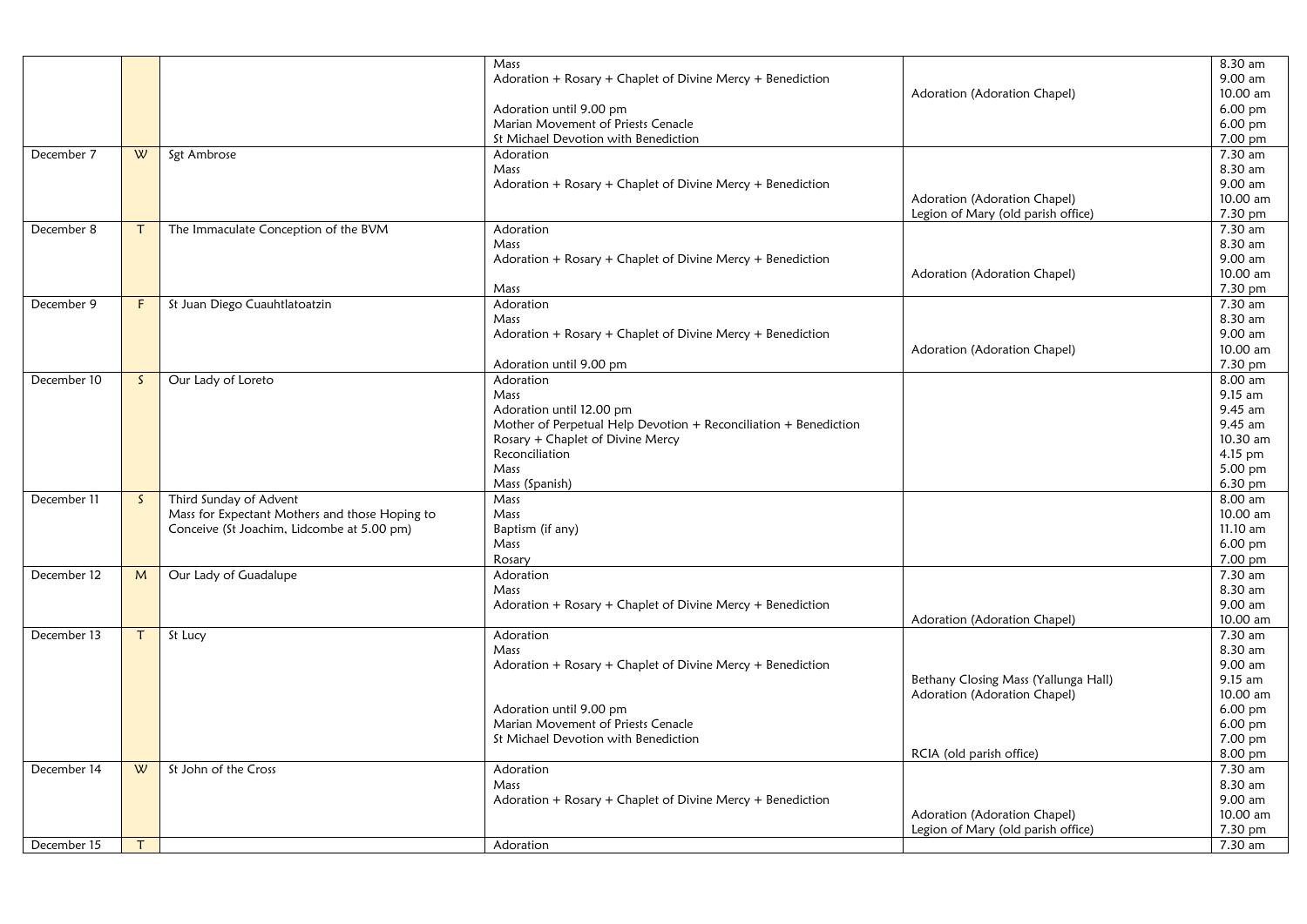|             |              |                         | Mass                                                             |                                    | 8.30 am              |
|-------------|--------------|-------------------------|------------------------------------------------------------------|------------------------------------|----------------------|
|             |              |                         | Adoration + Rosary + Chaplet of Divine Mercy + Benediction       |                                    | 9.00 am              |
|             |              |                         |                                                                  | Adoration (Adoration Chapel)       | 10.00 am             |
|             |              |                         | Charismatic Prayer Group                                         |                                    | 6.30 pm              |
| December 16 | F            |                         | Adoration                                                        |                                    | 7.30 am              |
|             |              |                         | Mass                                                             |                                    | 8.30 am              |
|             |              |                         | Adoration + Rosary + Chaplet of Divine Mercy + Benediction       |                                    | 9.00 am              |
|             |              |                         |                                                                  | Adoration (Adoration Chapel)       | 10.00 am             |
|             |              |                         | Adoration until 9.00 pm                                          |                                    | 7.30 pm              |
| December 17 | $\mathsf{S}$ |                         | Adoration                                                        |                                    | $8.00$ am            |
|             |              |                         | Mass                                                             |                                    | 9.15 am              |
|             |              |                         | Adoration until 12.00 pm                                         |                                    | 9.45 am              |
|             |              |                         | Mother of Perpetual Help Devotion + Reconciliation + Benediction |                                    | 9.45 am              |
|             |              |                         | Rosary + Chaplet of Divine Mercy                                 |                                    | 10.30 am             |
|             |              |                         | Reconciliation                                                   |                                    | 4.15 pm              |
|             |              |                         | Mass                                                             |                                    | 5.00 pm              |
|             |              |                         | Mass (Spanish)                                                   |                                    | 6.30 pm              |
| December 18 | $\mathsf{S}$ | Fourth Sunday of Advent | Mass                                                             |                                    | 8.00 am              |
|             |              |                         | Mass                                                             |                                    | 10.00 am             |
|             |              |                         | Baptism (if any)                                                 |                                    | 11.10 am             |
|             |              |                         | Mass (Mandarin)                                                  |                                    | 12.15 pm             |
|             |              |                         | Mass                                                             |                                    | $6.00 \,\mathrm{pm}$ |
|             |              |                         | Rosary                                                           |                                    | 7.00 pm              |
| December 19 | M            |                         | Adoration                                                        |                                    | 7.30 am              |
|             |              |                         | Mass Bethany Staff Closing Mass                                  |                                    | 8.30 am              |
|             |              |                         | Adoration + Rosary + Chaplet of Divine Mercy + Benediction       |                                    | 9.00 am              |
|             |              |                         |                                                                  | Adoration (Adoration Chapel)       | 10.00 am             |
| December 20 | T            |                         | Adoration                                                        |                                    | 7.30 am              |
|             |              |                         | Mass                                                             |                                    | 8.30 am              |
|             |              |                         | Adoration + Rosary + Chaplet of Divine Mercy + Benediction       |                                    | 9.00 am              |
|             |              |                         |                                                                  | Adoration (Adoration Chapel)       | 10.00 am             |
|             |              |                         | Adoration until 9.00 pm                                          |                                    | 6.00 pm              |
|             |              |                         | Marian Movement of Priests Cenacle                               |                                    | $6.00 \,\mathrm{pm}$ |
|             |              |                         | St Michael Devotion with Benediction                             |                                    | 7.00 pm              |
| December 21 | W            | St Peter Canisius       | Adoration                                                        |                                    | $7.30$ am            |
|             |              |                         | Mass                                                             |                                    | 8.30 am              |
|             |              |                         | Adoration + Rosary + Chaplet of Divine Mercy + Benediction       |                                    | 9.00 am              |
|             |              |                         |                                                                  | Adoration (Adoration Chapel)       | 10.00 am             |
|             |              |                         |                                                                  | Legion of Mary (old parish office) | 7.30 pm              |
| December 22 | Τ            |                         | Adoration                                                        |                                    | $7.30$ am            |
|             |              |                         | Mass                                                             |                                    | 8.30 am              |
|             |              |                         | Adoration + Rosary + Chaplet of Divine Mercy + Benediction       |                                    | 9.00 am              |
|             |              |                         |                                                                  | Adoration (Adoration Chapel)       | 10.00 am             |
|             |              |                         | Charismatic Prayer Group                                         |                                    | 6.30 pm              |
| December 23 | F            | St John of Kanty        | Adoration                                                        |                                    | 7.30 am              |
|             |              |                         | Mass                                                             |                                    | 8.30 am              |
|             |              |                         | Adoration + Rosary + Chaplet of Divine Mercy + Benediction       |                                    | 9.00 am              |
|             |              |                         |                                                                  | Adoration (Adoration Chapel)       | 10.00 am             |
|             |              |                         | Adoration until 9.00 pm                                          |                                    | 7.30 pm              |
| December 24 | $\mathsf{S}$ |                         | Adoration                                                        |                                    | 8.00 am              |
|             |              |                         | Mass                                                             |                                    | 9.15 am              |
|             |              |                         | Adoration until 12.00 pm                                         |                                    | 9.45 am              |
|             |              |                         | Mother of Perpetual Help Devotion + Reconciliation + Benediction |                                    | 9.45 am              |